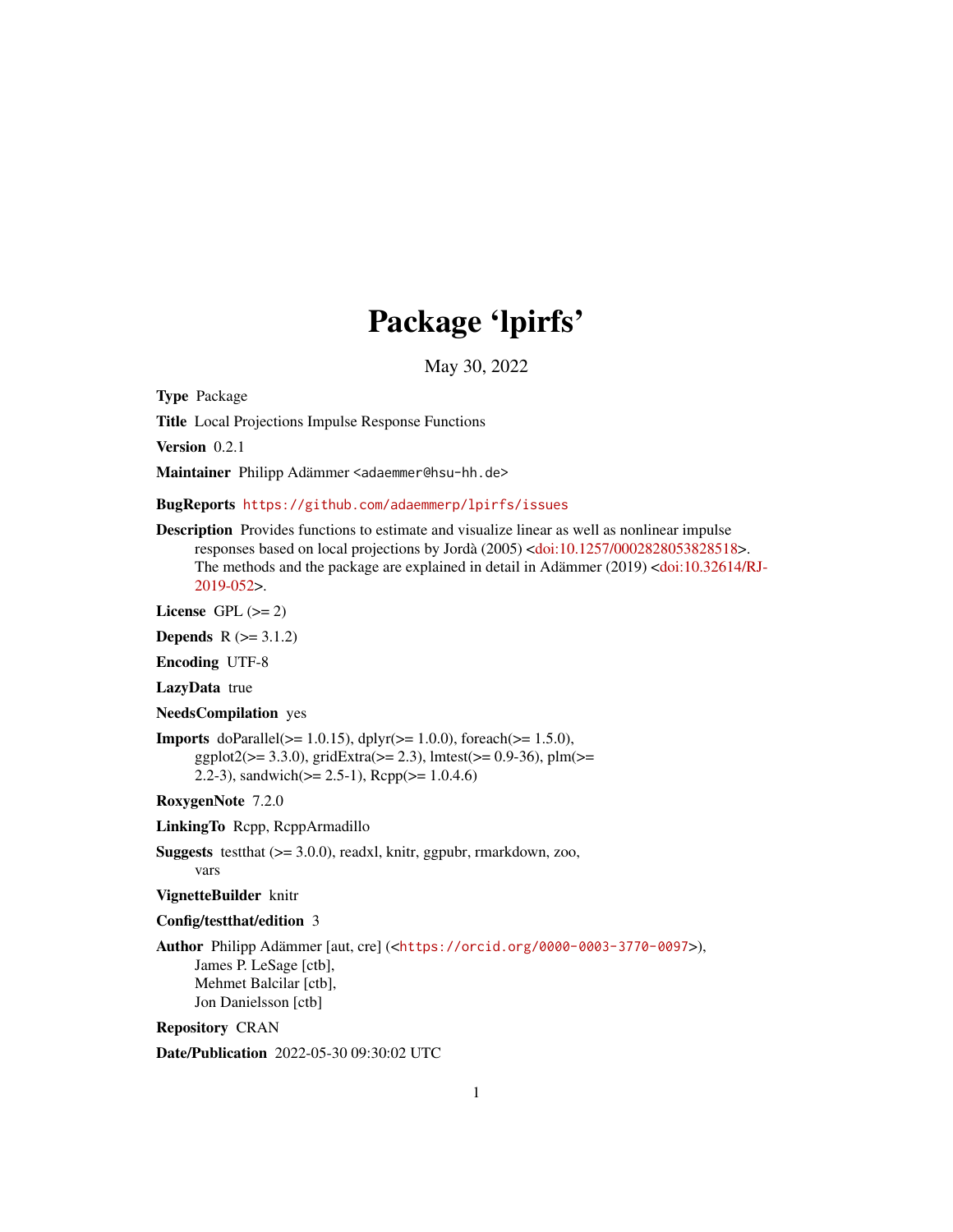## <span id="page-1-0"></span>R topics documented:

|       |                                                                                                                  | $\overline{2}$ |
|-------|------------------------------------------------------------------------------------------------------------------|----------------|
|       |                                                                                                                  | $\overline{3}$ |
|       |                                                                                                                  | $\overline{4}$ |
|       |                                                                                                                  | $\overline{4}$ |
|       |                                                                                                                  | 5              |
|       |                                                                                                                  | $6^{\circ}$    |
|       |                                                                                                                  |                |
|       |                                                                                                                  |                |
|       |                                                                                                                  |                |
|       |                                                                                                                  |                |
|       |                                                                                                                  |                |
|       |                                                                                                                  | 31             |
|       |                                                                                                                  |                |
|       |                                                                                                                  |                |
|       |                                                                                                                  |                |
|       |                                                                                                                  |                |
|       |                                                                                                                  |                |
|       |                                                                                                                  | 40             |
|       | $plot.lpirfs_l_l_pane_l_obj \ldots \ldots \ldots \ldots \ldots \ldots \ldots \ldots \ldots \ldots \ldots \ldots$ | 40             |
|       |                                                                                                                  | 41             |
|       |                                                                                                                  | 41             |
|       |                                                                                                                  |                |
|       |                                                                                                                  | 42             |
|       |                                                                                                                  | 43             |
|       |                                                                                                                  |                |
|       |                                                                                                                  |                |
|       |                                                                                                                  |                |
| Index |                                                                                                                  | 45             |

lpirfs-package *Local Projection Impulse Response Functions*

### Description

lpirfs provides functions to estimate and plot linear as well as nonlinear impulse responses based on local projections by Jordà (2005) <doi:10.1257/0002828053828518>. The methods and the package are explained in detail in Adämmer (2019) <doi:10.32614/RJ-2019-052>. Please cite the paper when using the package.

### Author(s)

Philipp Adämmer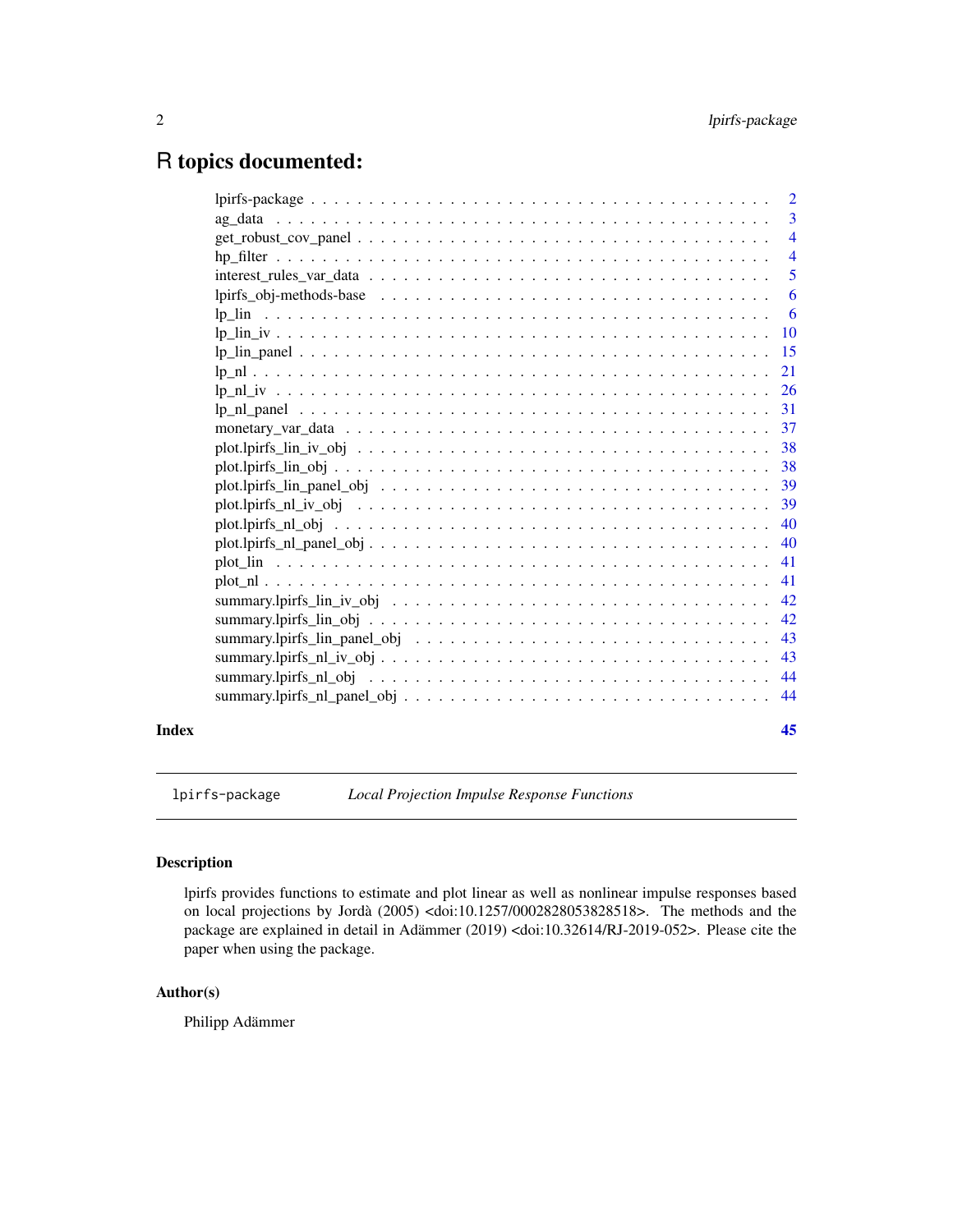### <span id="page-2-0"></span>Description

A tibble, containing data to estimate fiscal multipliers. This data was originally used by Auerbach and Gorodnichenko (2012). Sarah and Zubairy (2018) use this data to re-evaluate their results with local projections.

#### Usage

ag\_data

### Format

A [tibble](#page-0-0) with 248 quarterly observations (rows) and 7 variables (columns):

Year Year of observation.

Quarter Quarter of observation.

Gov Logs of real government (federal, state, and local) purchases (consumption and investment).

Tax Logs of real government receipts of direct and indirect taxes net of transfers to businesses and individuals.

GDP Logs of real gross domestic product.

- GDP\_MA 7-quarter moving average growth rate of GDP.
- Gov\_shock\_mean Identified government spending shock. For details see Supplementary Appendix of Ramey and Zubairy (2018).

Sample: 1948:IV - 2008:IV

### Source

<https://www.journals.uchicago.edu/doi/10.1086/696277>

### References

Auerbach, A. J., and Gorodnichenko Y. (2012). "Measuring the Output Responses to Fiscal Policy." *American Economic Journal: Economic Policy*, 4 (2): 1-27.

Jordà, Ò. (2005) "Estimation and Inference of Impulse Responses by Local Projections." *American Economic Review*, 95 (1): 161-182.

Ramey, V.A., Zubairy, S. (2018). "Government Spending Multipliers in Good Times and in Bad: Evidence from US Historical Data." *Journal of Political Economy*, 126(2): 850 - 901.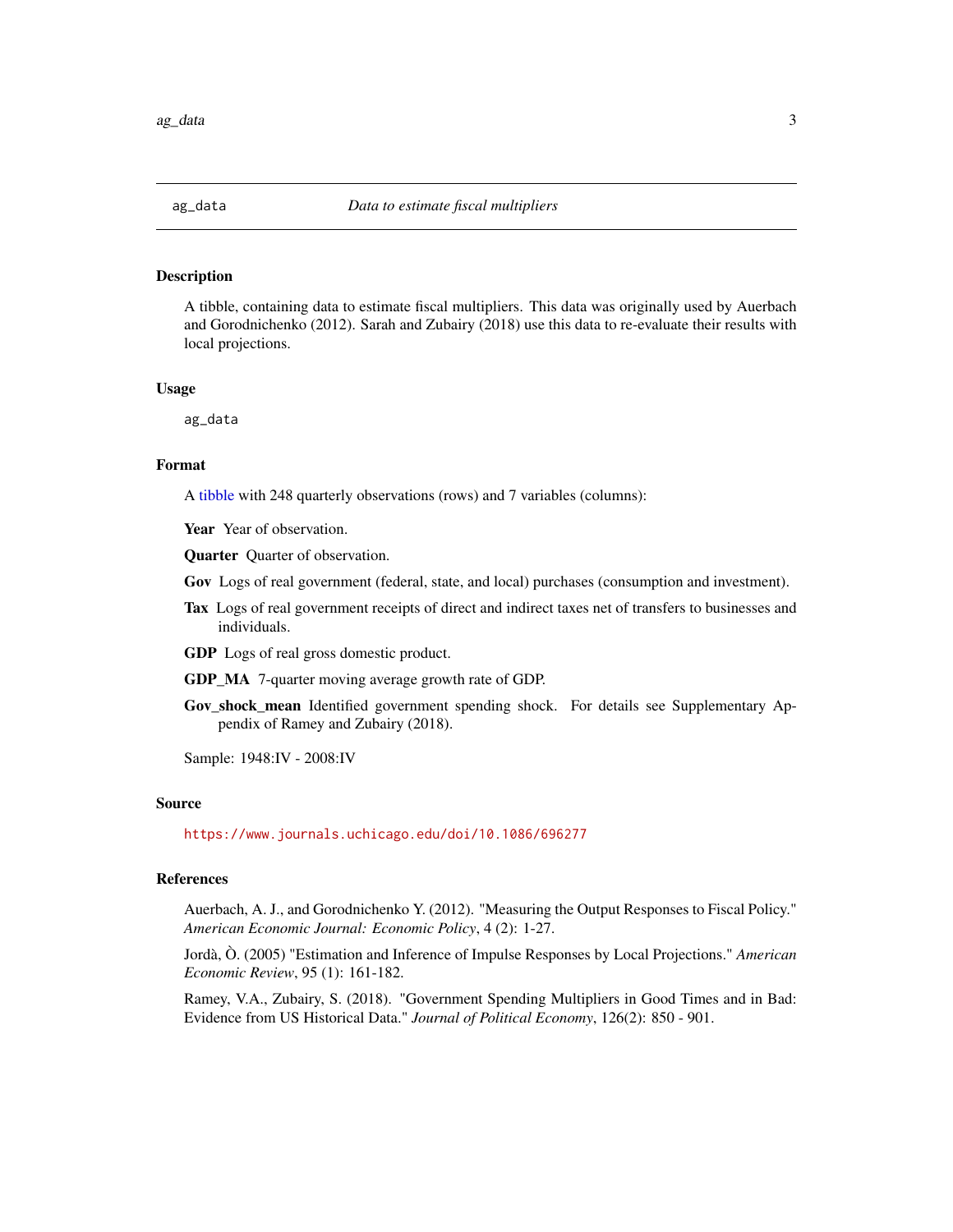<span id="page-3-0"></span>get\_robust\_cov\_panel *Function to get robust covariance matrix for panel data*

### Description

Function to get robust covariance matrix for panel data

### Usage

```
get_robust_cov_panel(panel_results, specs)
```
### Arguments

| panel_results | Plm object from estimation |
|---------------|----------------------------|
| specs         | List with specifications   |

### Value

Object with robust covariance matrix

|  |  |  | hp_filter |
|--|--|--|-----------|
|  |  |  |           |

Decompose a times series via the Hodrick-Prescott filter

### Description

Estimate cyclical and trend component with filter by Hodrick and Prescott (1997). The function is based on the function *hpfilter* from the archived *mFilter*-package.

### Usage

hp\_filter(x, lambda)

### Arguments

| $\boldsymbol{\mathsf{x}}$ | One column matrix with numeric values. |
|---------------------------|----------------------------------------|
| lambda                    | Numeric value.                         |

### Value

A list. The first element contains the cyclical component and the second element the trend component.

### Author(s)

Philipp Adämmer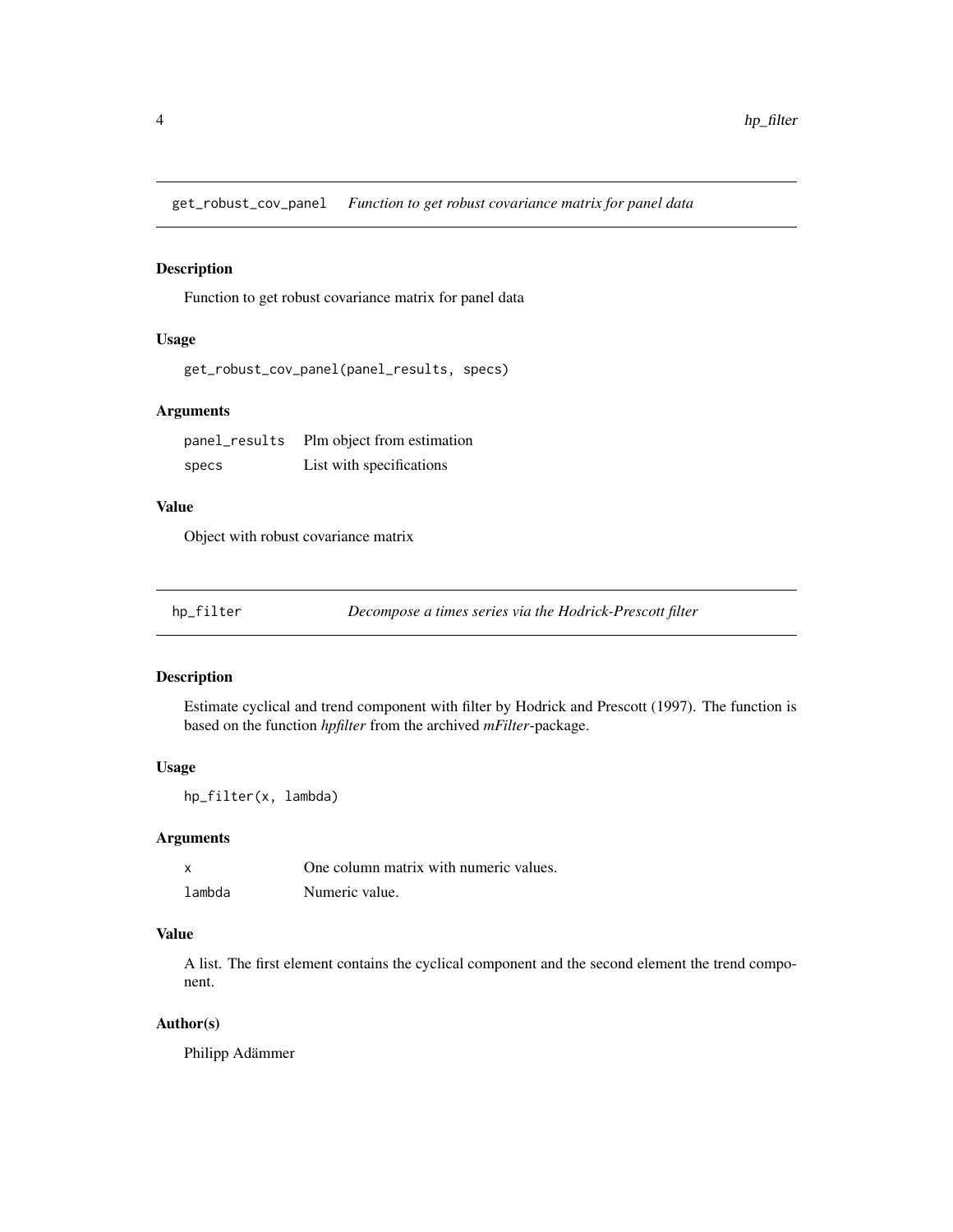### <span id="page-4-0"></span>References

Hodrick, R.J., and Prescott, E. C. (1997). "Postwar U.S. Business Cycles: An Empirical Investigation." *Journal of Money, Credit and Banking*, 29(1), 1-16.

Ravn, M.O., Uhlig, H. (2002). "On Adjusting the Hodrick-Prescott Filter for the Frequency of Observations." *Review of Economics and Statistics*, 84(2), 371-376.

### Examples

```
library(lpirfs)
```

```
# Decompose the Federal Funds Rate
data_set <- as.matrix(interest_rules_var_data$FF)
hp_results <- hp_filter(data_set, 1600)
# Extract results and save as data.frame
hp_cyc <- as.data.frame(hp_results[[1]])
hp_trend <- as.data.frame(hp_results[[2]])
# Make data.frames for plots
cyc_df \leq data.frame(yy = hp_cyc$V1, xx = \text{seq(as.Date('1955-01-01')},as.Date('2003-01-01') , "quarter"))
trend_df <- data.frame(yy = hp_trend$V1, xx = seq(as.Date('1955-01-01'),
                           as.Date('2003-01-01') , "quarter"))
# Make plots
library(ggplot2)
# Plot cyclical part
ggplot(data = cyc_df) +
geom\_line(</) = yy, x = xx))# Plot trend component
ggplot(trend_df) +
geom\_line(aes(y = yy, x = xx))
```
interest\_rules\_var\_data

*Data to estimate the effects of interest rate rules for monetary policy*

### Description

A tibble, containing data to estimate the effects of interest rate rules for monetary policy. The data are used by Jordà (2005).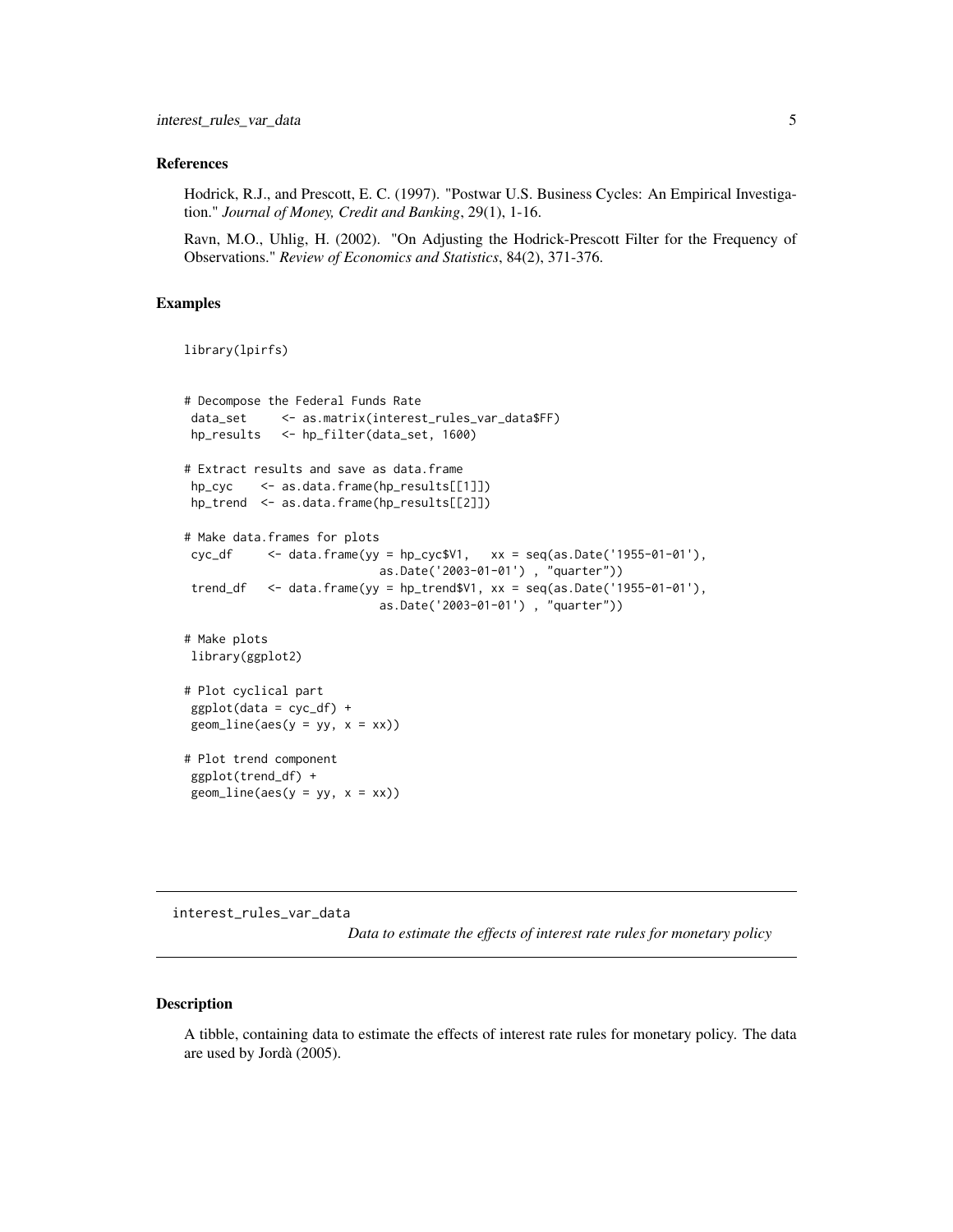### <span id="page-5-0"></span>Usage

interest\_rules\_var\_data

### Format

A [tibble](#page-0-0) with 193 quarterly observations (rows) and 3 variables (columns):

GDP\_gap Percentage difference between real GDP and potential GDP (Congressional Budget Office).

Infl Inflation: Percentage change in the GDP, chain weighted price index at annual rate.

FF Federal funds rate: quarterly average of daily rates.

Sample: 1955:I - 2003:I

### Source

<https://www.aeaweb.org/articles?id=10.1257/0002828053828518>

### References

Jordà, Ò. (2005) "Estimation and Inference of Impulse Responses by Local Projections." *American Economic Review*, 95 (1): 161-182.

lpirfs\_obj-methods-base

*Base methods for lpirfs\_obj objects*

### Description

Base methods for lpirfs\_obj objects

<span id="page-5-1"></span>lp\_lin *Compute linear impulse responses*

### Description

Compute linear impulse responses with local projections by Jordà (2005).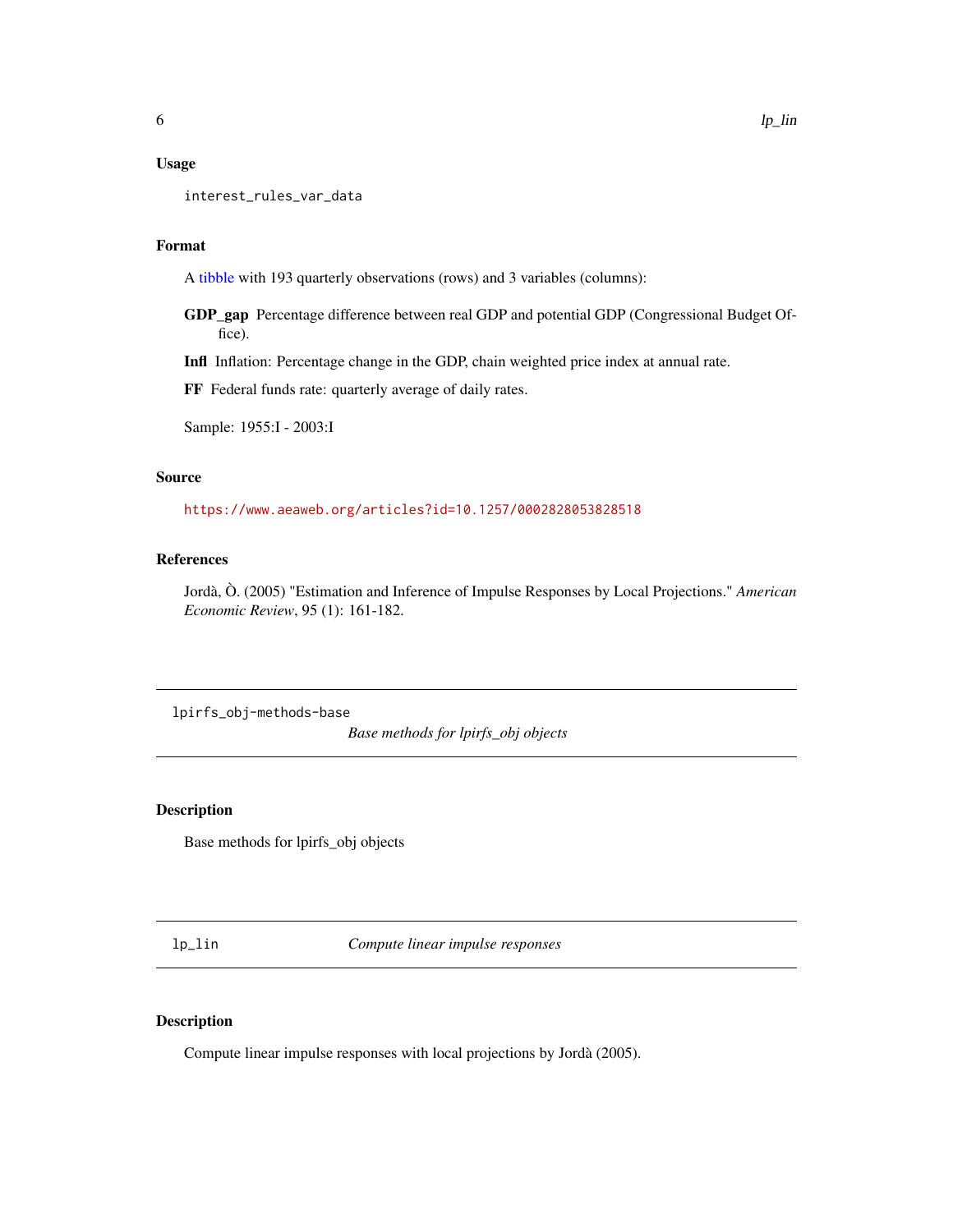<span id="page-6-0"></span> $l$ p\_lin  $\overline{a}$ 

### Usage

```
lp_lin(
  endog_data,
  lags_endog_lin = NULL,
  lags_criterion = NaN,
 max_lags = NaN,
  trend = NULL,
  shock_type = NULL,
  confint = NULL,
  use_nw = TRUE,nw_lag = NULL,
 nw_prewhite = FALSE,
  adjust_se = FALSE,
  hor = NULL,
  exog_data = NULL,
  lags_exog = NULL,
  contemp_data = NULL,
 num_cores = 1
)
```

| endog_data  | A data frame, containing the endogenous variables for the VAR. The Cholesky<br>decomposition is based on the column order.                                                                                        |
|-------------|-------------------------------------------------------------------------------------------------------------------------------------------------------------------------------------------------------------------|
|             | lags_endog_lin NaN or integer. NaN if lag length criterion is used. Integer for number of lags<br>for endog_data.                                                                                                 |
|             | lags_criterion NaN or character. NaN (default) means that the number of lags has to be given at<br><i>lags_endog_lin.</i> The character specifies the lag length criterion ('AICc', 'AIC'<br>or $^{\prime}BIC$ ). |
| max_lags    | NaN or integer. Maximum number of lags if <i>lags_criterion</i> is given. NaN (de-<br>fault) otherwise.                                                                                                           |
| trend       | Integer. No trend = $0$ , include trend = $1$ , include trend and quadratic trend = $2$ .                                                                                                                         |
| shock_type  | Integer. Standard deviation shock = 0, unit shock = 1.                                                                                                                                                            |
| confint     | Double. Width of confidence bands. $68\% = 1$ ; $90\% = 1.65$ ; $95\% = 1.96$ .                                                                                                                                   |
| use_nw      | Boolean. Use Newey-West (1987) standard errors for impulse responses? TRUE<br>(default) or FALSE.                                                                                                                 |
| nw_lag      | Integer. Specifies the maximum lag with positive weight for the Newey-West<br>estimator. If set to NULL (default), the lag increases with with the number of<br>horizon.                                          |
| nw_prewhite | Boolean. Should the estimators be pre-whitened? TRUE or FALSE (default).                                                                                                                                          |
| adjust_se   | Boolen. Should a finite sample adjsutment be made to the covariance matrix<br>estimators? TRUE or FALSE (default).                                                                                                |
| hor         | Integer. Number of horizons for impulse responses.                                                                                                                                                                |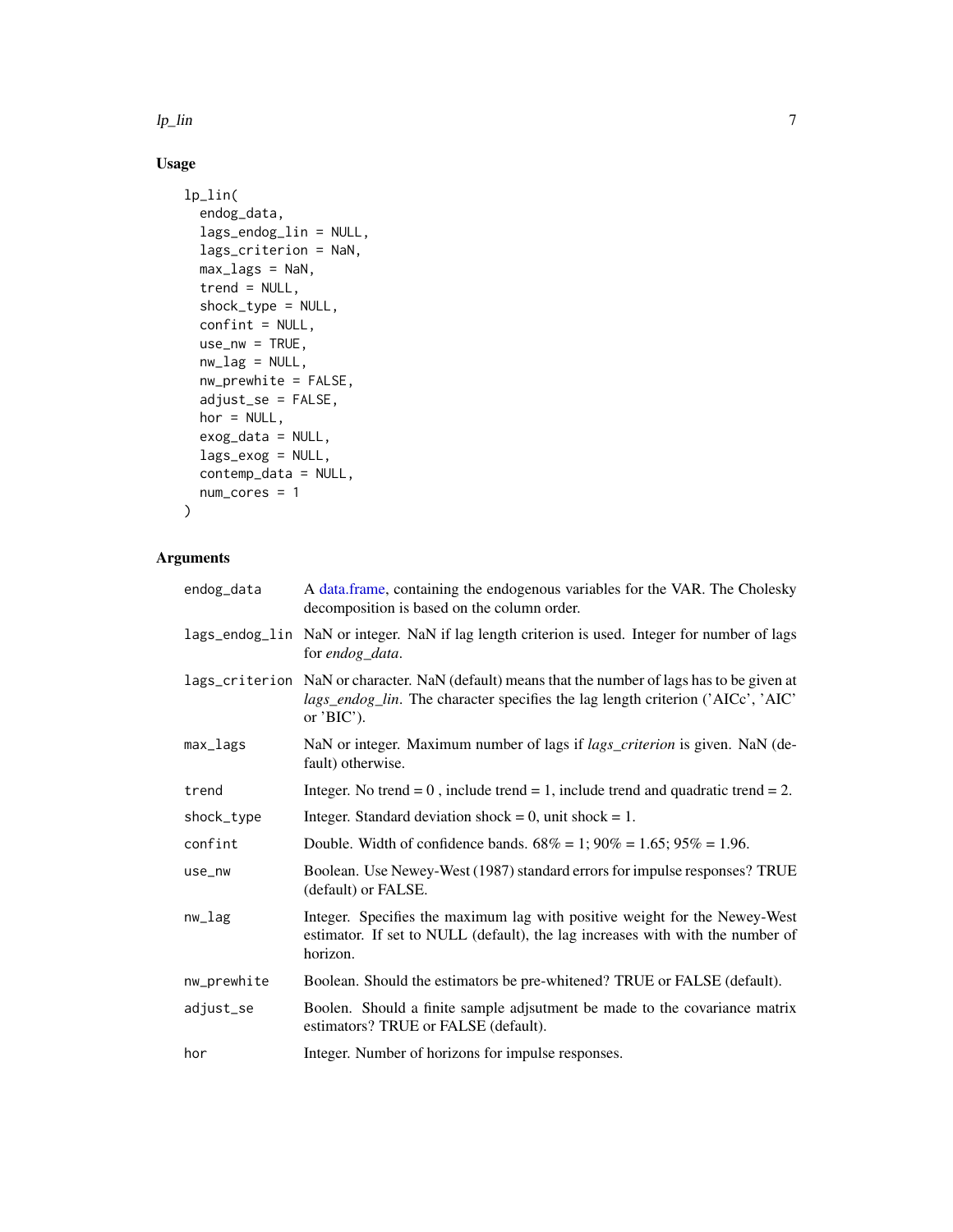<span id="page-7-0"></span>

| exog_data    | A data.frame, containing exogenous variables for the VAR. The row length has<br>to be the same as <i>endog_data</i> . Lag lengths for exogenous variables have to be<br>given and will no be determined via a lag length criterion. |
|--------------|-------------------------------------------------------------------------------------------------------------------------------------------------------------------------------------------------------------------------------------|
| lags_exog    | Integer. Number of lags for the exogenous variables.                                                                                                                                                                                |
| contemp_data | A data frame, containing exogenous data with contemporaneous impact. The<br>row length has to be the same as <i>endog</i> data.                                                                                                     |
| num_cores    | NULL or Integer. The number of cores to use for the estimation. If NULL, the<br>function will use the maximum number of cores minus one.                                                                                            |

### Value

A list containing:

| irf_lin_mean    | A three 3D array, containing all impulse responses for all endogenous variables.<br>The last dimension denotes the shock variable. The row in each matrix gives<br>the responses of the <i>ith</i> variable, ordered as in endog_data. The columns de-<br>note the horizons. For example, if <i>results_lin</i> contains the list with results, re-<br>sults_lin\$irf_lin_mean[, , 1] returns a KXH matrix, where K is the number of<br>variables and H the number of horizons. '1' is the shock variable, corresponding<br>to the first variable in endog_data. |
|-----------------|------------------------------------------------------------------------------------------------------------------------------------------------------------------------------------------------------------------------------------------------------------------------------------------------------------------------------------------------------------------------------------------------------------------------------------------------------------------------------------------------------------------------------------------------------------------|
| irf_lin_low     | A three 3D array containing all lower confidence bands of the responses, based<br>on robust standard errors by Newey and West (1987). Properties are equal to<br>irf lin mean.                                                                                                                                                                                                                                                                                                                                                                                   |
| irf_lin_up      | A three 3D array containing all upper confidence bands of the responses, based<br>on robust standard errors by Newey and West (1987). Properties are equal to<br>irf_lin_mean.                                                                                                                                                                                                                                                                                                                                                                                   |
| diagnostic_list |                                                                                                                                                                                                                                                                                                                                                                                                                                                                                                                                                                  |
|                 | A list OLS diagnostics. To see everything you can simply use summary() or<br>results\$diagnostic_list. The first entry the shock variable. The rows of each<br>shown matrix then denotes the endogenous variable that reacts to the shock.                                                                                                                                                                                                                                                                                                                       |
| specs           | A list with properties of <i>endog_data</i> for the plot function. It also contains lagged<br>data (y_lin and x_lin) used for the irf estimations, and the selected lag lengths<br>when an information criterion has been used.                                                                                                                                                                                                                                                                                                                                  |
|                 |                                                                                                                                                                                                                                                                                                                                                                                                                                                                                                                                                                  |

### Author(s)

Philipp Adämmer

### References

Akaike, H. (1974). "A new look at the statistical model identification", *IEEE Transactions on Automatic Control*, 19 (6): 716–723.

Hurvich, C. M., and Tsai, C.-L. (1989), "Regression and time series model selection in small samples", *Biometrika*, 76(2): 297–307

Jordà, Ò. (2005). "Estimation and Inference of Impulse Responses by Local Projections." *American Economic Review*, 95 (1): 161-182.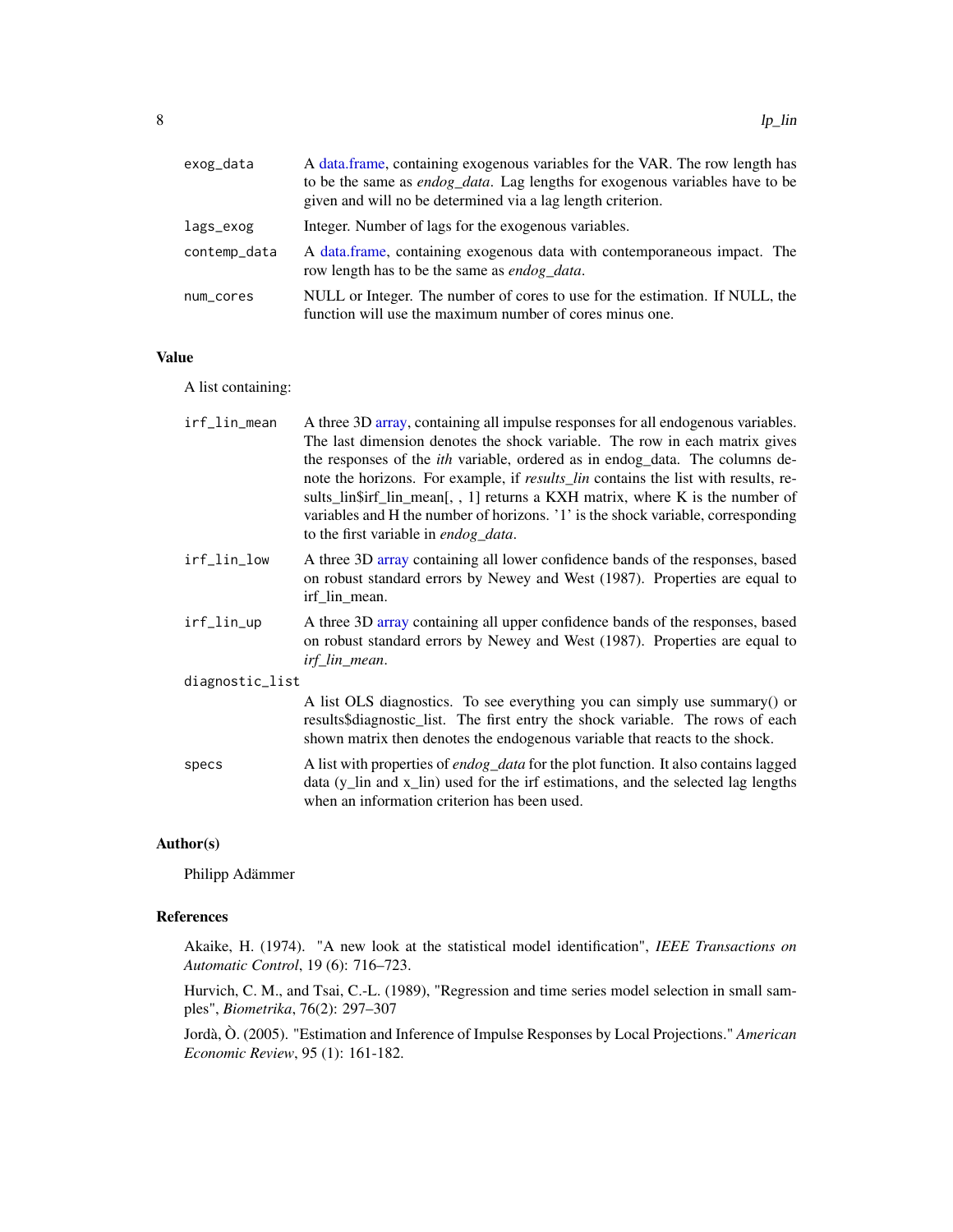Newey, W.K., and West, K.D. (1987). "A Simple, Positive-Definite, Heteroskedasticity and Autocorrelation Consistent Covariance Matrix." *Econometrica*, 55: 703–708.

Schwarz, Gideon E. (1978). "Estimating the dimension of a model", *Annals of Statistics*, 6 (2): 461–464.

### See Also

[https://adaemmerp.github.io/lpirfs/README\\_docs.html](https://adaemmerp.github.io/lpirfs/README_docs.html)

### Examples

## Example without exogenous variables

```
# Load package
 library(lpirfs)
```

```
# Load (endogenous) data
 endog_data <- interest_rules_var_data
```

```
# Estimate linear model
 results_lin <- lp_lin(endog_data,
```

| $lags\_endog$ <sub>1in</sub> = 4, |            |
|-----------------------------------|------------|
| trend                             | $= 0.$     |
| shock_type                        | $= 1.$     |
| confint                           | $= 1.96$ . |
| hor                               | $= 12$     |

```
# Show all impule responses
# Compare with Figure 5 in Jordà (2005)
plot(results_lin)
```

```
# Make individual plots
linear_plots <- plot_lin(results_lin)
```

```
# Show single plots
```

```
# * The first element of 'linear_plots' shows the response of the first
# variable (GDP_gap) to a shock in the first variable (GDP_gap).
# * The second element of 'linear_plots' shows the response of the first
# variable (GDP_gap) to a shock in the second variable (inflation).
# * ...
```
linear\_plots[[1]] linear\_plots[[2]]

# Show diagnostics. The first element correponds to the first shock variable. summary(results\_lin)

## Example with exogenous variables ##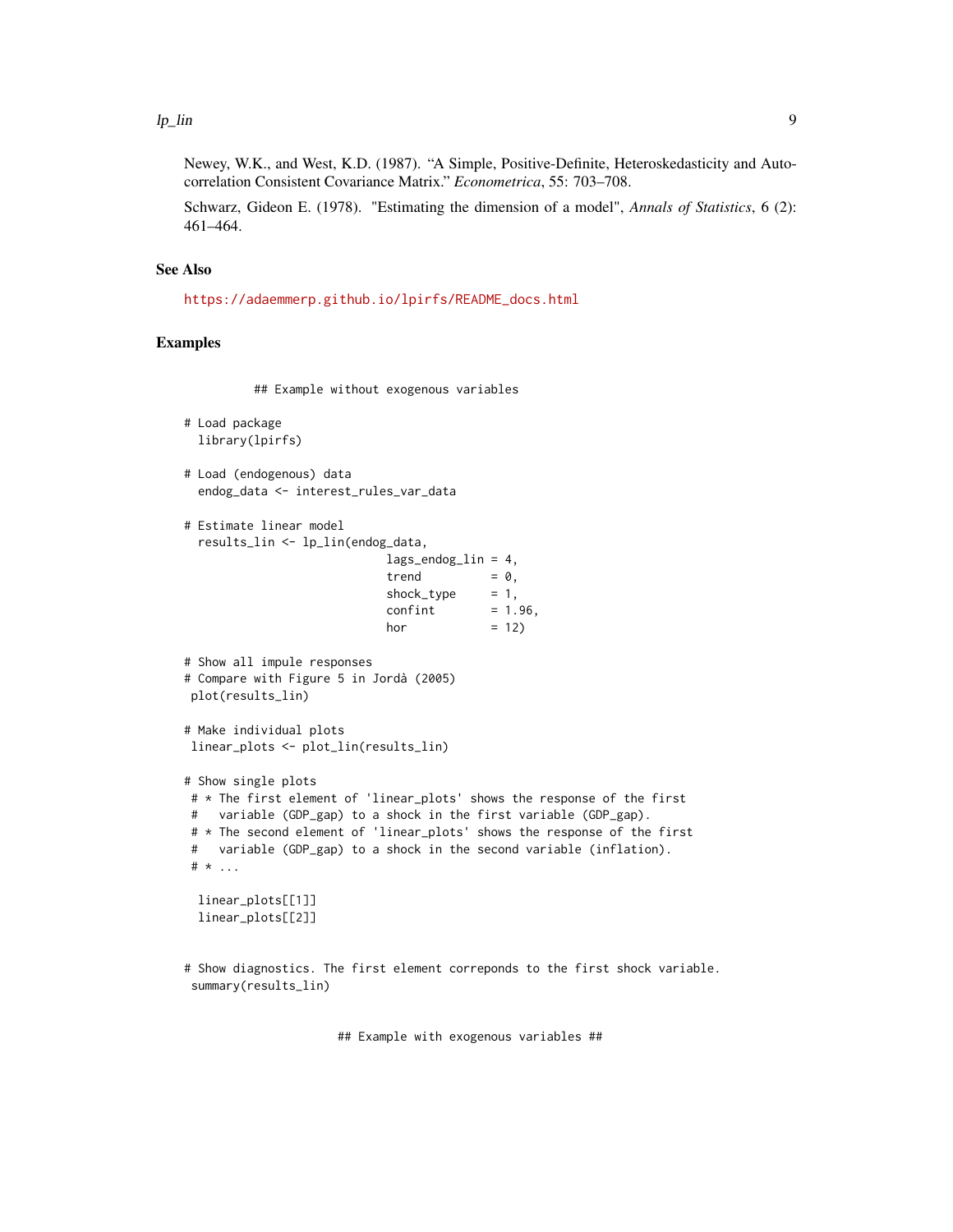```
# Load (endogenous) data
endog_data <- interest_rules_var_data
# Create exogenous data and data with contemporaneous impact (for illustration purposes only)
exog_data <- endog_data$GDP_gap*endog_data$Infl*endog_data$FF + rnorm(dim(endog_data)[1])
contemp_data <- endog_data$GDP_gap*endog_data$Infl*endog_data$FF + rnorm(dim(endog_data)[1])
# Exogenous data has to be a data.frame
exog_data <- data.frame(xx = exog_data )
contemp_data <- data.frame(cc = contemp_data)
# Estimate linear model
 results_lin <- lp_lin(endog_data,
                             lags_endog_lin = 4,
                             trend = 0,shock_type = 1,confint = 1.96,
                             hor = 12,
                             exog_data = exog_data,
                             lags\_exog = 4,
                             contemp_data = contemp_data)
# Show all impulse responses
plot(results_lin)
# Show diagnostics. The first element correponds to the first shock variable.
summary(results_lin)
```
<span id="page-9-1"></span>

| lp_lin_iv | Compute linear impulse responses with identified shock and/or with |  |  |  |  |
|-----------|--------------------------------------------------------------------|--|--|--|--|
|           | 2SLS                                                               |  |  |  |  |

### Description

Compute linear impulse responses with identified shock and/or with 2SLS.

### Usage

```
lp_lin_iv(
  endog_data,
  shock = NULL,
  cumul_mult = FALSE,
  instr = NULL,
  use_twosls = FALSE,
  instrum = NULL,
  lags_endog_lin = NULL,
  exog_data = NULL,
```
<span id="page-9-0"></span>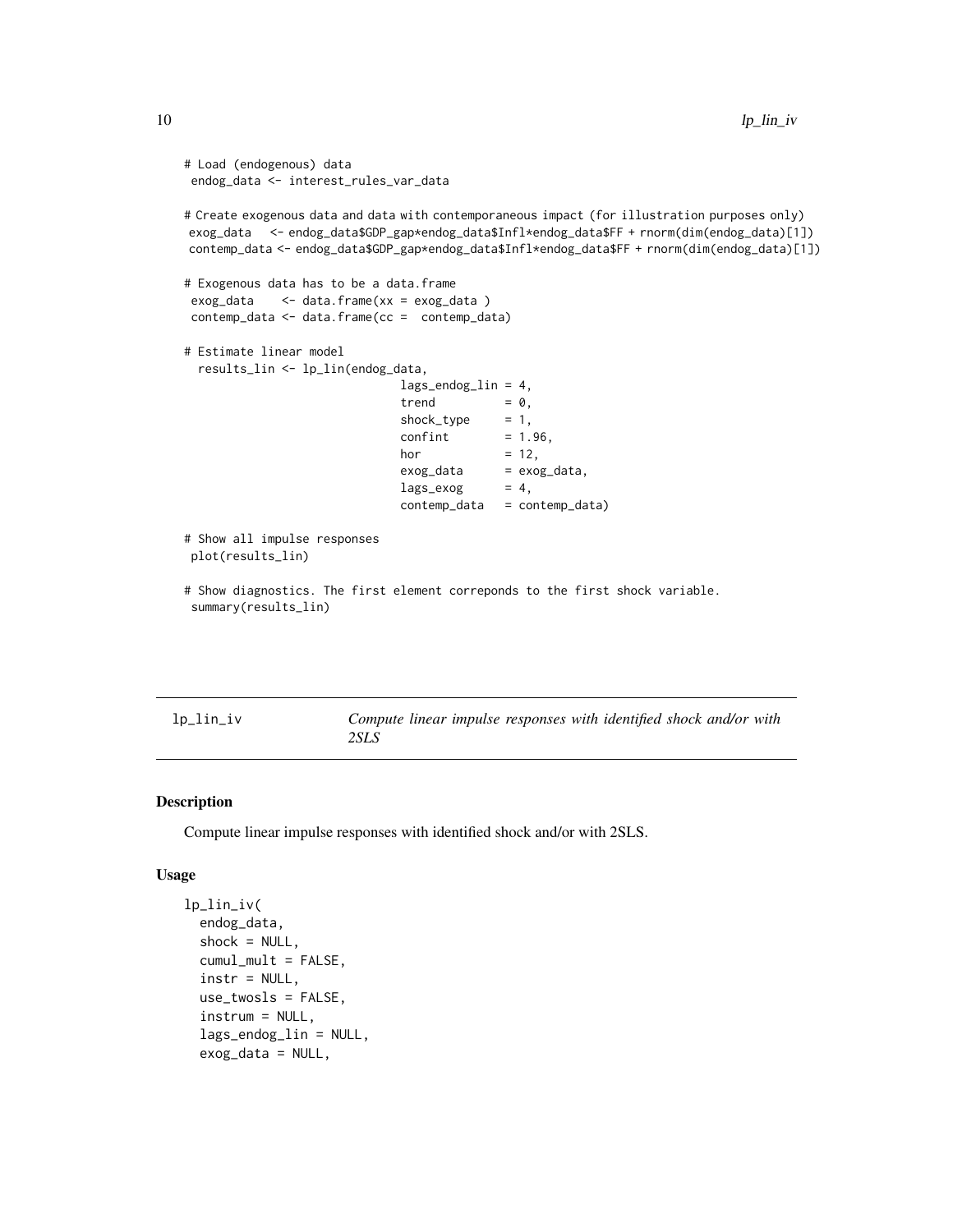### <span id="page-10-0"></span> $l$ p\_lin\_iv 11

```
lags_exog = NULL,
 contemp_data = NULL,
 lags_criterion = NaN,
 max_lags = NaN,
 trend = NULL,confint = NULL,
 use_nw = TRUE,nw\_lag = NULL,nw_prewhite = FALSE,
  adjust_se = FALSE,
 hor = NULL,
 num_cores = 1
\mathcal{L}
```

| endog_data   | A data frame, containing the values of the dependent variable(s).                                                                                                                                                                                                                                             |
|--------------|---------------------------------------------------------------------------------------------------------------------------------------------------------------------------------------------------------------------------------------------------------------------------------------------------------------|
| shock        | A one column data.frame, including the variable to shock with. The row length<br>has to be the same as <i>endog_data</i> . When $use\_twosls = TRUE$ , this variable will<br>be approximated/regressed on the instrument variable(s) given in <i>instrum</i> .                                                |
| cumul_mult   | Boolean. Estimate cumulative multipliers? TRUE or FALSE (default). If<br>TRUE, cumulative responses are estimated via:                                                                                                                                                                                        |
|              | $y_{(t+h)} - y_{(t-1)},$                                                                                                                                                                                                                                                                                      |
|              | where $h = 0,, H-1$ . This option is only available for <i>lags_criterion</i> = <i>NaN</i> .                                                                                                                                                                                                                  |
| instr        | Deprecated input name. Use shock instead. See shock for details.                                                                                                                                                                                                                                              |
| use_twosls   | Boolean. Use two stage least squares? TRUE or FALSE (default).                                                                                                                                                                                                                                                |
| instrum      | A data.frame, containing the instrument(s) to use for 2SLS. This instrument will<br>be used for the variable in <i>shock</i> .                                                                                                                                                                                |
|              | lags_endog_lin NaN or integer. NaN if lags are chosen by a lag length criterion. Integer for<br>number of lags for endog_data.                                                                                                                                                                                |
| exog_data    | A data.frame, containing exogenous variables. The row length has to be the<br>same as endog_data. Lag lengths for exogenous variables have to be given and<br>will no be determined via a lag length criterion.                                                                                               |
| lags_exog    | NULL or Integer. Integer for the number of lags for the exogenous data.                                                                                                                                                                                                                                       |
| contemp_data | A data.frame, containing exogenous data with contemporaneous impact. The<br>row length has to be the same as endog_data.                                                                                                                                                                                      |
|              | lags_criterion NaN or character. NaN means that the number of lags will be given at <i>lags_endog_lin</i> .<br>Possible lag length criteria are 'AICc', 'AIC' or 'BIC'. Note that when use_twosls<br>$= TRUE$ , the lag lengths are chosen based on normal OLS regressions, without<br>using the instruments. |
| max_lags     | NaN or integer. Maximum number of lags if lags_criterion is a character denot-<br>ing the lag length criterion. NaN otherwise.                                                                                                                                                                                |
| trend        | Integer. No trend = $0$ , include trend = 1, include trend and quadratic trend = $2$ .                                                                                                                                                                                                                        |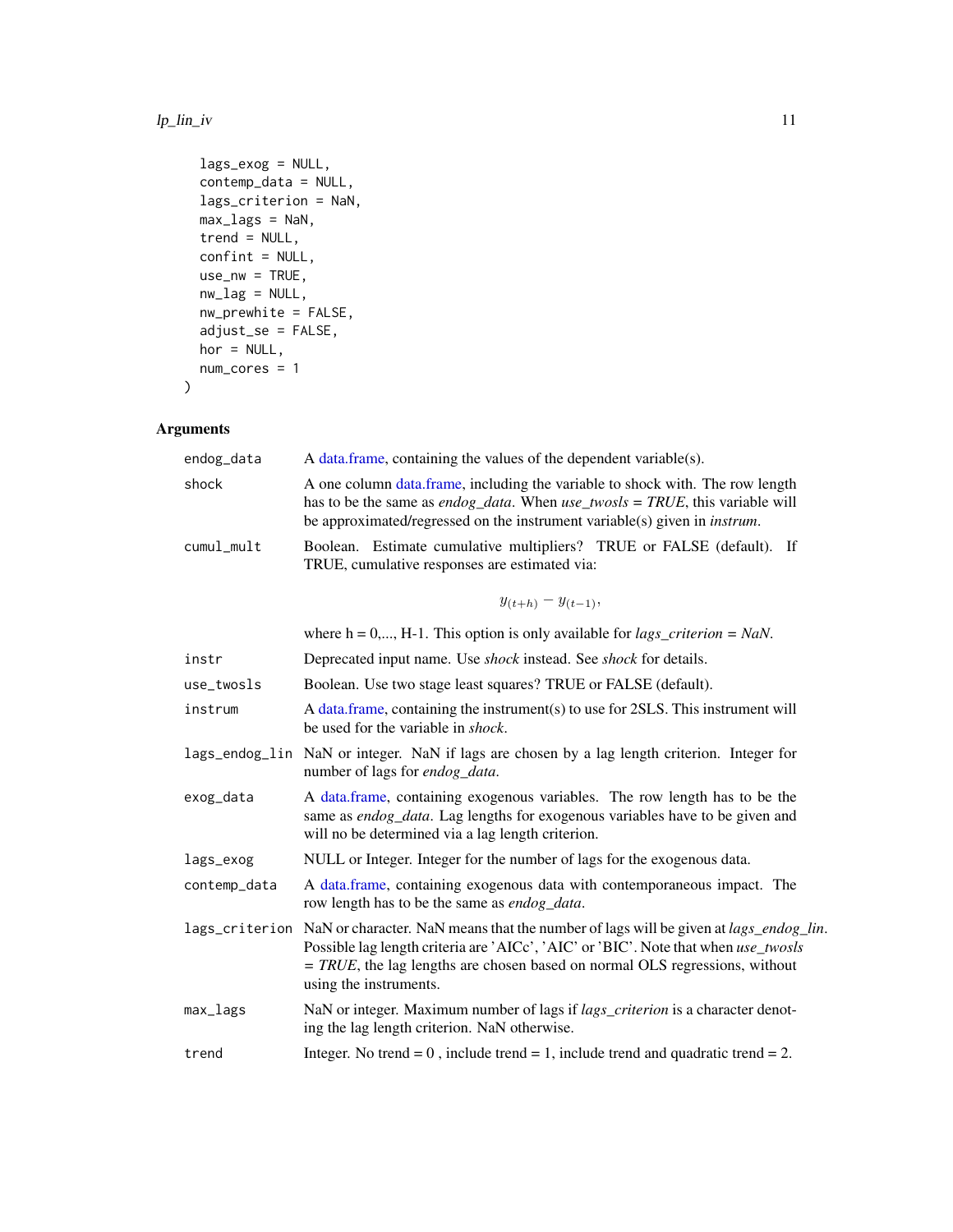<span id="page-11-0"></span>

| confint     | Double. Width of confidence bands. $68\% = 1$ ; $90\% = 1.65$ ; $95\% = 1.96$ .                                                                                          |
|-------------|--------------------------------------------------------------------------------------------------------------------------------------------------------------------------|
| use_nw      | Boolean. Use Newey-West (1987) standard errors for impulse responses? TRUE<br>(default) or FALSE.                                                                        |
| nw_lag      | Integer. Specifies the maximum lag with positive weight for the Newey-West<br>estimator. If set to NULL (default), the lag increases with with the number of<br>horizon. |
| nw_prewhite | Boolean. Should the estimators be pre-whitened? TRUE of FALSE (default).                                                                                                 |
| adjust_se   | Boolen. Should a finite sample adjsutment be made to the covariance matrix<br>estimators? TRUE or FALSE (default).                                                       |
| hor         | Integer. Number of horizons for impulse responses.                                                                                                                       |
| num_cores   | NULL or Integer. The number of cores to use for the estimation. If NULL, the<br>function will use the maximum number of cores minus one.                                 |

### Value

A list containing:

| irf_lin_mean | A matrix, containing the impulse responses. The row in each matrix denotes the<br>response of the <i>ith</i> variable to the shock. The columns are the horizons.                                                                                                            |
|--------------|------------------------------------------------------------------------------------------------------------------------------------------------------------------------------------------------------------------------------------------------------------------------------|
| irf_lin_low  | A matrix, containing all lower confidence bands of the impulse responses, based<br>on robust standard errors by Newey and West (1987). Properties are equal to<br>irf_lin_mean.                                                                                              |
| irf_lin_up   | A matrix, containing all upper confidence bands of the impulse responses, based<br>on robust standard errors by Newey and West (1987). Properties are equal to<br><i>irf</i> lin mean.                                                                                       |
| specs        | A list with properties of <i>endog_data</i> for the plot function. It also contains lagged<br>data $(y_{\text{min}})$ and x <sub>1</sub> lin used for the estimations of the impulse responses, and the<br>selected lag lengths when an information criterion has been used. |

### Author(s)

Philipp Adämmer

### References

Akaike, H. (1974). "A new look at the statistical model identification", *IEEE Transactions on Automatic Control*, 19 (6): 716–723.

Auerbach, A. J., and Gorodnichenko, Y. (2012). "Measuring the Output Responses to Fiscal Policy." *American Economic Journal: Economic Policy*, 4 (2): 1-27.

Blanchard, O., and Perotti, R. (2002). "An Empirical Characterization of the Dynamic Effects of Changes in Government Spending and Taxes on Output." *Quarterly Journal of Economics*, 117(4): 1329–1368.

Hurvich, C. M., and Tsai, C.-L. (1989), "Regression and time series model selection in small samples", *Biometrika*, 76(2): 297–307

Jordà, Ò. (2005). "Estimation and Inference of Impulse Responses by Local Projections." *American Economic Review*, 95 (1): 161-182.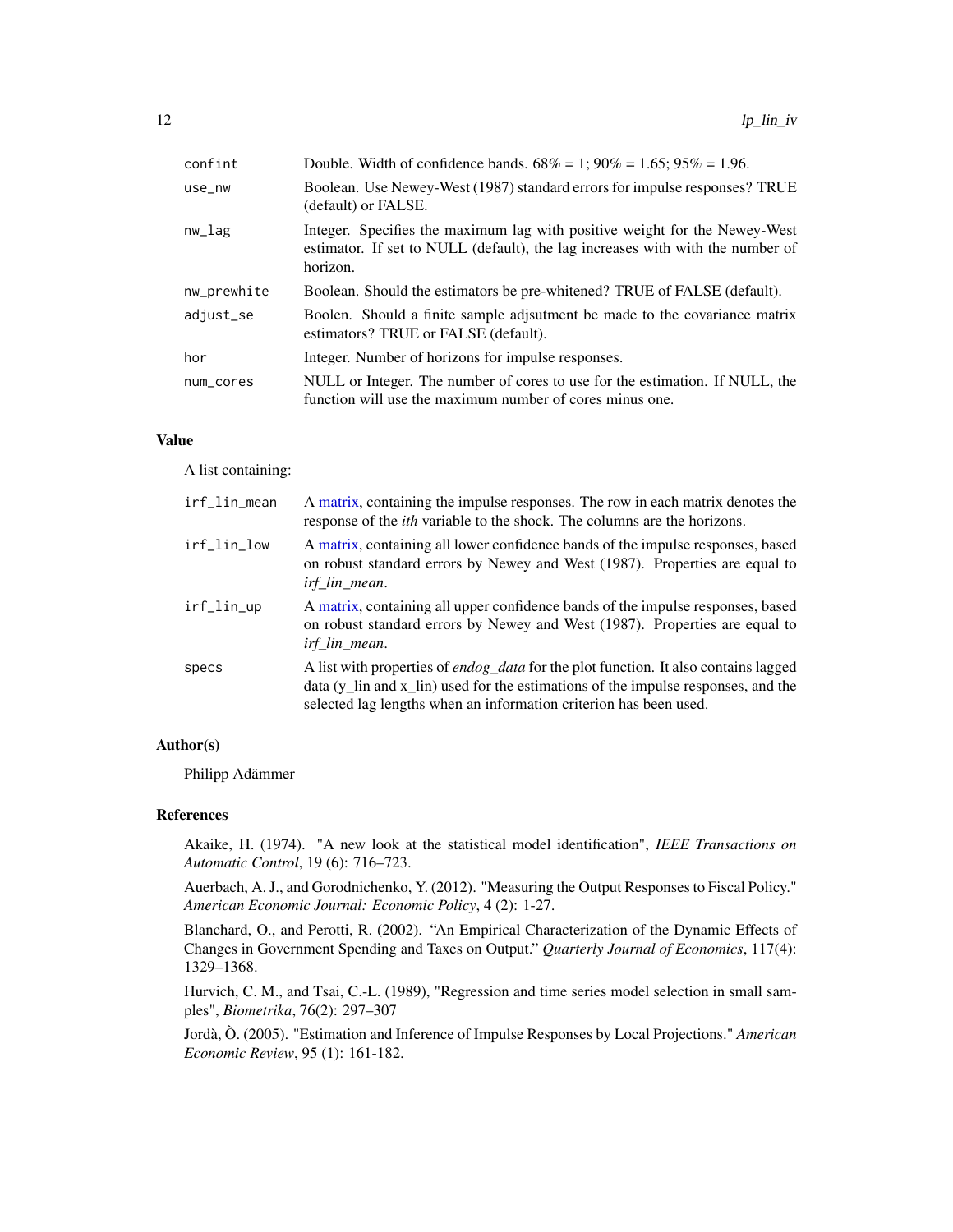### $lp\_lin\_iv$  13

Jordà, Ò, Schularick, M., Taylor, A.M. (2015), "Betting the house", *Journal of International Economics*, 96, S2-S18.

Newey, W.K., and West, K.D. (1987). "A Simple, Positive-Definite, Heteroskedasticity and Autocorrelation Consistent Covariance Matrix." *Econometrica*, 55: 703–708.

Ramey, V.A., and Zubairy, S. (2018). "Government Spending Multipliers in Good Times and in Bad: Evidence from US Historical Data." *Journal of Political Economy*, 126(2): 850 - 901.

Schwarz, Gideon E. (1978). "Estimating the dimension of a model", *Annals of Statistics*, 6 (2): 461–464.

### See Also

[https://adaemmerp.github.io/lpirfs/README\\_docs.html](https://adaemmerp.github.io/lpirfs/README_docs.html)

### Examples

```
# This example replicates a result from the Supplementary Appendix
# by Ramey and Zubairy (2018) (RZ-18)
# Load data
ag_data <- ag_data
sample_start <- 7
sample_end <- dim(ag_data)[1]
# Endogenous data
endog_data <- ag_data[sample_start:sample_end,3:5]
# Variable to shock with. Here government spending due to
# Blanchard and Perotti (2002) framework
shock <- ag_data[sample_start:sample_end, 3]
# Estimate linear model
results_lin_iv <- lp_lin_iv(endog_data,
                             lags\_endog\_lin = 4,
                             shock = shock,
                             trend = 0,confint = 1.96,
                             hor = 20# Show all impulse responses
plot(results_lin_iv)
# Make and save plots
iv_lin_plots <- plot_lin(results_lin_iv)
# * The first element of 'iv_lin_plots' shows the response of the first
# variable (Gov) to the shock (Gov).
# * The second element of 'iv_lin_plots' shows the response of the second
# variable (Tax) to the shock (Gov).
# * ...
```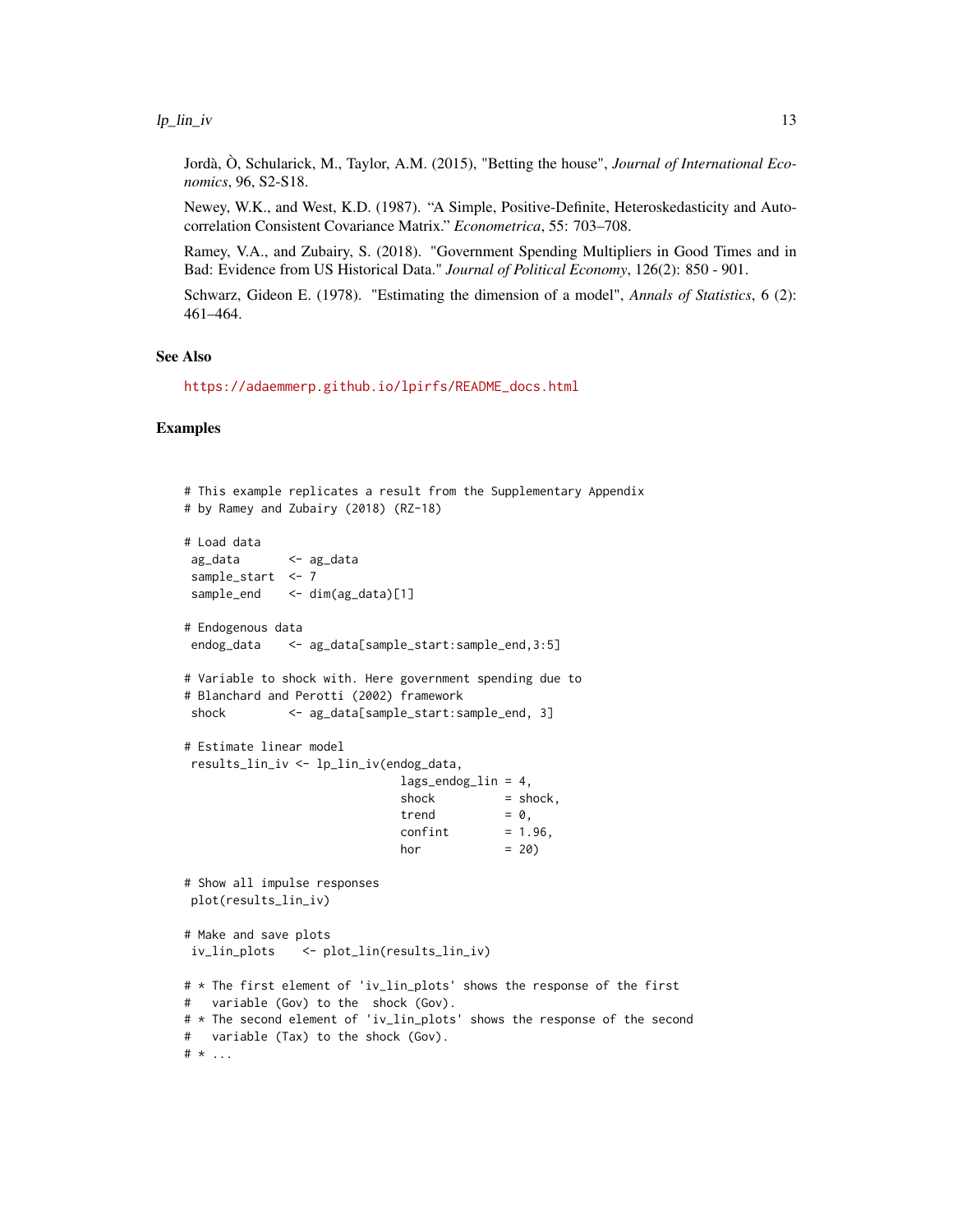```
# This plot replicates the left plot in the mid-panel of Figure 12 in the
# Supplementary Appendix by RZ-18.
iv_lin_plots[[1]]
# Show diagnostics. The first element shows the reaction of the first given endogenous variable.
summary(results_lin_iv)
## Add lags of the identified shock ##
# Endogenous data but now exclude government spending
endog_data <- ag_data[sample_start:sample_end, 4:5]
# Variable to shock with (government spending)
shock <- ag_data[sample_start:sample_end, 3]
# Add the shock variable to exogenous data
exog_data <- shock
# Estimate linear model with lagged shock variable
results_lin_iv <- lp_lin_iv(endog_data,
                            lags_endog_lin = 4,
                            shock = shock,
                            exog_data = exog_data,
                            lags\_exog = 2,
                            trend = 0,confint = 1.96,
                            hor = 20# Show all responses
plot(results_lin_iv)
# Show diagnostics. The first element shows the reaction of the first endogenous variable.
summary(results_lin_iv)
##############################################################################
##### Use 2SLS #########
##############################################################################
# Set seed
set.seed(007)
# Load data
ag_data <- ag_data
sample_start <- 7
sample_end <- dim(ag_data)[1]
# Endogenous data
```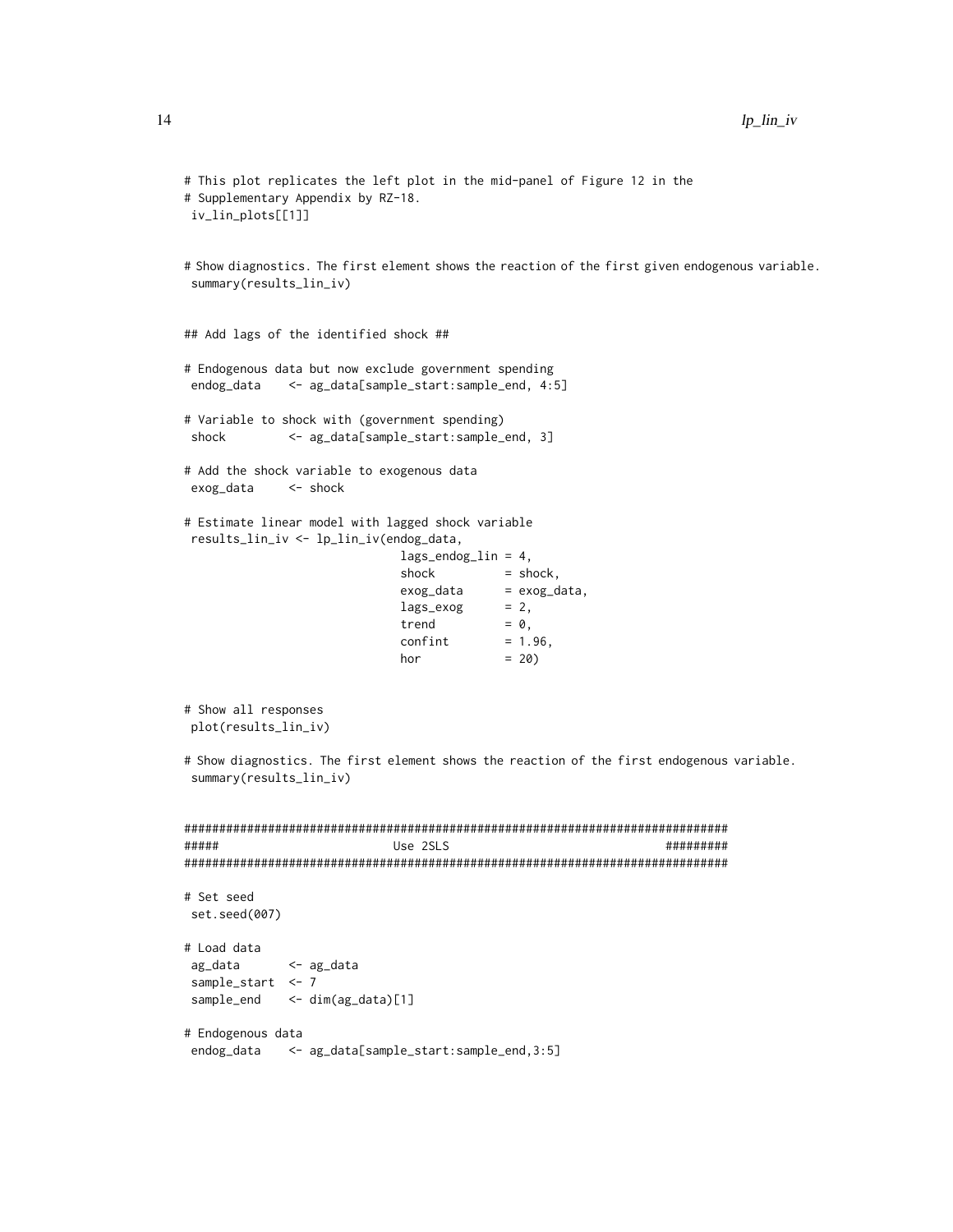```
# Variable to shock with (government spending)
shock <- ag_data[sample_start:sample_end, 3]
# Generate instrument variable that is correlated with government spending
instrum <- as.data.frame(0.9*shock$Gov + rnorm(length(shock$Gov), 0, 0.02) )
# Estimate linear model via 2SLS
results_lin_iv <- lp_lin_iv(endog_data,
                        lags_endog_lin = 4,
                         shock = shock,
                         instrum = instrum,
                         use_twosls = TRUE,
                         trend = 0,confint = 1.96,
                         hor = 20)
# Show all responses
plot(results_lin_iv)
```

```
lp_lin_panel Compute linear impulse responses with local projections for panel
                      data
```
### Description

This function estimates impulse responses with local projections for panel data, either with an identified shock or by an instrument variable approach.

### Usage

```
lp_lin_panel(
  data_set = NULL,
  data_sample = "Full",
  endog_data = NULL,
  cumul_mult = TRUE,shock = NULL,diff\_shock = TRUE,iv_{reg} = FALSE,
  instrum = NULL,
  panel_model = "within",
  panel_effect = "individual",
  robust_cov = NULL,
  robust_method = NULL,
  robust_type = NULL,
```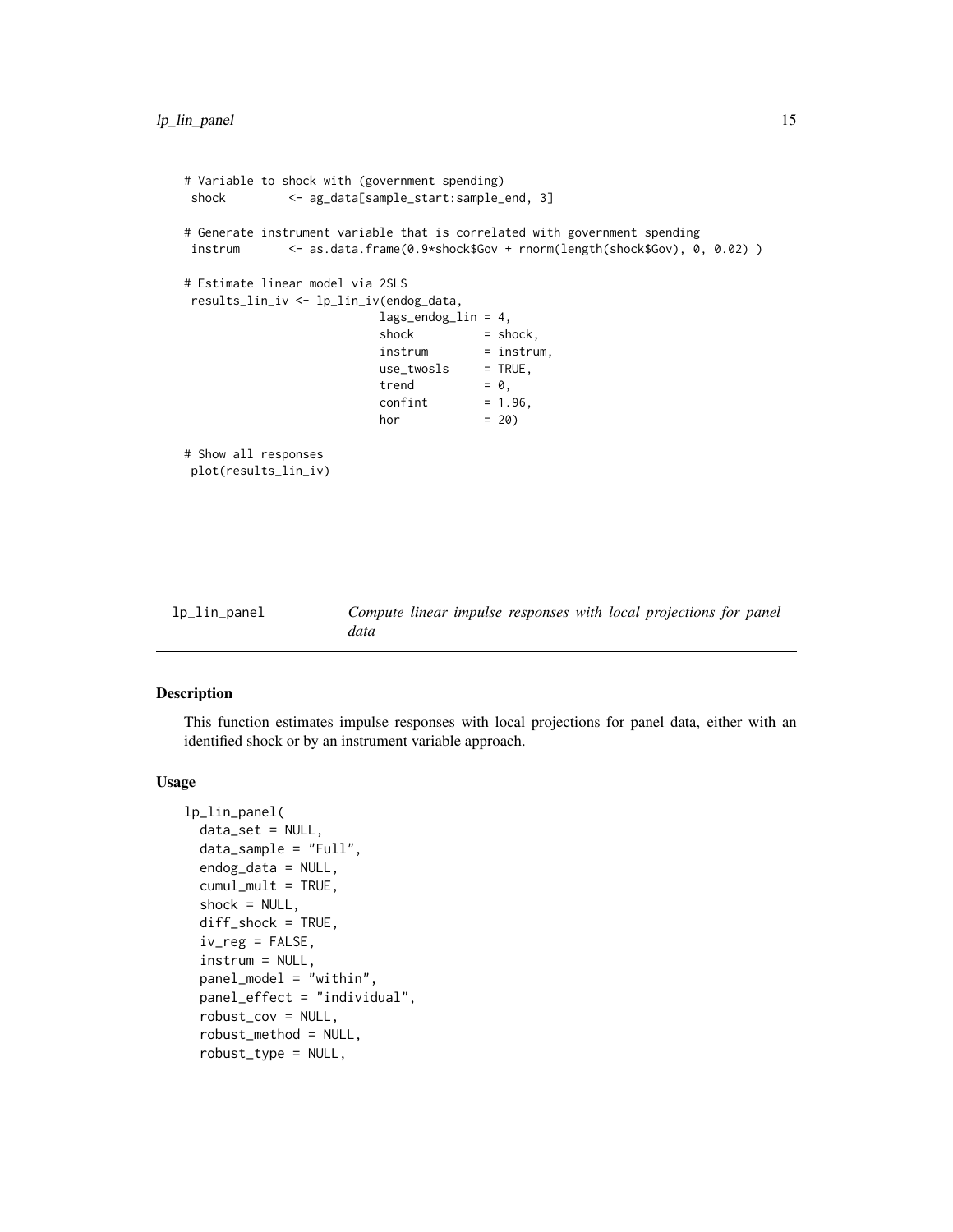```
robust_cluster = NULL,
 robust_maxlag = NULL,
 use\_gmm = FALSE,gmm_model = "onestep",
 gmm_effect = "twoways",
 gmm_transformation = "d",
 c_exog_data = NULL,
  l_exog_data = NULL,
 lags_exog_data = NaN,
 c_fd_exog_data = NULL,
 l_fd_exog_data = NULL,
 lags_fd_exog_data = NaN,
 confint = NULL,hor = NULL
)
```

| data_set     | A data.frame, containing the panel data set. The first column has to be the<br>variable denoting the cross section. The second column has to be the variable<br>denoting the time section.                                                                                                                                                    |
|--------------|-----------------------------------------------------------------------------------------------------------------------------------------------------------------------------------------------------------------------------------------------------------------------------------------------------------------------------------------------|
| data_sample  | Character or numeric. To use the full sample set value to "Full" (default). To<br>estimate a subset, you have to provide a sequence of dates. This sequence has to<br>be in the same format as the second column (time-section).                                                                                                              |
| endog_data   | Character. The column name of the endogenous variable. You can only provide<br>one endogenous variable at a time.                                                                                                                                                                                                                             |
| cumul_mult   | Boolean. Estimate cumulative multipliers? TRUE (default) or FALSE. If TRUE,<br>cumulative responses are estimated via:                                                                                                                                                                                                                        |
|              | $y_{(t+h)} - y_{(t-1)},$                                                                                                                                                                                                                                                                                                                      |
|              | where $h = 0, , H-1$ .                                                                                                                                                                                                                                                                                                                        |
| shock        | Character. The column name of the variable to shock with.                                                                                                                                                                                                                                                                                     |
| diff_shock   | Boolean. Take first differences of the shock variable? TRUE (default) or FALSE.                                                                                                                                                                                                                                                               |
| iv_reg       | Boolean. Use instrument variable approach? TRUE or FALSE.                                                                                                                                                                                                                                                                                     |
| instrum      | NULL or Character. The name(s) of the instrument variable(s) if iv_reg =<br>TRUE.                                                                                                                                                                                                                                                             |
| panel_model  | Character. Type of panel model. The default is "within" (fixed effects). Other<br>options are "random", "ht", "between", "pooling" or "fd". See vignette of the<br>plm package for details.                                                                                                                                                   |
| panel_effect | Character. The effects introduced in the model. Options are "individual" (de-<br>fault), "time", "twoways", or "nested". See the vignette of the plm-package for<br>details.                                                                                                                                                                  |
| robust_cov   | NULL or Character. The character specifies the method how to estimate ro-<br>bust standard errors: Options are "vcovBK", "vcovDC", "vcovG", "vcovHC",<br>"vcovNW", "vcovSCC". For these options see vignette of plm package. An-<br>other option is "Vcxt". For details see Miller (2017) If "use_gmm = TRUE",<br>this option has to be NULL. |

<span id="page-15-0"></span>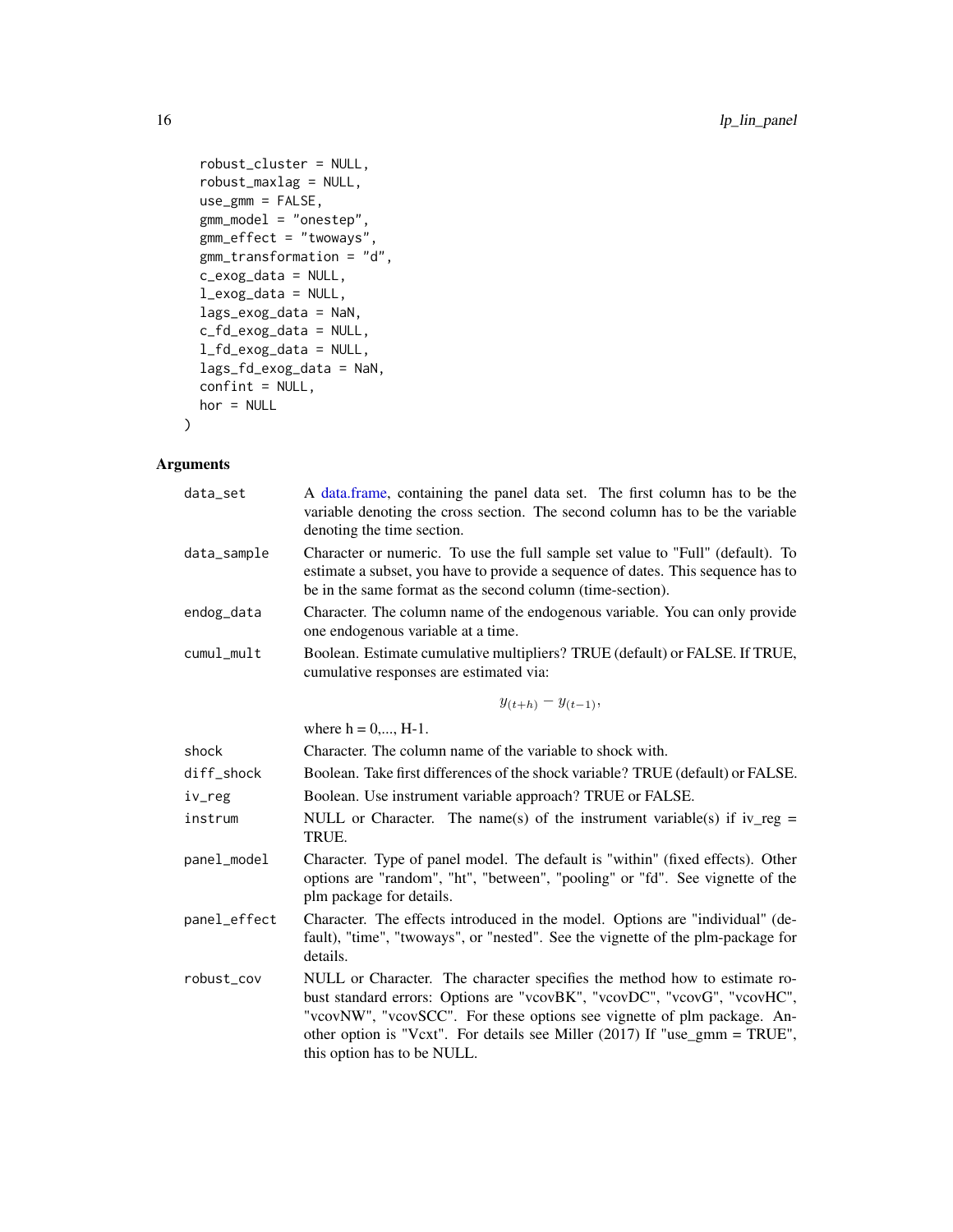<span id="page-16-0"></span>

| robust_method      | NULL (default) or Character. The character is an option when robust_cov =<br>"vcovHC". See vignette of the plm package for details.                                               |
|--------------------|-----------------------------------------------------------------------------------------------------------------------------------------------------------------------------------|
| robust_type        | NULL (default) or Character. The character is an option when robust_cov =<br>"vcovBK", "vcovDC", "vcovHC", "vcovNW" or "vcovSCC". See vignette of<br>the plm package for details. |
| robust_cluster     | NULL (default) or Character. The character is an option when robust_cov =<br>"vcovBK", "vcovG" or "vcovHC". See vignette of the plm package for details.                          |
| robust_maxlag      | NULL (default) or Character. The character is an option when robust_cov =<br>"vcovNW" or "vcovSCC". See vignette of the plm package for details.                                  |
| use_gmm            | Boolean. Use GMM for estimation? TRUE or FALSE (default). See vignette<br>of plm package for details. If TRUE, the option "robust_cov" has to be set to<br>NULL.                  |
| gmm_model          | Character. Either "onestep" (default) or "twosteps". See vignette of the plm<br>package for details.                                                                              |
| gmm_effect         | Character. The effects introduced in the model: "twoways" (default) or "indi-<br>vidual". See vignette of the plm-package for details.                                            |
| gmm_transformation |                                                                                                                                                                                   |
|                    | Character. Either "d" (default) for the "difference GMM" model or "ld" for the<br>"system GMM". See vignette of the plm package for details.                                      |
| c_exog_data        | NULL or Character. Name(s) of the exogenous variable(s) with contemporane-<br>ous impact.                                                                                         |
| l_exog_data        | NULL or Character. Name(s) of the exogenous variable(s) with lagged impact.                                                                                                       |
|                    | $lags\_exog\_data$ Integer. Lag length for the exogenous variable(s) with lagged impact.                                                                                          |
|                    | c_fd_exog_data NULL or Character. Name(s) of the exogenous variable(s) with contemporane-<br>ous impact of first differences.                                                     |
|                    | 1_fd_exog_data NULL or Character. Name(s) of exogenous variable(s) with lagged impact of<br>first differences.                                                                    |
| lags_fd_exog_data  |                                                                                                                                                                                   |
|                    | NaN or Integer. Number of lags for variable(s) with impact of first differences.                                                                                                  |
| confint            | Double. Width of confidence bands. $68\% = 1$ ; $90\% = 1.65$ ; $95\% = 1.96$ .                                                                                                   |
| hor                | Integer. Number of horizons for impulse responses.                                                                                                                                |

### Value

A list containing:

| irf_lin_mean  | A matrix, containing the impulse responses. The columns are the horizons.      |
|---------------|--------------------------------------------------------------------------------|
| irf_lin_low   | A matrix, containing all lower confidence bands. The columns are the horizons. |
| irf_lin_up    | A matrix, containing all upper confidence bands. The columns are the horizons. |
| reg summaries | Regression output for each horizon.                                            |
| xy_data_sets  | Data sets with endogenous and exogenous variables for each horizon.            |
| specs         | A list with data properties for e.g. the plot function.                        |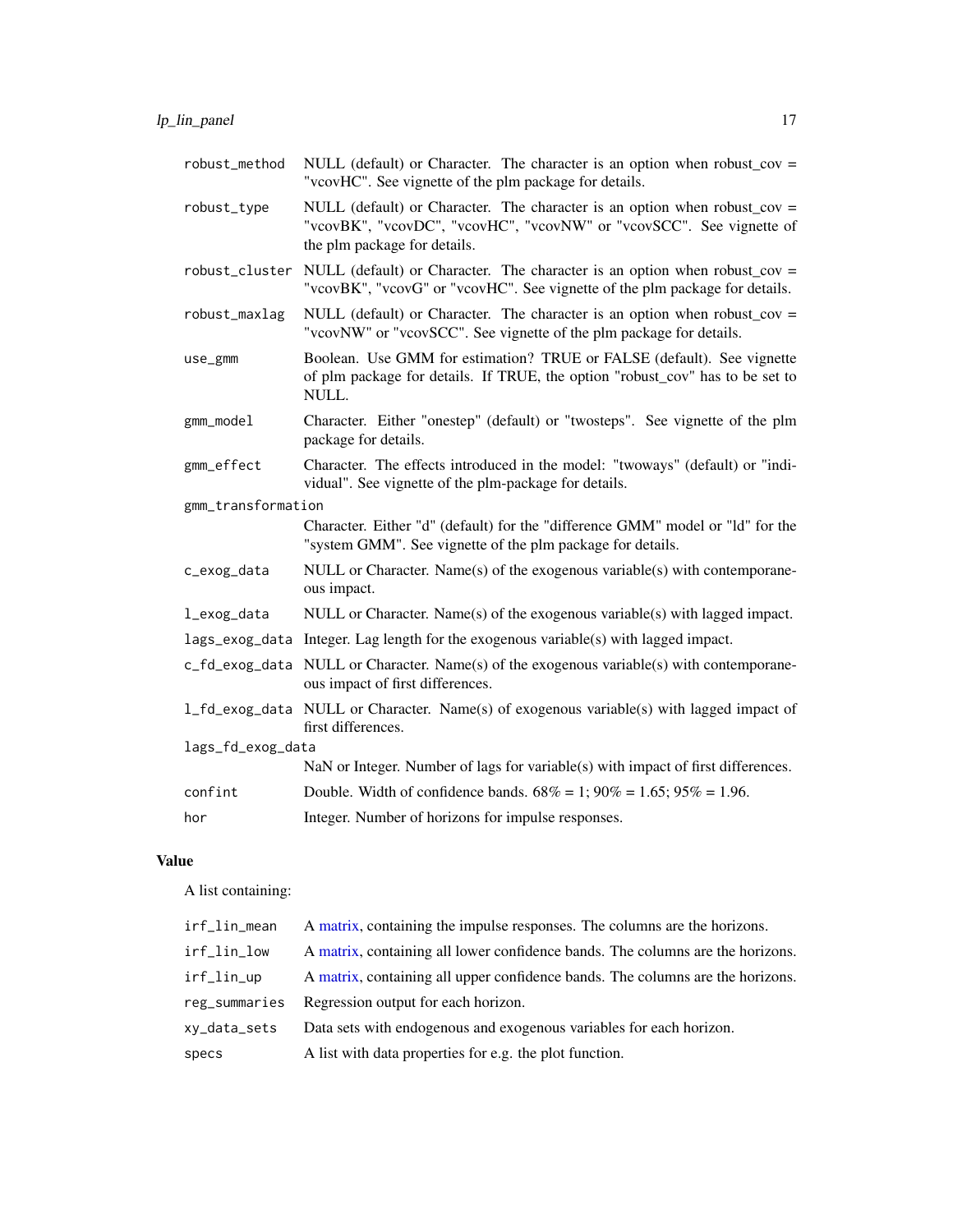### Author(s)

Philipp Adämmer

### References

Croissant, Y., Millo, G. (2008). "Panel Data Econometrics in R: The plm Package." *Journal of Statistical Software*, 27(2), 1-43. doi: 10.18637/jss.v027.i02.

Jordà, Ò. (2005). "Estimation and Inference of Impulse Responses by Local Projections." *American Economic Review*, 95 (1): 161-182.

Jordà, Ò., Schualrick, M., Taylor, A.M. (2018). "Large and State-Dependent Effects of Quasi-Random Monetary Experiments", *NBER* working paper 23074, *FRBSF* working paper 2017-02.

Millo G (2017). "Robust Standard Error Estimators for Panel Models: A Unifying Approach." *Journal of Statistical Software*, 82(3), 1-27. doi: 10.18637/jss.v082.i03.

### Examples

```
#--- Info
# This example is based on a STATA code that has been provided on
# Òscar Jordà's website (https://sites.google.com/site/oscarjorda/home/local-projections)
# It estimates impulse reponses of the ratio of (mortgage lending/GDP) to a
# +1% change in the short term interest rate
#--- Get data
# Go to the website of the 'The MacroFinance and MacroHistory Lab'
# Download the Excel-Sheet of the 'Jordà-Schularick-Taylor Macrohistory Database':
# URL: https://www.macrohistory.net/database/
# Then uncomment and run the code below...
#--- Code
## Load libraries to download and read excel file from the website
# library(lpirfs)
# library(readxl)
# library(dplyr)
#
# Load JST Macrohistory Database
# jst_data <- read_excel("JSTdatasetR5.xlsx", sheet = "Data")
#
## Choose years <= 2013. Swap the first two columns so that 'country' is the
## first (cross section) and 'year' the second (time section) column
# jst_data <- jst_data %>%
# dplyr::filter(year <= 2013) %>%
# dplyr::select(country, year, everything())
#
## Prepare variables
# data_set <- jst_data %>%
# mutate(stir = stir) %>%
```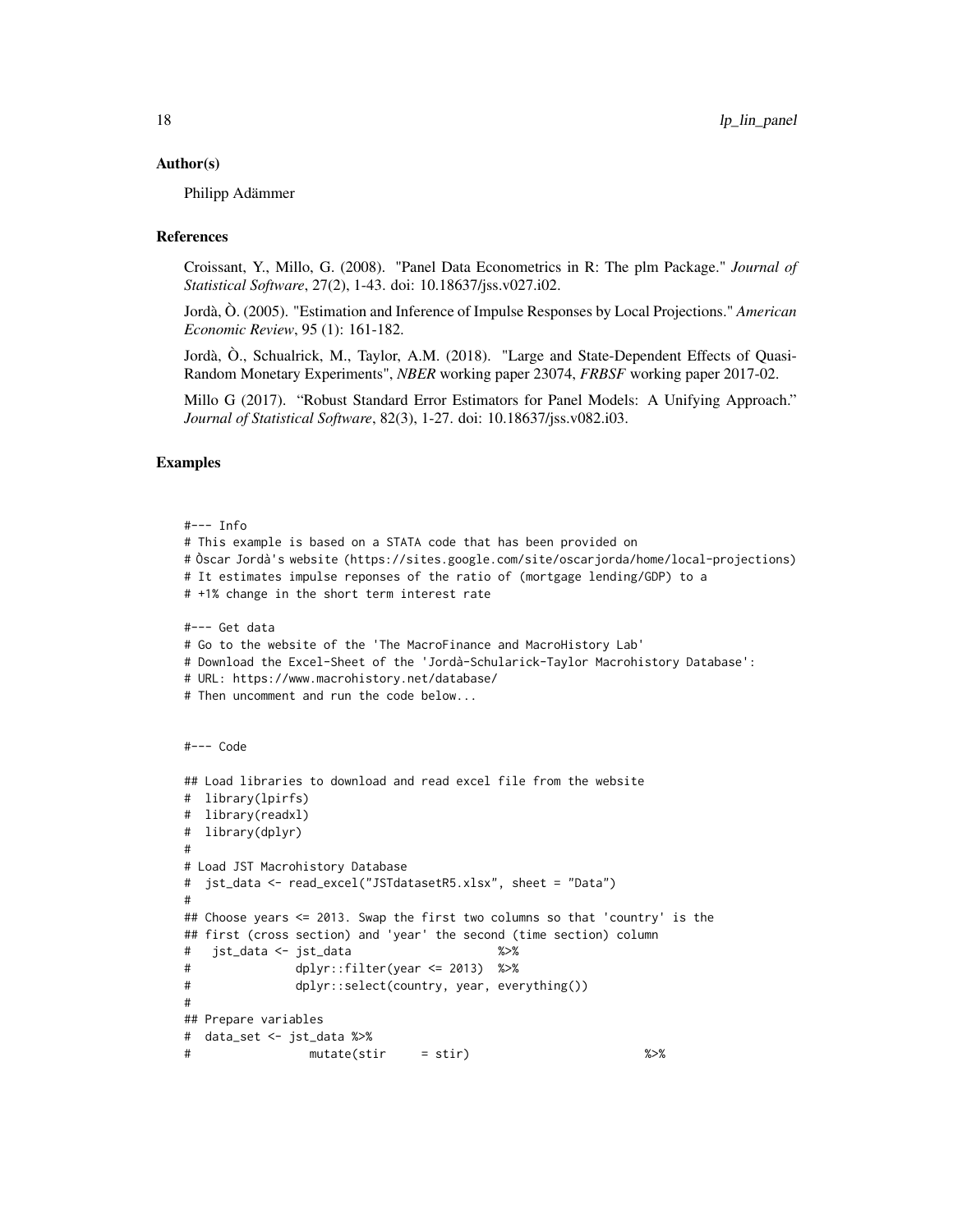```
# mutate(mortgdp = 100*(tmort/gdp)) %>%
# mutate(hpreal = hpnom/cpi) %>%
# group_by(country) %>%
# mutate(hpreal = hpreal/hpreal[year==1990][1]) %>%
# mutate(lhpreal = log(hpreal)) %>%
#
# mutate(lhpy = lhpreal - log(rgdppc)) %>%
# mutate(lhpy = lhpy - lhpy[year == 1990][1]) %>%
# mutate(lhpreal = 100*lhpreal) %>%
# mutate(lhpy = 100*lhpy) %>%
# ungroup() %>%
#
# mutate(lrgdp = 100*log(rgdppc)) %>%
\# mutate(lcpi = 100*log(cpi)) %>%
# mutate(lriy = 100*log(iy*rgdppc)) %>%
# mutate(cay = 100*(ca/gdp)) %>%
# mutate(tnmort = tloans - tmort) %>%
# mutate(nmortgdp = 100*(tnmort/gdp)) %>%
# dplyr::select(country, year, mortgdp, stir, ltrate,
# lhpy, lrgdp, lcpi, lriy, cay, nmortgdp)
#
#
## Use data from 1870 to 2013 and exclude observations during WWI and WWII
# data_sample <- seq(1870, 2013)[!(seq(1870, 2016) %in%
# c(seq(1914, 1918), seq(1939, 1947)))]
#
## Estimate panel model
# results_panel <- lp_lin_panel(data_set = data_set,
# data_sample = data_sample,
# endog_data = "mortgdp",
# cumul_mult = TRUE,
#
# shock = "stir",
# diff_shock = TRUE,
# panel_model = "within",
# panel_effect = "individual",
# robust_cov = "vcovSCC",
#
# c_exog_data = "cay",
# l_exog_data = "cay",
# lags_exog_data = 2,
# c_fd_exog_data = colnames(data_set)[c(seq(4,9),11)],
# l_fd_exog_data = colnames(data_set)[c(seq(3,9),11)],
# lags_fd_exog_data = 2,
#
\# confint = 1.67,
\# hor = 5)#
## Plot irfs
# plot(results_panel)
#
#
## Simulate and add instrument to data_set
```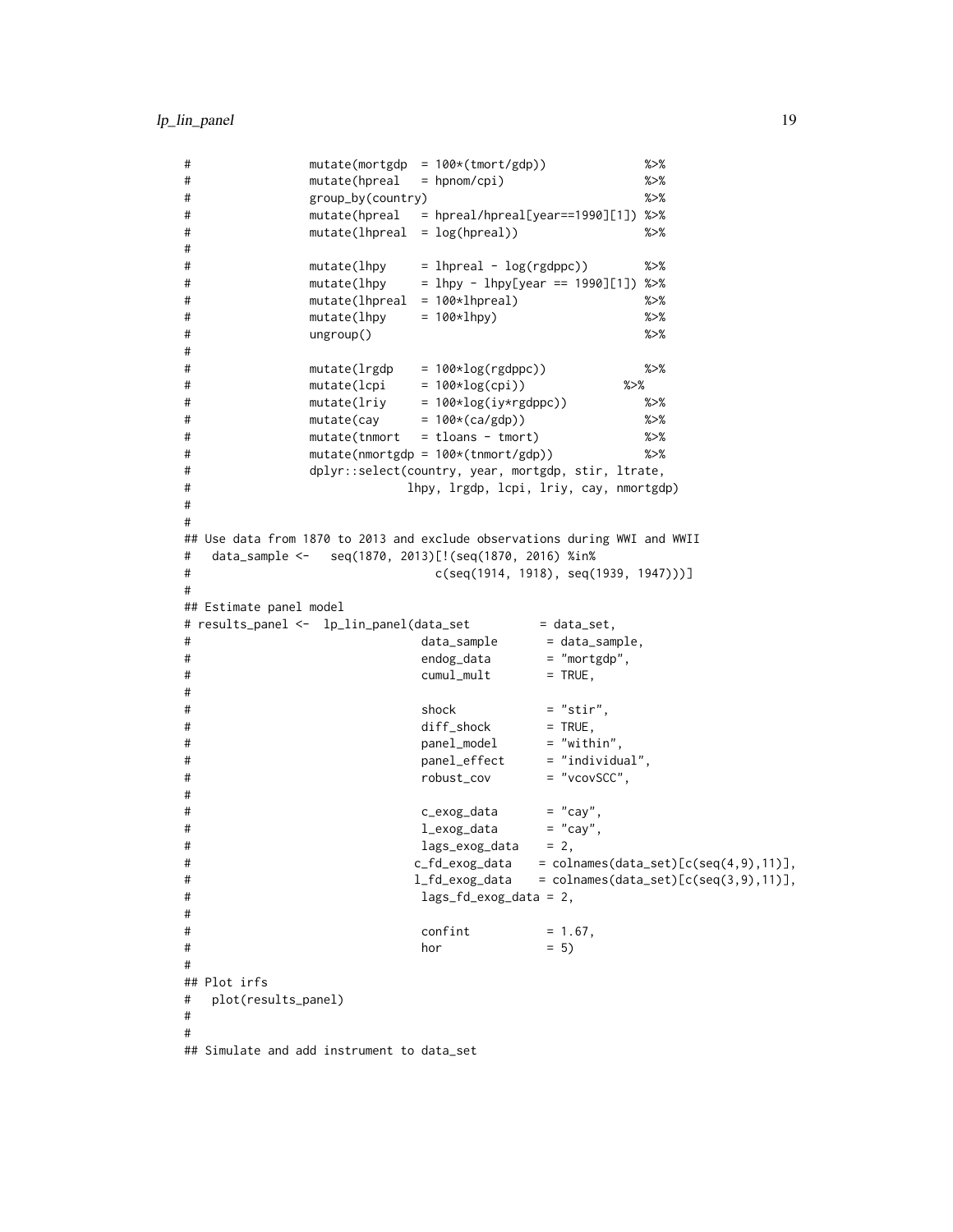```
# set.seed(123)
# data_set <- data_set %>%
# group_by(country) %>%
# mutate(instrument = 0.8*stir + rnorm(length(stir), 0, sd(na.omit(stir))/10)) %>%
# ungroup()
#
#
## Estimate panel model with iv approach
# results_panel <- lp_lin_panel(data_set = data_set,
# data_sample = data_sample,
# endog_data = "mortgdp",
# cumul_mult = TRUE,
#
\# shock = "stir",
# diff_shock = TRUE,
\ddot{x} \dot{y} = TRUE,
# instrum = "instrument",
# panel_model = "within",
# panel_effect = "individual",
# robust_cov = "vcovSCC",
#
# c_exog_data = "cay",
# l_exog_data
\# lags_exog_data = 2,
# c_fd_exog_data = colnames(data_set)[c(seq(4,9),11)],
# l_fd_exog_data = colnames(data_set)[c(seq(3,9),11)],
# lags_fd_exog_data = 2,
#
\# confint = 1.67,
\# hor = 5)#
## Create and plot irfs
# plot(results_panel)
#
#
##############################################################################
### Use GMM ###
##############################################################################
#
#
## Use a much smaller sample to have fewer T than N
# data_sample <- seq(2000, 2012)
#
## Estimate panel model with gmm
## This example (please uncomment) gives a warning at each iteration.
## The data set is not well suited for GMM as GMM is based on N-asymptotics
## and the data set only contains 27 countries
#
# results_panel <- lp_lin_panel(data_set = data_set,
# data_sample = data_sample,
# endog_data = "mortgdp",
\# cumul_mult = TRUE,
#
```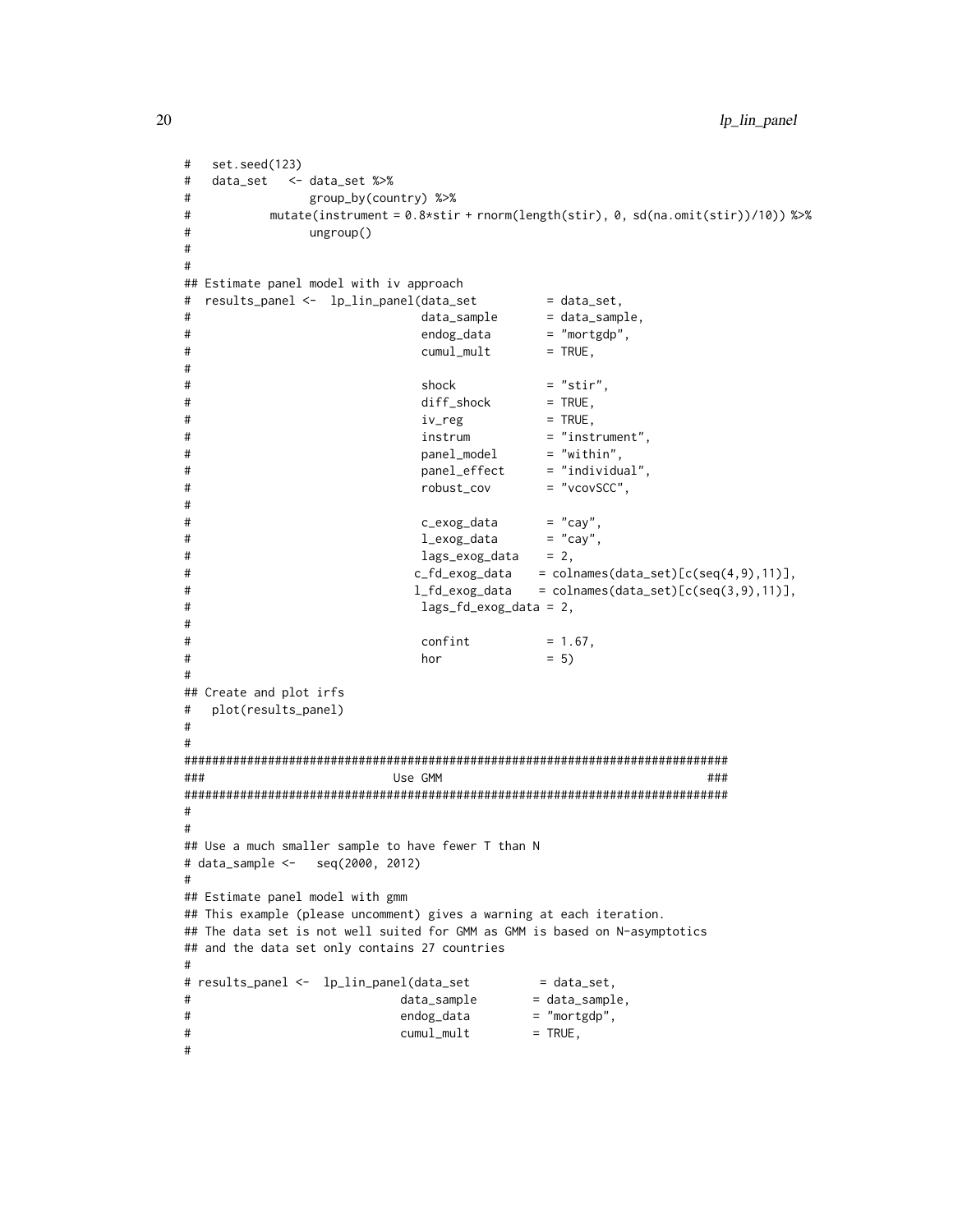```
lp_nl 21
```

```
# shock = "stir",
# diff_shock = TRUE,
#
# use_gmm = TRUE,
# # gmm_model = "onestep",<br># gmm_effect = "twoways".
               gmm\_effect = "twoways",
# gmm_transformation = "ld",
#
# l_exog_data = "mortgdp",
# lags_exog_data = 2,
# l_fd_exog_data = colnames(data_set)[c(4, 6)],
# lags_fd_exog_data = 1,
#
\# confint = 1.67,
\# hor = 5)#
# Create and plot irfs
# plot(results_panel)
#
```
<span id="page-20-1"></span>

lp\_nl *Compute nonlinear impulse responses*

### Description

Compute nonlinear impulse responses with local projections by Jordà (2005). The data can be separated into two states by a smooth transition function as applied in Auerbach and Gorodnichenko (2012), or by a simple dummy approach.

### Usage

```
lp_nl(
  endog_data,
  lags_endog_lin = NULL,
  lags\_endog_n1 = NULL,lags_criterion = NaN,
 max\_lags = NaN,
  trend = NULL,
  shock_type = NULL,
  confint = NULL,
  use_nw = TRUE,nw\_lag = NULL,nw\_prewhite = FALSE,adjust_se = FALSE,
  hor = NULL,switching = NULL,
```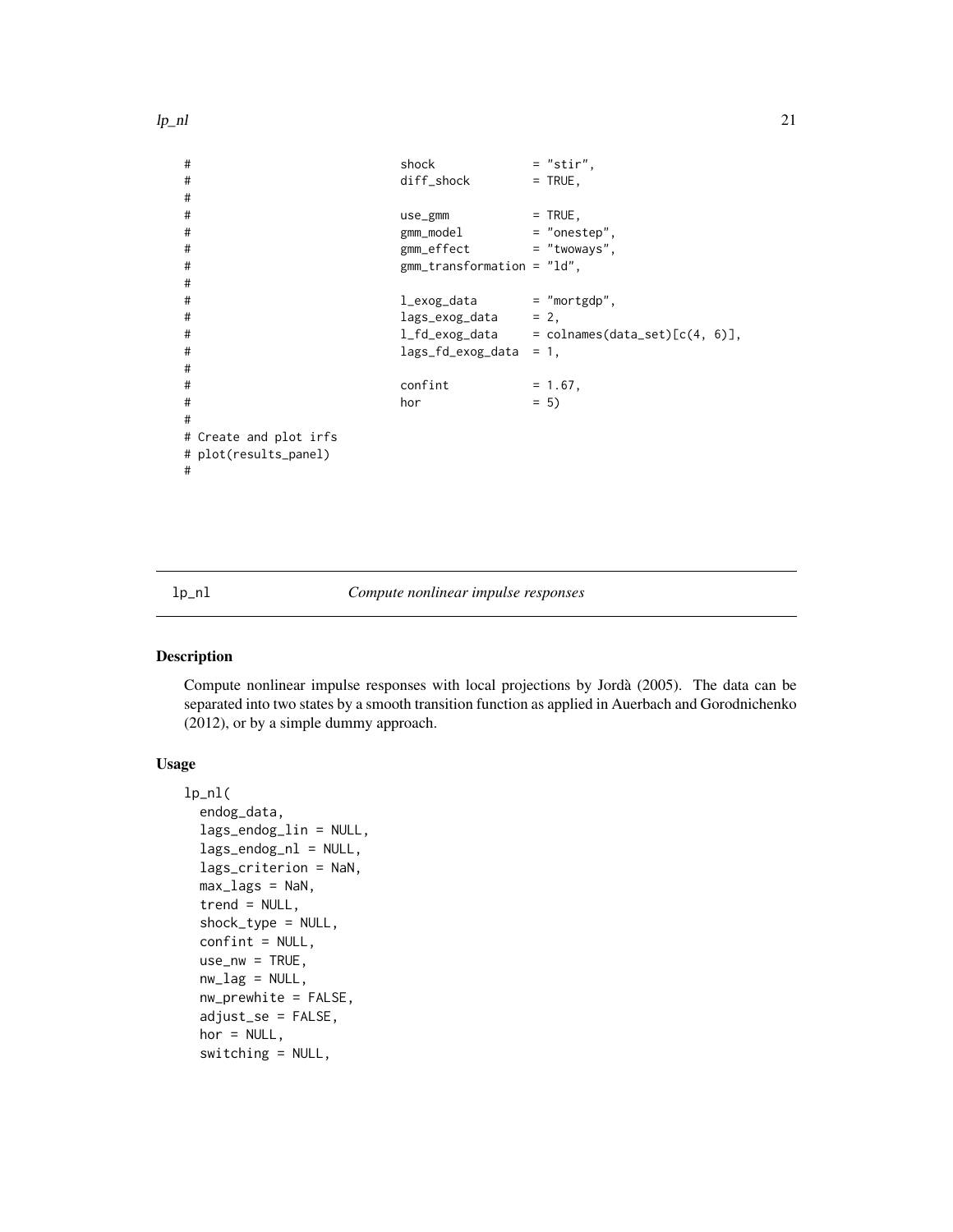```
lag_switching = TRUE,
 use_logistic = TRUE,
 use_hp = NULL,lambda = NULL,
 gamma = NULL,
 exog_data = NULL,
 lags_exog = NULL,
 contemp_data = NULL,
 num_cores = 1
\mathcal{L}
```

| endog_data    | A data.frame, containing all endogenous variables for the VAR. The Cholesky<br>decomposition is based on the column order.                                                                                                                                                    |
|---------------|-------------------------------------------------------------------------------------------------------------------------------------------------------------------------------------------------------------------------------------------------------------------------------|
|               | lags_endog_lin NaN or integer. NaN if lag length criterion is used. Integer for number of lags<br>for linear VAR to identify shock.                                                                                                                                           |
| lags_endog_nl | NaN or integer. Number of lags for nonlinear VAR. NaN if lag length criterion<br>is given.                                                                                                                                                                                    |
|               | lags_criterion NaN or character. NaN (default) means that the number of lags will be given<br>at lags_endog_nl and lags_endog_lin. The lag length criteria are 'AICc', 'AIC'<br>and 'BIC'.                                                                                    |
| max_lags      | NaN or integer. Maximum number of lags (if <i>lags_criterion</i> = 'AICc', 'AIC',<br>'BIC'). NaN (default) otherwise.                                                                                                                                                         |
| trend         | Integer. Include no trend = $0$ , include trend = 1, include trend and quadratic<br>$trend = 2.$                                                                                                                                                                              |
| shock_type    | Integer. Standard deviation shock = 0, unit shock = 1.                                                                                                                                                                                                                        |
| confint       | Double. Width of confidence bands. $68\% = 1$ ; $90\% = 1.65$ ; $95\% = 1.96$ .                                                                                                                                                                                               |
| use_nw        | Boolean. Use Newey-West (1987) standard errors for impulse responses? TRUE<br>(default) or FALSE.                                                                                                                                                                             |
| $nw\_lag$     | Integer. Specifies the maximum lag with positive weight for the Newey-West<br>estimator. If set to NULL (default), the lag increases with with the number of<br>horizon.                                                                                                      |
| nw_prewhite   | Boolean. Should the estimators be pre-whitened? TRUE of FALSE (default).                                                                                                                                                                                                      |
| adjust_se     | Boolen. Should a finite sample adjsutment be made to the covariance matrix<br>estimators? TRUE or FALSE (default).                                                                                                                                                            |
| hor           | Integer. Number of horizons for impulse responses.                                                                                                                                                                                                                            |
| switching     | Numeric vector. A column vector with the same length as endog_data. If<br>'use_logistic = TRUE', this series can either be decomposed via the Hodrick-<br>Prescott filter (see Auerbach and Gorodnichenko, 2013) or directly plugged into<br>the following logistic function: |

$$
F_{z_t} = \frac{exp(-\gamma z_t)}{1 + exp(-\gamma z_t)}.
$$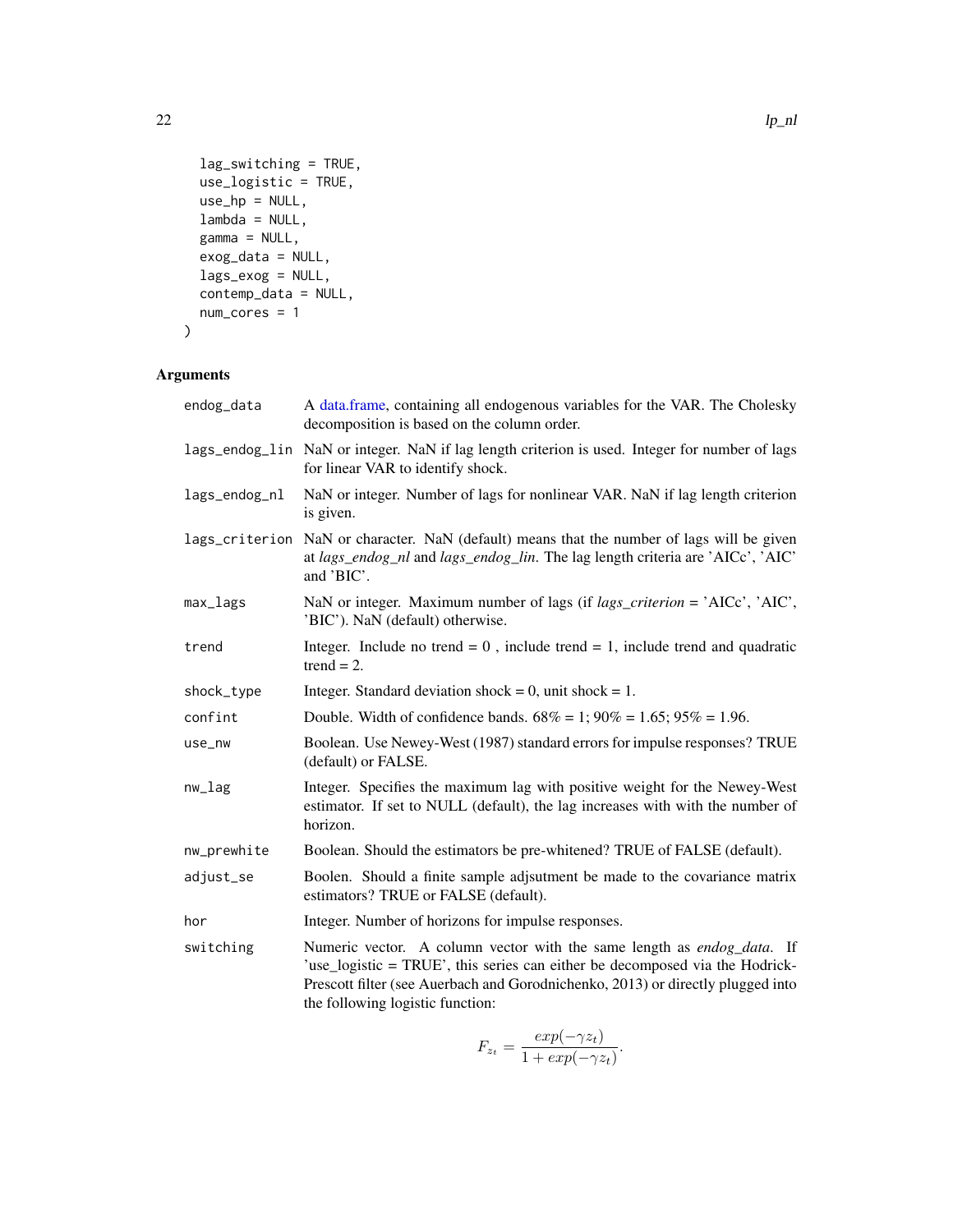<span id="page-22-0"></span>

|               | Important: $F_{z_t}$ will be lagged by one and then multiplied with the data. If the<br>variable shall not be lagged, use 'lag_switching = FALSE':<br>Regime $1 = (1 - F(z_{t-1}))$ <sup>*</sup> y_(t-p),<br>Regime $2 = F(z_{t-1})^*$ y_(t-p). |
|---------------|-------------------------------------------------------------------------------------------------------------------------------------------------------------------------------------------------------------------------------------------------|
| lag_switching | Boolean. Use the first lag of the values of the transition function? TRUE (de-<br>fault) or FALSE.                                                                                                                                              |
| use_logistic  | Boolean. Use logistic function to separate states? TRUE (default) or FALSE. If<br>FALSE, the values of the switching variable have to be binary $(0/1)$ .                                                                                       |
| use_hp        | Boolean. Use HP-filter? TRUE or FALSE.                                                                                                                                                                                                          |
| lambda        | Double. Value of $\lambda$ for the Hodrick-Prescott filter (if use_hp = TRUE).                                                                                                                                                                  |
| gamma         | Double. Positive number which is used in the transition function.                                                                                                                                                                               |
| exog_data     | A data.frame, containing exogenous variables for the VAR. The row length has<br>to be the same as <i>endog_data</i> . Lag lengths for exogenous variables have to be<br>given and will no be determined via a lag length criterion.             |
| lags_exog     | Integer. Number of lags for the exogenous variables.                                                                                                                                                                                            |
| contemp_data  | A data frame, containing exogenous data with contemporaneous impact. This<br>data will not be lagged. The row length has to be the same as <i>endog_data</i> .                                                                                  |
| num_cores     | Integer. The number of cores to use for the estimation. If NULL, the function<br>will use the maximum number of cores minus one.                                                                                                                |

### Value

A list containing:

| irf_s1_mean | A three 3D array, containing all impulse responses for all endogenous variables<br>of the first state. The last dimension denotes the shock variable. The row in each<br>matrix denotes the responses of the <i>ith</i> variable, ordered as in <i>endog_data</i> . The<br>columns are the horizons. For example, if the results are saved in <i>results_nl</i> ,<br>results_nl\$irf_s1_mean[,, 1] returns a KXH matrix, where K is the number of<br>variables and H the number of horizons. '1' is the shock variable, corresponding<br>to the variable in the first column of endog_data.    |
|-------------|------------------------------------------------------------------------------------------------------------------------------------------------------------------------------------------------------------------------------------------------------------------------------------------------------------------------------------------------------------------------------------------------------------------------------------------------------------------------------------------------------------------------------------------------------------------------------------------------|
| irf_s1_low  | A three 3D array, containing all lower confidence bands of the impulse re-<br>sponses, based on robust standard errors by Newey and West (1987). Properties<br>are equal to <i>irf_s1_mean</i> .                                                                                                                                                                                                                                                                                                                                                                                               |
| irf_s1_up   | A three 3D array, containing all upper confidence bands of the impulse re-<br>sponses, based on robust standard errors by Newey and West (1987). Properties<br>are equal to <i>irf_s1_mean</i> .                                                                                                                                                                                                                                                                                                                                                                                               |
| irf_s2_mean | A three 3D array, containing all impulse responses for all endogenous variables<br>of the second state. The last dimension denotes the shock variable. The row in<br>each matrix denotes the responses of the <i>ith</i> variable, ordered as in endog_data.<br>The columns denote the horizon. For example, if the results are saved in re-<br><i>sults_nl</i> , results_nl\$irf_s2_mean[, , 1] returns a KXH matrix, where K is the<br>number of variables and H the number of horizons. '1' is the first shock variable<br>corresponding to the variable in the first column of endog_data. |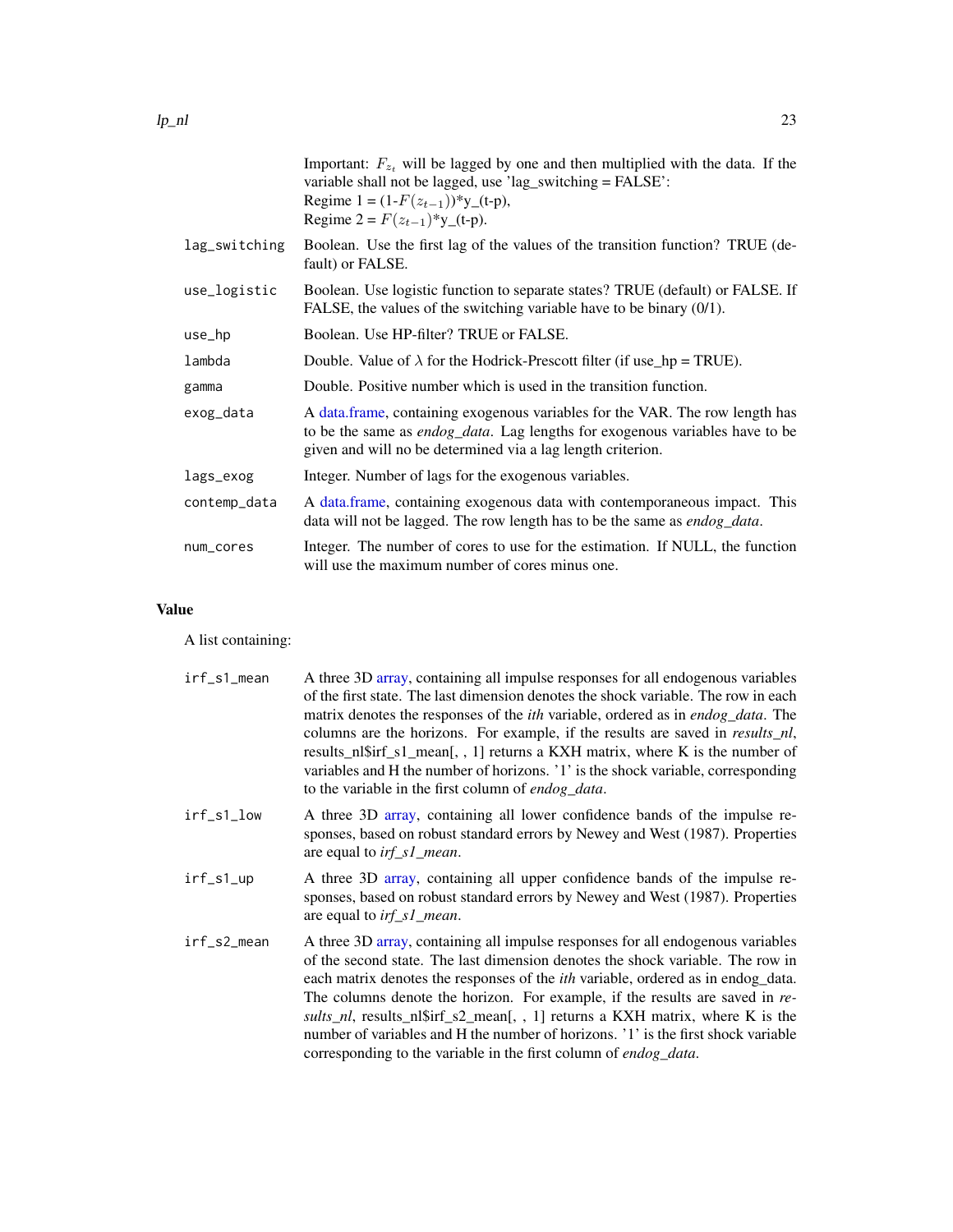<span id="page-23-0"></span>

| irf_s2_low | A three 3D array, containing all lower confidence bands of the responses, based<br>on robust standard errors by Newey and West (1987). Properties are equal to<br>irf s2 mean.                                                          |
|------------|-----------------------------------------------------------------------------------------------------------------------------------------------------------------------------------------------------------------------------------------|
| irf_s2_up  | A three 3D array, containing all upper confidence bands of the responses, based<br>on robust standard errors by Newey and West (1987). Properties are equal to<br>irf s2 mean.                                                          |
| specs      | A list with properties of <i>endog_data</i> for the plot function. It also contains lagged<br>data $(y_n$ and $x_n$ and $y_n$ and for the irf estimations, and the selected lag lengths<br>when an information criterion has been used. |
| fz         | A vector containing the values of the transition function $F(z_t-1)$ .                                                                                                                                                                  |

### Author(s)

Philipp Adämmer

### References

Akaike, H. (1974). "A new look at the statistical model identification", *IEEE Transactions on Automatic Control*, 19 (6): 716–723.

Auerbach, A. J., and Gorodnichenko Y. (2012). "Measuring the Output Responses to Fiscal Policy." *American Economic Journal: Economic Policy*, 4 (2): 1-27.

Auerbach, A. J., and Gorodnichenko Y. (2013). "Fiscal Multipliers in Recession and Expansion." *NBER Working Paper Series*. Nr. 17447.

Hurvich, C. M., and Tsai, C.-L. (1989), "Regression and time series model selection in small samples", *Biometrika*, 76(2): 297–307

Jordà, Ò. (2005) "Estimation and Inference of Impulse Responses by Local Projections." *American Economic Review*, 95 (1): 161-182.

Newey, W.K., and West, K.D. (1987). "A Simple, Positive-Definite, Heteroskedasticity and Autocorrelation Consistent Covariance Matrix." *Econometrica*, 55, 703–708.

Schwarz, Gideon E. (1978). "Estimating the dimension of a model", *Annals of Statistics*, 6 (2): 461–464.

Ravn, M.O., Uhlig, H. (2002). "On Adjusting the Hodrick-Prescott Filter for the Frequency of Observations." *Review of Economics and Statistics*, 84(2), 371-376.

### See Also

[https://adaemmerp.github.io/lpirfs/README\\_docs.html](https://adaemmerp.github.io/lpirfs/README_docs.html)

### Examples

## Example without exogenous variables ##

# Load package library(lpirfs) library(gridExtra) library(ggpubr)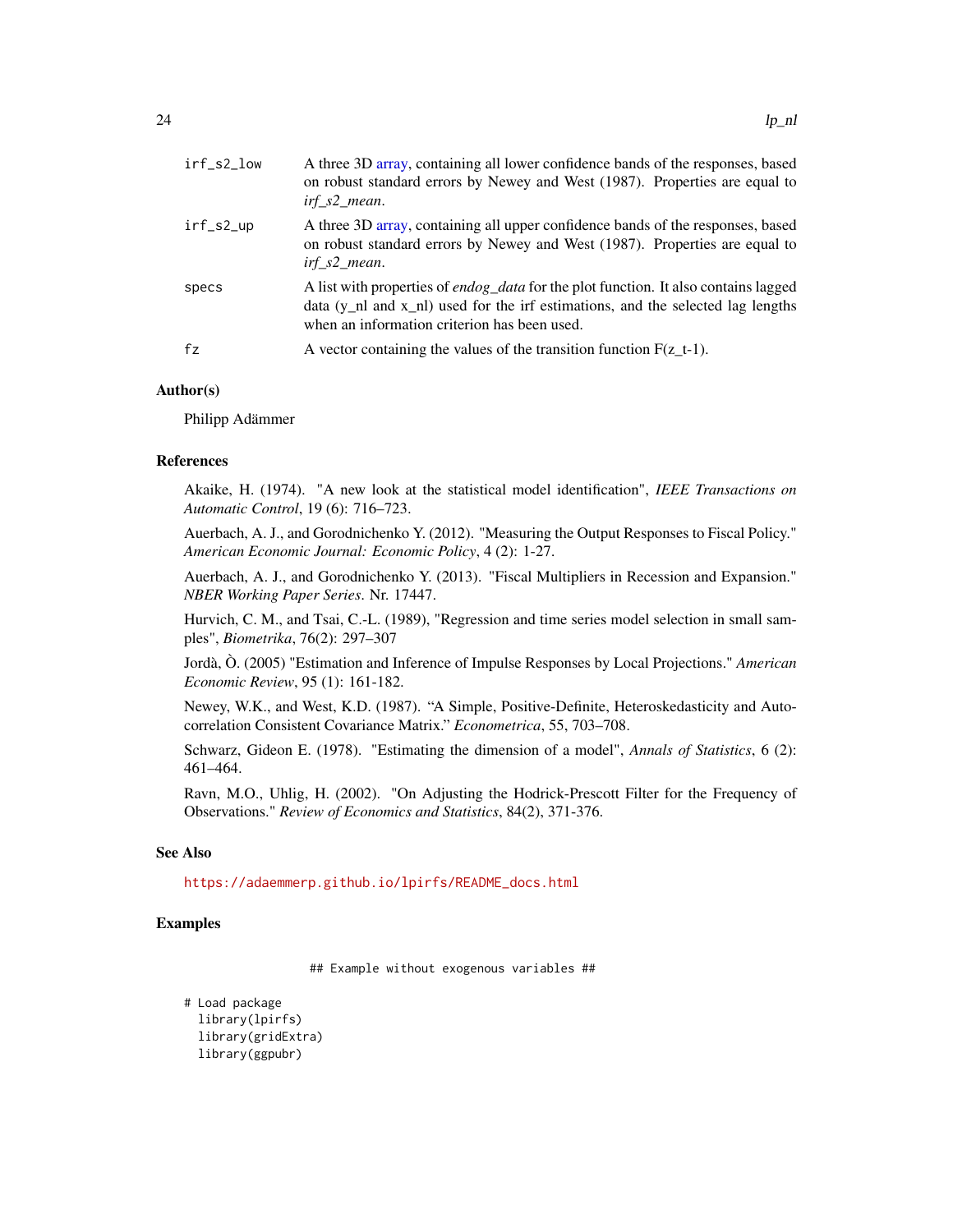```
lp_nl 25
```

```
# Load (endogenous) data
 endog_data <- interest_rules_var_data
# Choose data for switching variable (here Federal Funds Rate)
# Important: The switching variable does not have to be used within the VAR!
switching_data <- endog_data$Infl
# Estimate model and save results
 results_nl <- lp_nl(endog_data,
                              lags_endog_lin = 4,
                              lags\_endog_nl = 3,trend = 0,shock_type = 1,confint = 1.96,
                              hor = 24,
                              switching = switching_data,
                              use_hp = TRUE,lambda = 1600,gamma = 3)
# Show all plots
plot(results_nl)
# Make and save all plots
nl_plots <- plot_nl(results_nl)
# Save plots based on states
s1_plots <- sapply(nl_plots$gg_s1, ggplotGrob)
s2_plots <- sapply(nl_plots$gg_s2, ggplotGrob)
# Show first irf of each state
 plot(s1_plots[[1]])
 plot(s2_plots[[1]])
# Show diagnostics. The first element correponds to the first shock variable.
summary(results_nl)
                    ## Example with exogenous variables ##
# Load (endogenous) data
endog_data <- interest_rules_var_data
# Choose data for switching variable (here Federal Funds Rate)
# Important: The switching variable does not have to be used within the VAR!
switching_data <- endog_data$FF
# Create exogenous data and data with contemporaneous impact (for illustration purposes only)
exog_data <- endog_data$GDP_gap*endog_data$Infl*endog_data$FF + rnorm(dim(endog_data)[1])
contemp_data <- endog_data$GDP_gap*endog_data$Infl*endog_data$FF + rnorm(dim(endog_data)[1])
```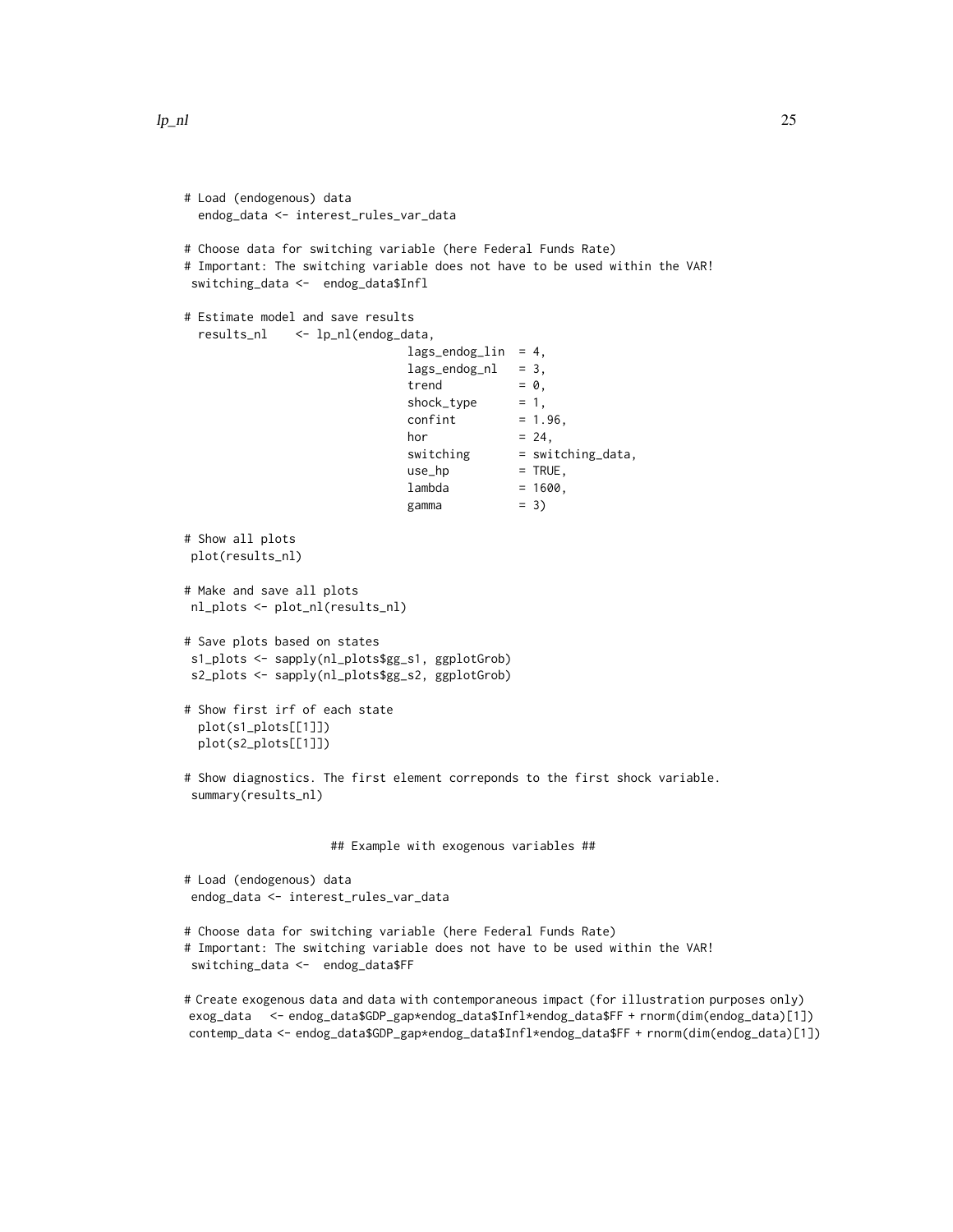```
# Exogenous data has to be a data.frame
exog_data <- data.frame(xx = exog_data)
contemp_data <- data.frame(cc = contemp_data)
# Estimate model and save results
results_nl <- lp_nl(endog_data,
                      lags\_endog\_lin = 4,lags\_endog_nl = 3,trend = 0,shock_type = 1,confint = 1.96,
                      hor = 24,
                      switching = switching_data,
                      use_hp = TRUE,lambda = 1600, # Ravn and Uhlig (2002):
                                            # Anuual data = 6.25
                                            # Quarterly data = 1600
                                            # Monthly data = 129 600
                      gamma = 3,
                      exog_data = exog_data,
                      lags\_exog = 3)
# Show all plots
plot(results_nl)
# Show diagnostics. The first element correponds to the first shock variable.
summary(results_nl)
```
<span id="page-25-1"></span>lp\_nl\_iv *Compute nonlinear impulse responses with identified shock*

### Description

Compute nonlinear impulse responses with local projections and identified shock. The data can be separated into two states by a smooth transition function as applied in Auerbach and Gorodnichenko (2012), or by a simple dummy approach.

### Usage

```
lp_nl_iv(
  endog_data,
  lags_endog_nl = NULL,
  shock = NULL,cumul_mult = FALSE,
```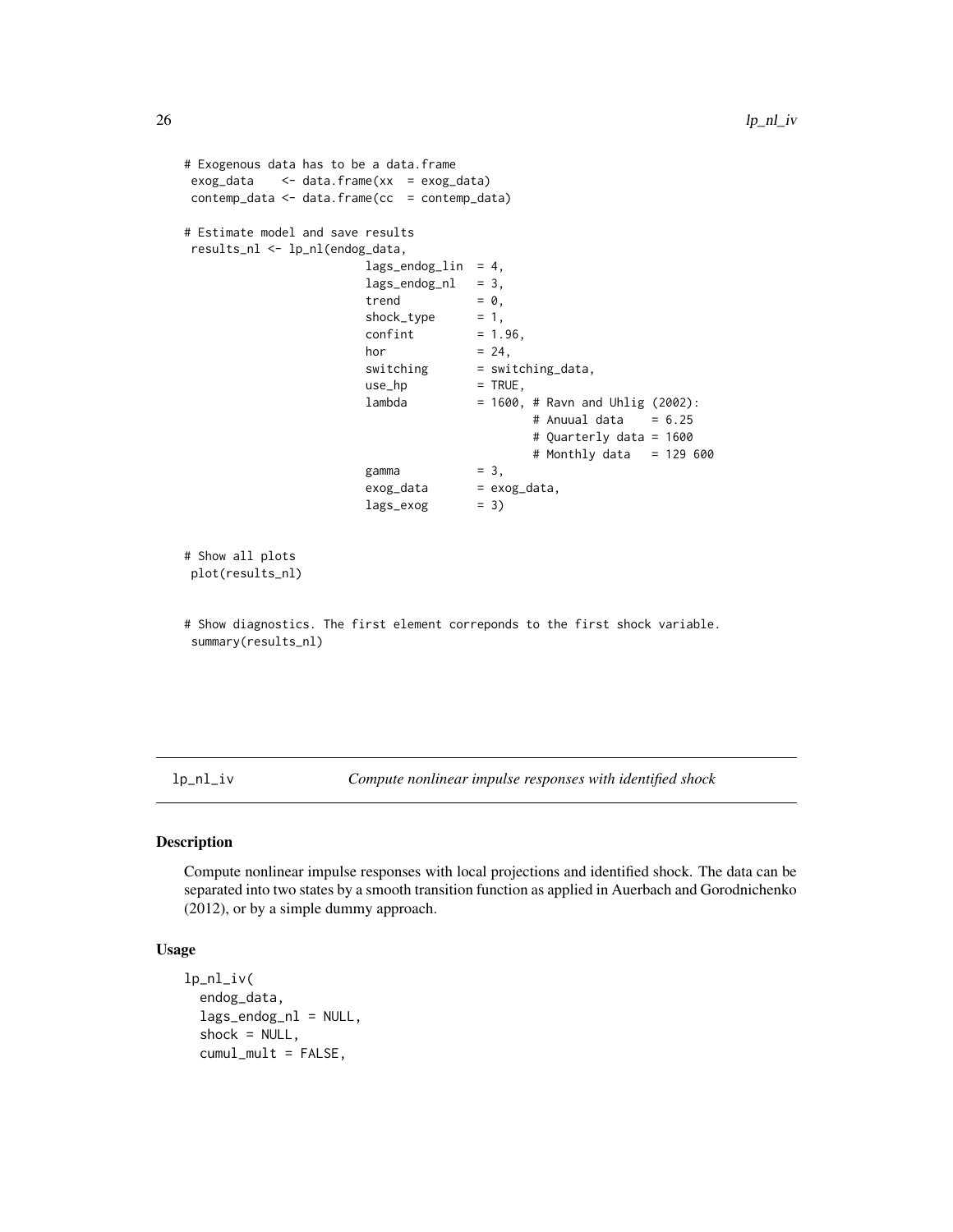### <span id="page-26-0"></span> $lp\_nl\_iv$  27

```
instr = NULL,
exog_data = NULL,
lags_exog = NULL,
contemp_data = NULL,
lags_criterion = NaN,
max_lags = NaN,
trend = NULL,
confint = NULL,
use_nw = TRUE,nw\_lag = NULL,nw_prewhite = FALSE,
adjust_se = FALSE,
hor = NULL,
switching = NULL,
lag_switching = TRUE,
use_logistic = TRUE,
use_hp = NULL,
lambda = NULL,
gamma = NULL,
num_cores = 1
```
### Arguments

)

| endog_data     | A data frame, containing all endogenous variables for the VAR.                                                                                                                                                  |
|----------------|-----------------------------------------------------------------------------------------------------------------------------------------------------------------------------------------------------------------|
| lags_endog_nl  | NaN or integer. NaN if lags are chosen by a lag length criterion. Integer for<br>number of lags for endog_data.                                                                                                 |
| shock          | One column data frame, including the instrument to shock with. The row length<br>has to be the same as endog_data.                                                                                              |
| cumul_mult     | Boolean. Estimate cumulative multipliers? TRUE or FALSE (default). If<br>TRUE, cumulative responses are estimated via:                                                                                          |
|                | $y_{(t+h)} - y_{(t-1)},$                                                                                                                                                                                        |
|                | where $h = 0,, H-1$ . This option is only available for <i>lags_criterion</i> = <i>NaN</i> .                                                                                                                    |
| instr          | Deprecated input name. Use <i>shock</i> instead. See <i>shock</i> for details.                                                                                                                                  |
| exog_data      | A data frame, containing exogenous variables. The row length has to be the<br>same as endog_data. Lag lengths for exogenous variables have to be given and<br>will no be determined via a lag length criterion. |
| lags_exog      | NULL or Integer. Integer for the number of lags for the exogenous data.                                                                                                                                         |
| contemp_data   | A data frame, containing exogenous data with contemporaneous impact. This<br>data will not be lagged. The row length has to be the same as <i>endog_data</i> .                                                  |
| lags_criterion | NaN or character. NaN means that the number of lags will be given at <i>lags_endog_nl</i> .<br>Possible lag length criteria are 'AICc', 'AIC' or 'BIC'.                                                         |
| max_lags       | NaN or integer. Maximum number of lags (if $lags\_criterion = 'AICc', 'AIC',$<br>'BIC'). NaN otherwise.                                                                                                         |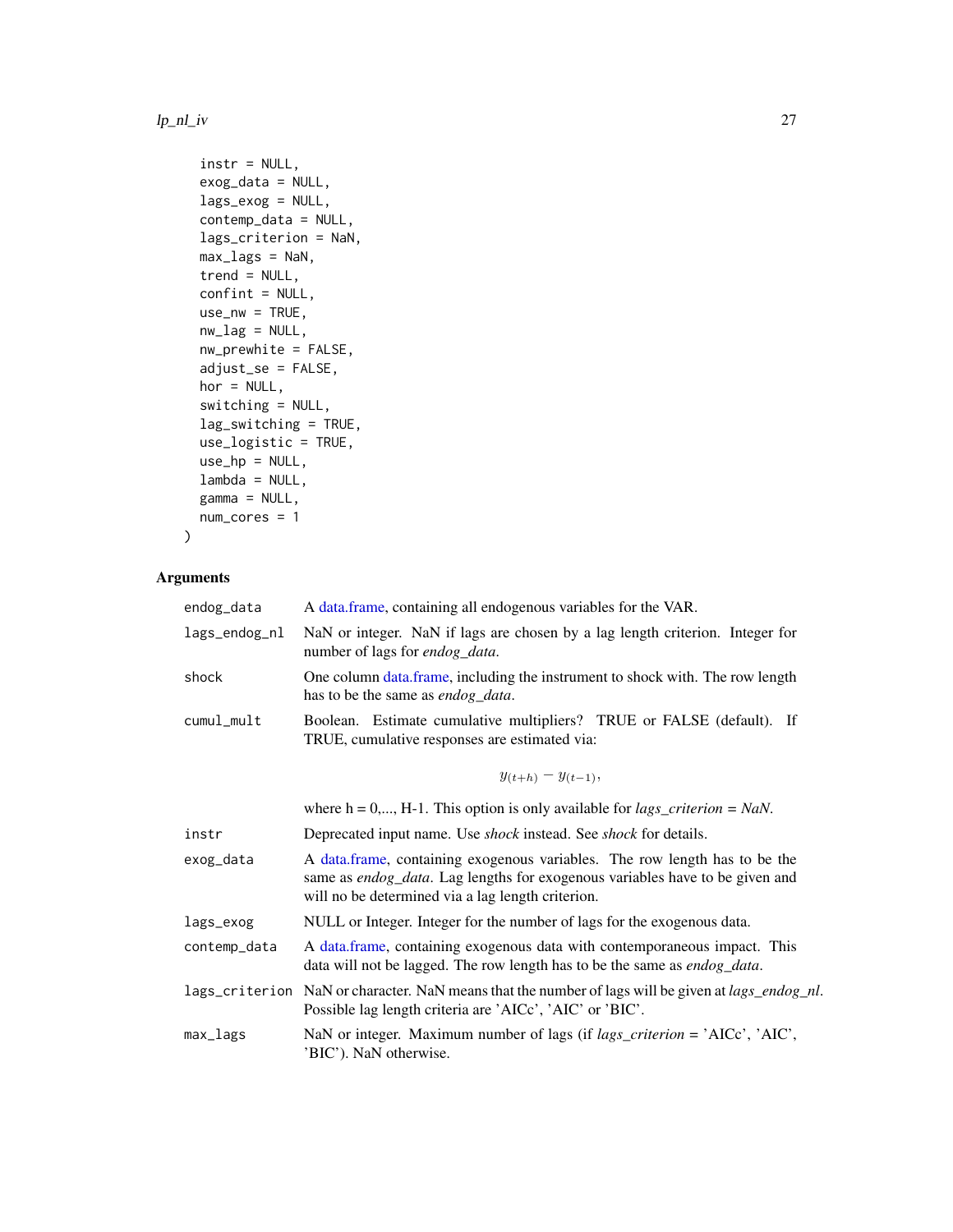<span id="page-27-0"></span>

| trend         | Integer. Include no trend = $0$ , include trend = 1, include trend and quadratic<br>$trend = 2.$                                                                                                                                                                                          |
|---------------|-------------------------------------------------------------------------------------------------------------------------------------------------------------------------------------------------------------------------------------------------------------------------------------------|
| confint       | Double. Width of confidence bands. $68\% = 1$ ; $90\% = 1.65$ ; $95\% = 1.96$ .                                                                                                                                                                                                           |
| use_nw        | Boolean. Use Newey-West (1987) standard errors for impulse responses? TRUE<br>(default) or FALSE.                                                                                                                                                                                         |
| $nw\_lag$     | Integer. Specifies the maximum lag with positive weight for the Newey-West<br>estimator. If set to NULL (default), the lag increases with with the number of<br>horizon.                                                                                                                  |
| nw_prewhite   | Boolean. Should the estimators be pre-whitened? TRUE of FALSE (default).                                                                                                                                                                                                                  |
| adjust_se     | Boolen. Should a finite sample adjsutment be made to the covariance matrix<br>estimators? TRUE or FALSE (default).                                                                                                                                                                        |
| hor           | Integer. Number of horizons for impulse responses.                                                                                                                                                                                                                                        |
| switching     | Numeric vector. A column vector with the same length as endog_data. This se-<br>ries can either be decomposed via the Hodrick-Prescott filter (see Auerbach and<br>Gorodnichenko, 2013) or directly plugged into the following smooth transition<br>function:                             |
|               | $F_{z_t} = \frac{exp(-\gamma z_t)}{1 + exp(-\gamma z_t)}.$                                                                                                                                                                                                                                |
|               | Warning: $F_{z_t}$ will be lagged by one and then multiplied with the data. If the<br>variable shall not be lagged, the vector has to be given with a lead of one. The<br>data for the two regimes are:<br>Regime $1 = (1 - F(z_{t-1}))^*$ y_(t-p),<br>Regime $2 = F(z_{t-1})^*$ y_(t-p). |
| lag_switching | Boolean. Use the first lag of the values of the transition function? TRUE (de-<br>fault) or FALSE.                                                                                                                                                                                        |
| use_logistic  | Boolean. Use logistic function to separate states? TRUE (default) or FALSE. If<br>FALSE, the values of the switching variable have to be binary $(0/1)$ .                                                                                                                                 |
| use_hp        | Boolean. Use HP-filter? TRUE or FALSE.                                                                                                                                                                                                                                                    |
| lambda        | Double. Value of $\lambda$ for the Hodrick-Prescott filter (if use $hp = TRUE$ ).                                                                                                                                                                                                         |
| gamma         | Double. Positive number which is used in the transition function.                                                                                                                                                                                                                         |
| num_cores     | Integer. The number of cores to use for the estimation. If NULL, the function<br>will use the maximum number of cores minus one.                                                                                                                                                          |
| Value         |                                                                                                                                                                                                                                                                                           |

A list containing:

| irf_s1_mean | A matrix, containing the impulse responses of the first regime. The row in each<br>matrix denotes the responses of the <i>ith</i> variable to the shock. The columns are<br>the horizons. |
|-------------|-------------------------------------------------------------------------------------------------------------------------------------------------------------------------------------------|
| irf s1 low  | A matrix, containing all lower confidence bands of the impulse responses, based<br>on robust standard errors by Newey and West (1987). Properties are equal to<br>irf_s1_mean.            |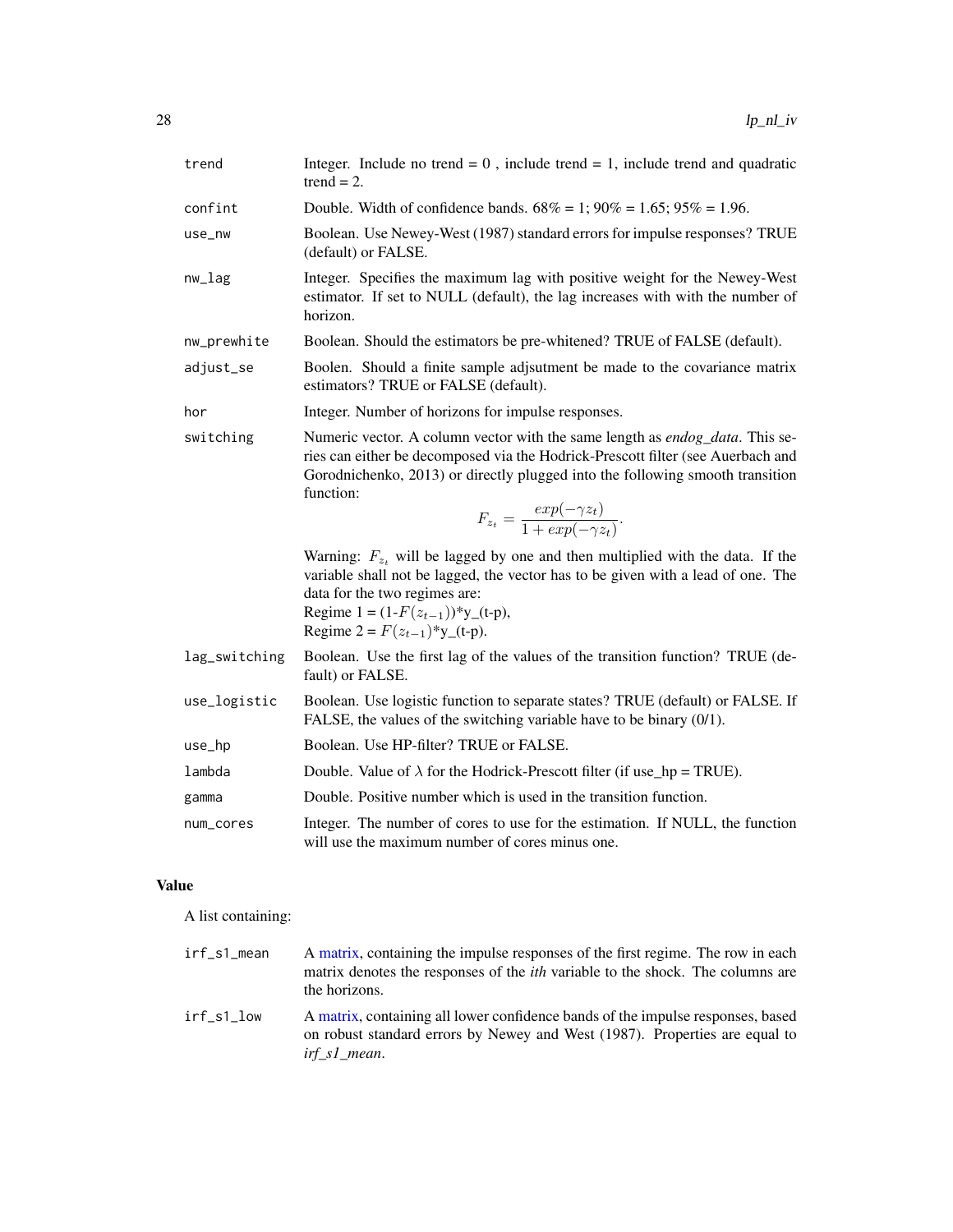<span id="page-28-0"></span>

| irf_s1_up   | A matrix, containing all upper confidence bands of the impulse responses, based<br>on robust standard errors by Newey and West (1987). Properties are equal to<br>$irf$ <sub>_S</sub> $l$ <sub>_</sub> mean.                                             |
|-------------|----------------------------------------------------------------------------------------------------------------------------------------------------------------------------------------------------------------------------------------------------------|
| irf_s2_mean | A matrix, containing all impulse responses for the second regime. The row in<br>each matrix denotes the responses of the <i>ith</i> variable to the shock. The columns<br>denote the horizon.                                                            |
| irf_s2_low  | A matrix, containing all lower confidence bands of the responses, based on<br>robust standard errors by Newey and West (1987). Properties are equal to<br>$irf_s2_mean$ .                                                                                |
| irf_s2_up   | A matrix, containing all upper confidence bands of the responses, based on<br>robust standard errors by Newey and West (1987). Properties are equal to<br>$irf_s2_mean$ .                                                                                |
| specs       | A list with properties of <i>endog_data</i> for the plot function. It also contains lagged<br>data $(y_n$ and $x_n$ and $y_n$ and the estimations of the impulse responses, and the<br>selected lag lengths when an information criterion has been used. |
| fz          | A vector, containing the values of the transition function $F(z_t-1)$ .                                                                                                                                                                                  |

### Author(s)

Philipp Adämmer

### References

Akaike, H. (1974). "A new look at the statistical model identification", *IEEE Transactions on Automatic Control*, 19 (6): 716–723.

Auerbach, A. J., and Gorodnichenko Y. (2012). "Measuring the Output Responses to Fiscal Policy." *American Economic Journal: Economic Policy*, 4 (2): 1-27.

Auerbach, A. J., and Gorodnichenko Y. (2013). "Fiscal Multipliers in Recession and Expansion." *NBER Working Paper Series*. Nr 17447.

Blanchard, O., and Perotti, R. (2002). "An Empirical Characterization of the Dynamic Effects of Changes in Government Spending and Taxes on Output." *Quarterly Journal of Economics*, 117(4): 1329–1368.

Hurvich, C. M., and Tsai, C.-L. (1989), "Regression and time series model selection in small samples", *Biometrika*, 76(2): 297–307

Jordà, Ò. (2005) "Estimation and Inference of Impulse Responses by Local Projections." *American Economic Review*, 95 (1): 161-182.

Jordà, Ò, Schularick, M., Taylor, A.M. (2015), "Betting the house", *Journal of International Economics*, 96, S2-S18.

Newey, W.K., and West, K.D. (1987). "A Simple, Positive-Definite, Heteroskedasticity and Autocorrelation Consistent Covariance Matrix." *Econometrica*, 55, 703–708.

Ramey, V.A., and Zubairy, S. (2018). "Government Spending Multipliers in Good Times and in Bad: Evidence from US Historical Data." *Journal of Political Economy*, 126(2): 850 - 901.

Schwarz, Gideon E. (1978). "Estimating the dimension of a model", *Annals of Statistics*, 6 (2): 461–464.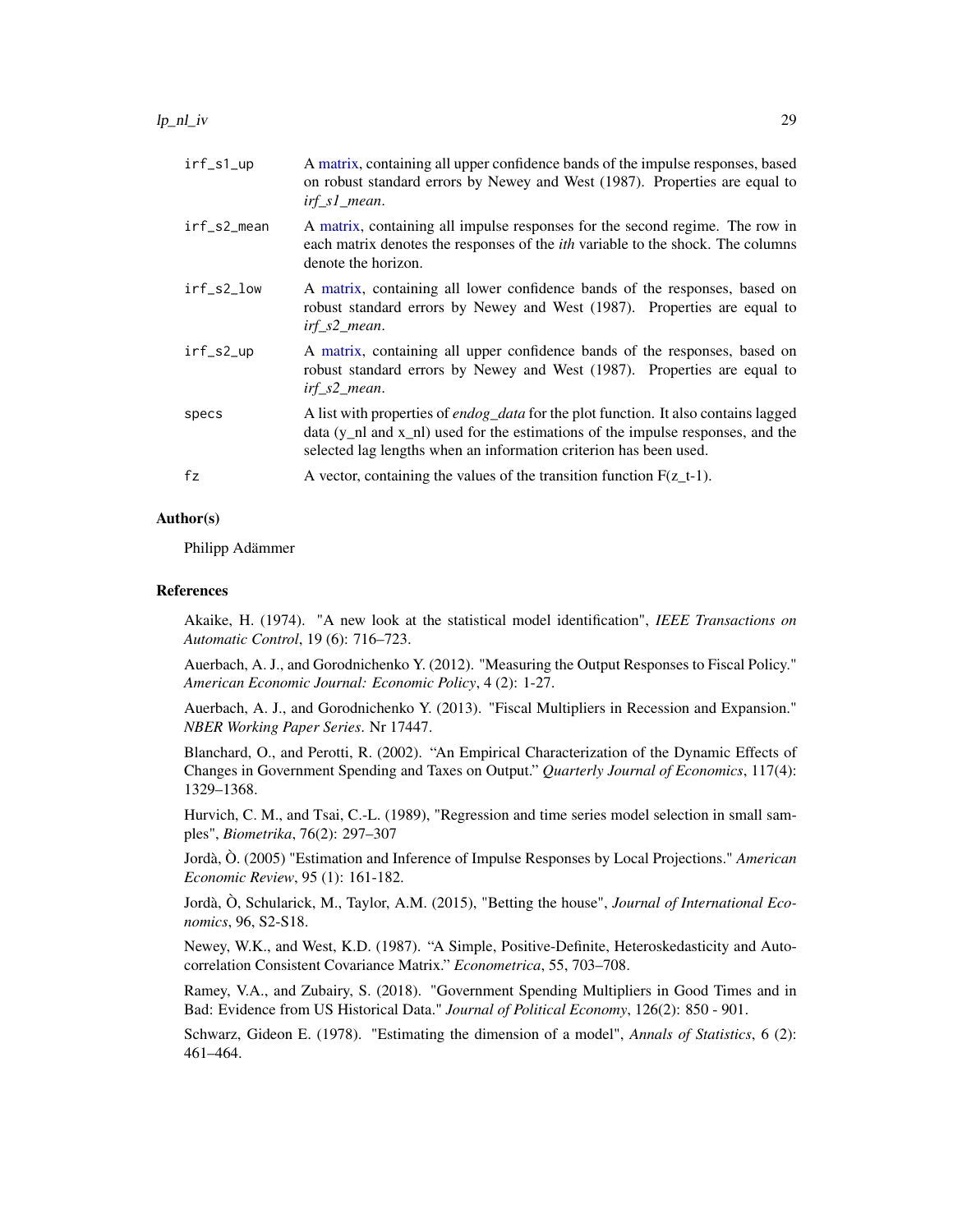### See Also

[https://adaemmerp.github.io/lpirfs/README\\_docs.html](https://adaemmerp.github.io/lpirfs/README_docs.html)

### Examples

```
# This example replicates results from the Supplementary Appendix
# by Ramey and Zubairy (2018) (RZ-18).
# Load and prepare data
ag_data <- ag_data
sample_start <- 7
sample_end <- dim(ag_data)[1]
endog_data <- ag_data[sample_start:sample_end, 3:5]
# The shock is estimated by RZ-18
shock <- ag_data[sample_start:sample_end, 7]
# Include four lags of the 7-quarter moving average growth rate of GDP
# as exogenous variables (see RZ-18)
exog_data <- ag_data[sample_start:sample_end, 6]
# Use the 7-quarter moving average growth rate of GDP as switching variable
# and adjust it to have suffiently long recession periods.
switching_variable <- ag_data$GDP_MA[sample_start:sample_end] - 0.8
# Estimate local projections
results_nl_iv <- lp_nl_iv(endog_data,
                         lags\_endog_nl = 3,shock = shock,
                         exog\_data = exog\_data,<br>lags\_exog = 4,
                         lags\_exogtrend = 0,confint = 1.96,
                         hor = 20,
                         switching = switching_variable,
                         use_hp = FALSE,
                         gamma = 3)
# Show all impulse responses
plot(results_nl_iv)
# Make and save individual plots
plots_nl_iv <- plot_nl(results_nl_iv)
# Show single impulse responses
# Compare with red line of left plot (lower panel) in Figure 12 in Supplementary Appendix of RZ-18.
plot(plots_nl_iv$gg_s1[[1]])
# Compare with blue line of left plot (lower panel) in Figure 12 in Supplementary Appendix of RZ-18.
plot(plots_nl_iv$gg_s2[[1]])
```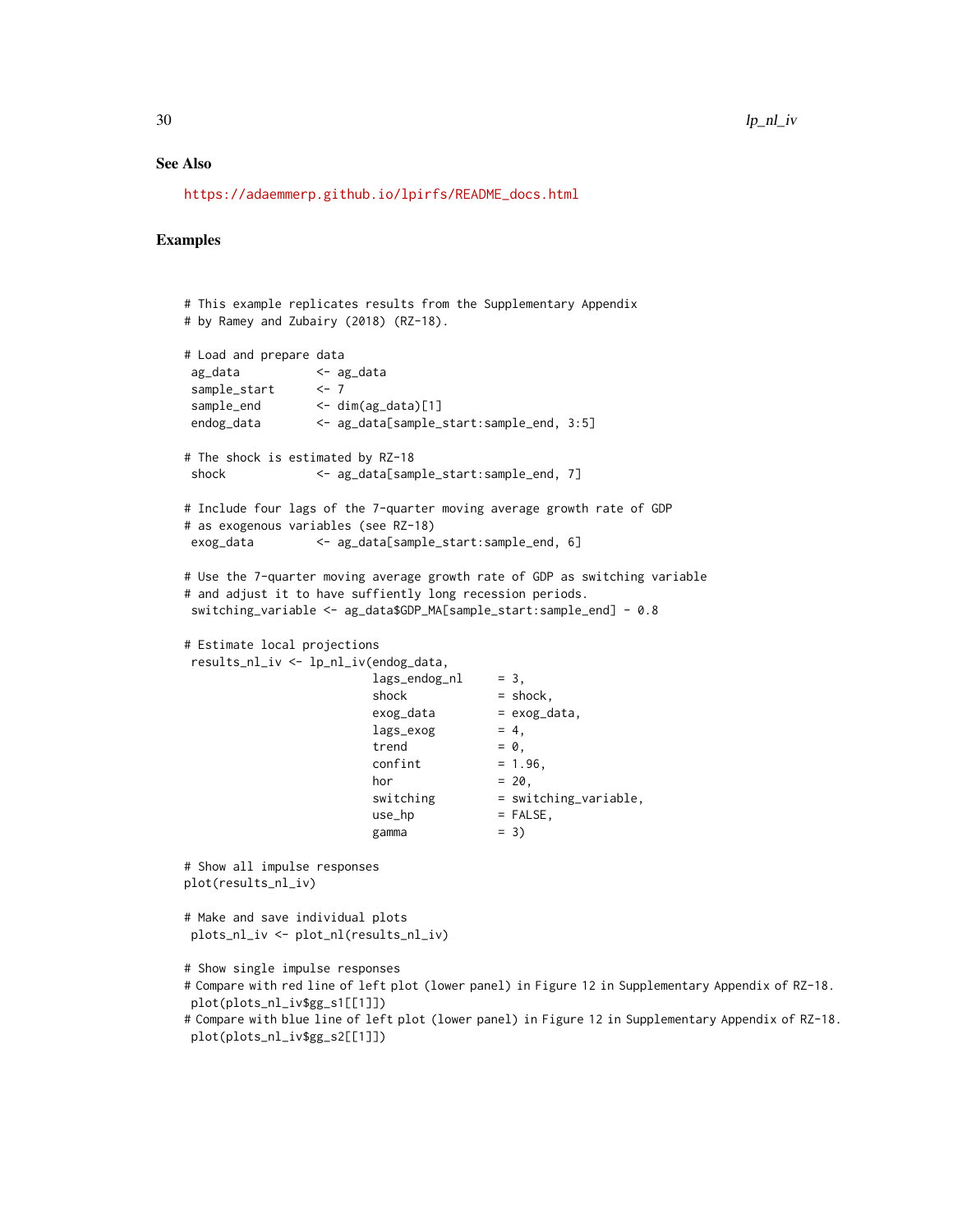<span id="page-30-0"></span># Show diagnostics. The first element shows the reaction of the first endogenous variable. summary(results\_nl\_iv)

lp\_nl\_panel *Compute nonlinear impulse responses for panel data*

### Description

This function estimates nonlinear impulse responses by using local projections for panel data with an identified shock. The data can be separated into two states by a smooth transition function as applied in Auerbach and Gorodnichenko (2012), or by a simple dummy approach.

### Usage

```
lp_nl_panel(
  data_set = NULL,
  data_sample = "Full",
  endog_data = NULL,
  cumul_mult = TRUE,shock = NULL,diff_shock = TRUE,
  panel_model = "within",
  panel_effect = "individual",
  robust_cov = NULL,
  robust_method = NULL,
  robust_type = NULL,
  robust_cluster = NULL,
  robust_maxlag = NULL,
  use\_gmm = FALSE,gmm_model = "onestep",
  gmm_effect = "twoways",
  gmm_transformation = "d",
  c_exog_data = NULL,
  l_exog_data = NULL,
  lags_exog_data = NaN,
  c_fd_exog_data = NULL,
  l_fd_exog_data = NULL,
  lags_fd_exog_data = NaN,
  switching = NULL,
  use_logistic = TRUE,
  use_hp = FALSE,lag_switching = TRUE,
  lambda = NULL,gamma = NULL,confint = NULL,
```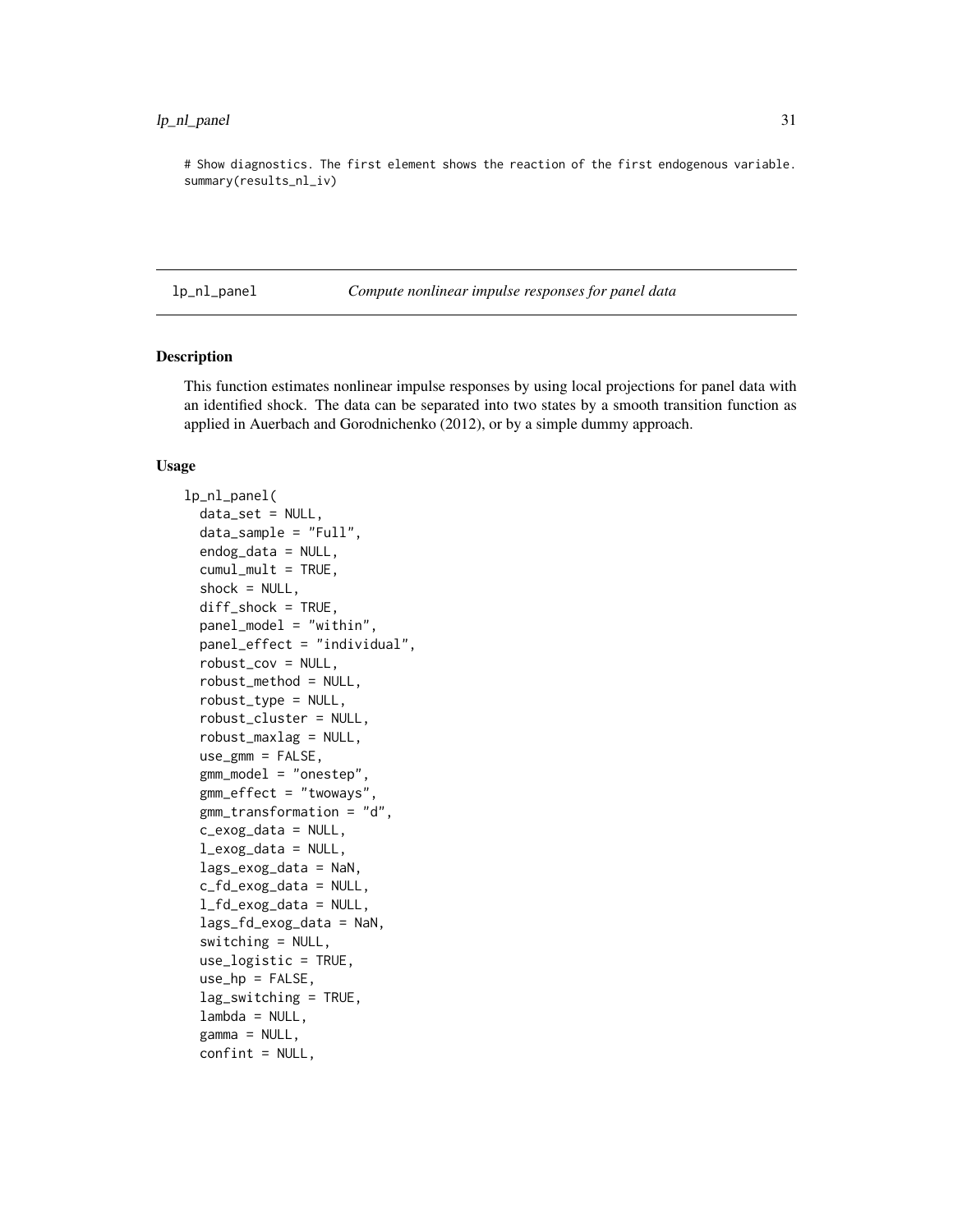```
hor = NULL
\mathcal{L}
```

| data_set      | A data.frame, containing the panel data set. The first column has to be the<br>variable denoting the cross section. The second column has to be the variable<br>denoting the time section.                                                                                                                                                    |
|---------------|-----------------------------------------------------------------------------------------------------------------------------------------------------------------------------------------------------------------------------------------------------------------------------------------------------------------------------------------------|
| data_sample   | Character or numeric. To use the full sample set value to "Full" (default). To<br>estimate a subset, you have to provide a sequence of dates. This sequence has to<br>be in the same format as the second column (time-section).                                                                                                              |
| endog_data    | Character. The column name of the endogenous variable. You can only provide<br>one endogenous variable at a time.                                                                                                                                                                                                                             |
| cumul_mult    | Boolean. Estimate cumulative multipliers? TRUE (default) or FALSE. If TRUE,<br>cumulative responses are estimated via:                                                                                                                                                                                                                        |
|               | $y_{(t+h)} - y_{(t-1)},$                                                                                                                                                                                                                                                                                                                      |
|               | where $h = 0, , H-1$ .                                                                                                                                                                                                                                                                                                                        |
| shock         | Character. The column name of the variable to shock with.                                                                                                                                                                                                                                                                                     |
| diff_shock    | Boolean. Take first differences of the shock variable? TRUE (default) or FALSE.                                                                                                                                                                                                                                                               |
| panel_model   | Character. Type of panel model. The default is "within" (fixed effects). Other<br>options are "random", "ht", "between", "pooling" or "fd". See vignette of the<br>plm package for details.                                                                                                                                                   |
| panel_effect  | Character. The effects introduced in the model. Options are "individual" (de-<br>fault), "time", "twoways", or "nested". See the vignette of the plm-package for<br>details.                                                                                                                                                                  |
| robust_cov    | NULL or Character. The character specifies the method how to estimate ro-<br>bust standard errors: Options are "vcovBK", "vcovDC", "vcovG", "vcovHC",<br>"vcovNW", "vcovSCC". For these options see vignette of plm package. An-<br>other option is "Vcxt". For details see Miller (2017) If "use_gmm = TRUE",<br>this option has to be NULL. |
| robust_method | NULL (default) or Character. The character is an option when robust_cov =<br>"vcovHC". See vignette of the plm package for details.                                                                                                                                                                                                           |
| robust_type   | NULL (default) or Character. The character is an option when robust_cov =<br>"vcovBK", "vcovDC", "vcovHC", "vcovNW" or "vcovSCC". See vignette of<br>the plm package for details.                                                                                                                                                             |
|               | robust_cluster NULL (default) or Character. The character is an option when robust_cov =<br>"vcovBK", "vcovG" or "vcovHC". See vignette of the plm package for details.                                                                                                                                                                       |
| robust_maxlag | NULL (default) or Character. The character is an option when robust_cov =<br>"vcovNW" or "vcovSCC". See vignette of the plm package for details.                                                                                                                                                                                              |
| use_gmm       | Boolean. Use GMM for estimation? TRUE or FALSE (default). See vignette<br>of plm package for details. If TRUE, the option "robust_cov" has to be set to<br>NULL.                                                                                                                                                                              |
|               |                                                                                                                                                                                                                                                                                                                                               |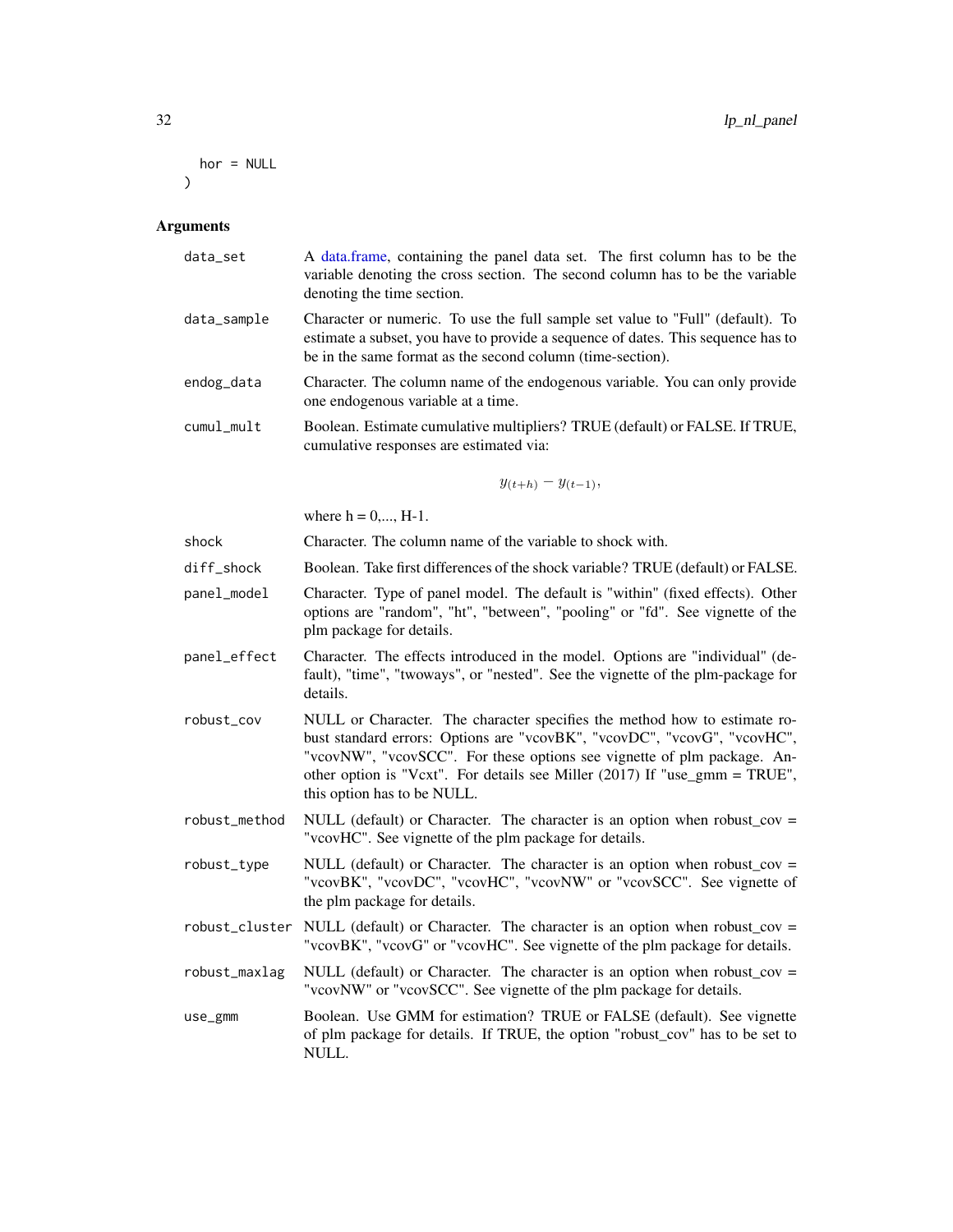<span id="page-32-0"></span>

| Character. Either "onestep" (default) or "twosteps". See vignette of the plm<br>package for details.                                                                                                                                                                                                                               |
|------------------------------------------------------------------------------------------------------------------------------------------------------------------------------------------------------------------------------------------------------------------------------------------------------------------------------------|
| Character. The effects introduced in the model: "twoways" (default) or "indi-<br>vidual". See vignette of the plm-package for details.                                                                                                                                                                                             |
| gmm_transformation                                                                                                                                                                                                                                                                                                                 |
| Character. Either "d" (default) for the "difference GMM" model or "ld" for the<br>"system GMM". See vignette of the plm package for details.                                                                                                                                                                                       |
| NULL or Character. Name(s) of the exogenous variable(s) with contemporane-<br>ous impact.                                                                                                                                                                                                                                          |
| NULL or Character. Name(s) of the exogenous variable(s) with lagged impact.                                                                                                                                                                                                                                                        |
| Integer. Lag length for the exogenous variable(s) with lagged impact.                                                                                                                                                                                                                                                              |
| NULL or Character. Name(s) of the exogenous variable(s) with contemporane-<br>ous impact of first differences.                                                                                                                                                                                                                     |
| 1_fd_exog_data NULL or Character. Name(s) of exogenous variable(s) with lagged impact of<br>first differences.                                                                                                                                                                                                                     |
| lags_fd_exog_data                                                                                                                                                                                                                                                                                                                  |
| NaN or Integer. Number of lags for variable(s) with impact of first differences.                                                                                                                                                                                                                                                   |
| Character. Column name of the switching variable. If "use_logistic = TRUE",<br>this series can either be decomposed by the Hodrick-Prescott filter (see Auer-<br>bach and Gorodnichenko, 2013) or directly plugged into the following smooth<br>transition function:<br>$F_{z_t} = \frac{exp(-\gamma z_t)}{1 + exp(-\gamma z_t)}.$ |
| The data for the two regimes are lagged by default:                                                                                                                                                                                                                                                                                |
| Regime $1 = (1 - F(z_{t-1})) \times y_{t-1}(-p)$ ,<br>Regime $2 = F(z_{t-1})^*y_{t-1}$ (t-p). This option can be suppressed with "lag_switching"<br>$=$ FALSE".                                                                                                                                                                    |
| Boolean. Use logistic function to separate states? TRUE (default) or FALSE. If<br>FALSE, the values of the switching variable have to be binary (0/1).                                                                                                                                                                             |
| Boolean. Use HP-filter? TRUE or FALSE (default).                                                                                                                                                                                                                                                                                   |
| Boolean. Use the first lag of the values of the transition function? TRUE (de-<br>fault) or FALSE.                                                                                                                                                                                                                                 |
| Double. Value of $\lambda$ for the Hodrick-Prescott filter (if "use_hp = TRUE").                                                                                                                                                                                                                                                   |
| Double. Positive value for $\gamma$ , used in the transition function.                                                                                                                                                                                                                                                             |
| Double. Width of confidence bands. $68\% = 1$ ; $90\% = 1.65$ ; $95\% = 1.96$ .                                                                                                                                                                                                                                                    |
| Integer. Number of horizons for impulse responses.                                                                                                                                                                                                                                                                                 |
|                                                                                                                                                                                                                                                                                                                                    |

### Value

A list containing:

| irf_lin_mean | A matrix, containing the impulse responses. The columns are the horizons.      |
|--------------|--------------------------------------------------------------------------------|
| irf_lin_low  | A matrix, containing all lower confidence bands. The columns are the horizons. |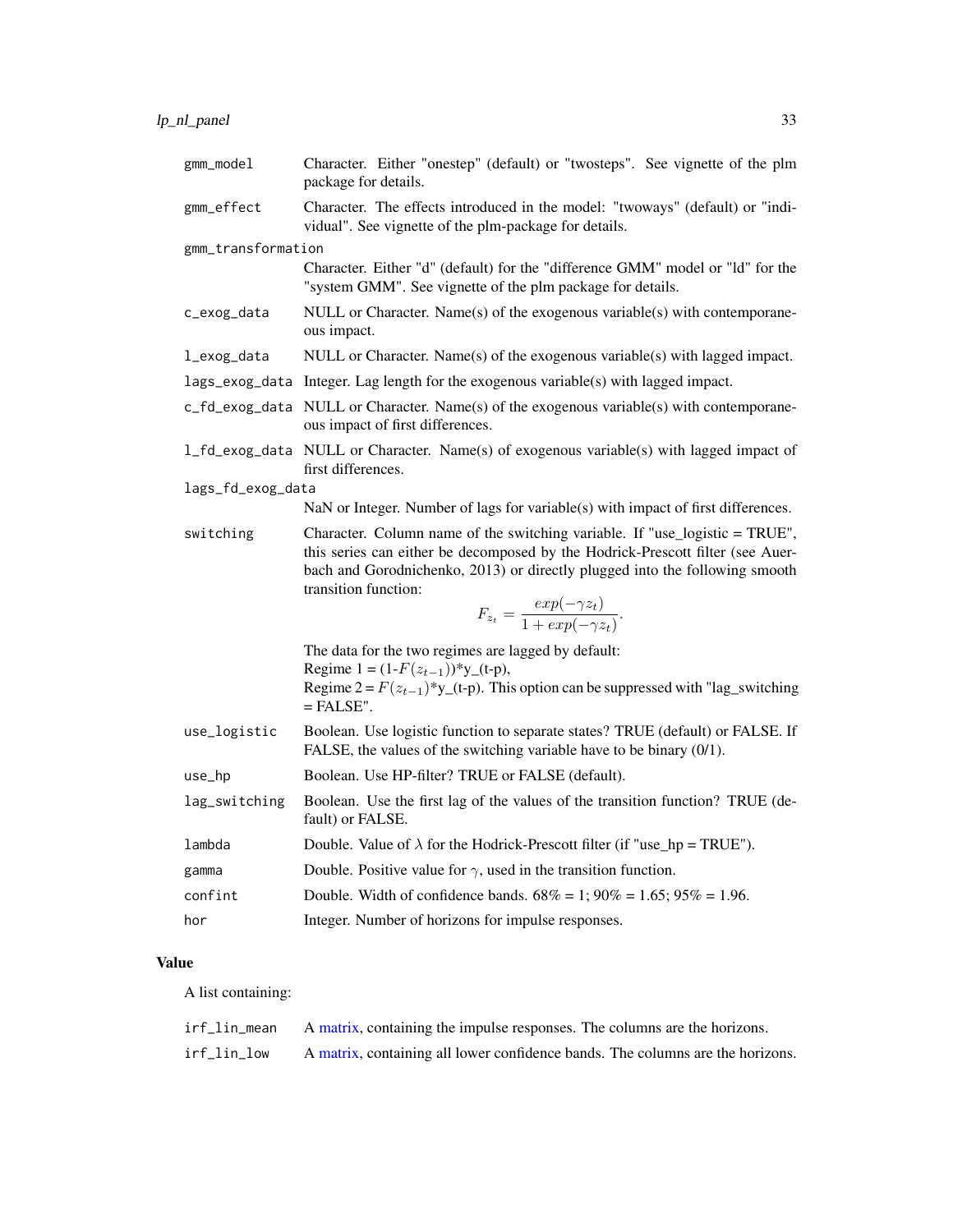<span id="page-33-0"></span>

| irf_lin_up | A matrix, containing all upper confidence bands. The columns are the horizons.   |
|------------|----------------------------------------------------------------------------------|
|            | reg_summaries  Regression output for each horizon.                               |
|            | xy_data_sets Data sets with endogenous and exogenous variables for each horizon. |
| specs      | A list with data properties for e.g. the plot function.                          |

### Author(s)

Philipp Adämmer

### References

Croissant, Y., Millo, G. (2008). "Panel Data Econometrics in R: The plm Package." *Journal of Statistical Software*, 27(2), 1-43. doi: 10.18637/jss.v027.i02.

Jordà, Ò. (2005). "Estimation and Inference of Impulse Responses by Local Projections." *American Economic Review*, 95 (1): 161-182.

Jordà, Ò., Schualrick, M., Taylor, A.M. (2018). "Large and State-Dependent Effects of Quasi-Random Monetary Experiments", *NBER* working paper 23074, *FRBSF* working paper 2017-02.

Millo, G. (2017). "Robust Standard Error Estimators for Panel Models: A Unifying Approach." *Journal of Statistical Software*, 82(3), 1-27. doi: 10.18637/jss.v082.i03.

### Examples

```
#--- Info
```
- # This example is based on a STATA code that has been provided on
- # Òscar Jordà's website (https://sites.google.com/site/oscarjorda/home/local-projections)
- # It estimates impulse reponses of the ratio of (mortgage lending/GDP) to a

```
# +1% change in the short term interest rate
```
#--- Get data

- # Go to the website of the 'The MacroFinance and MacroHistory Lab'
- # Download the Excel-Sheet of the 'Jordà-Schularick-Taylor Macrohistory Database':
- # URL: https://www.macrohistory.net/database/
- # Then uncomment and run the code below...

```
#--- Code
```

```
## Load libraries to download and read excel file from the website
# library(lpirfs)
# library(readxl)
# library(dplyr)
#
# Load JST Macrohistory Database
# jst_data <- read_excel("JSTdatasetR5.xlsx", sheet = "Data")
#
## Choose years <= 2013. Swap the first two columns so that 'country' is the
## first (cross section) and 'year' the second (time section) column
# jst_data <- jst_data %>%
```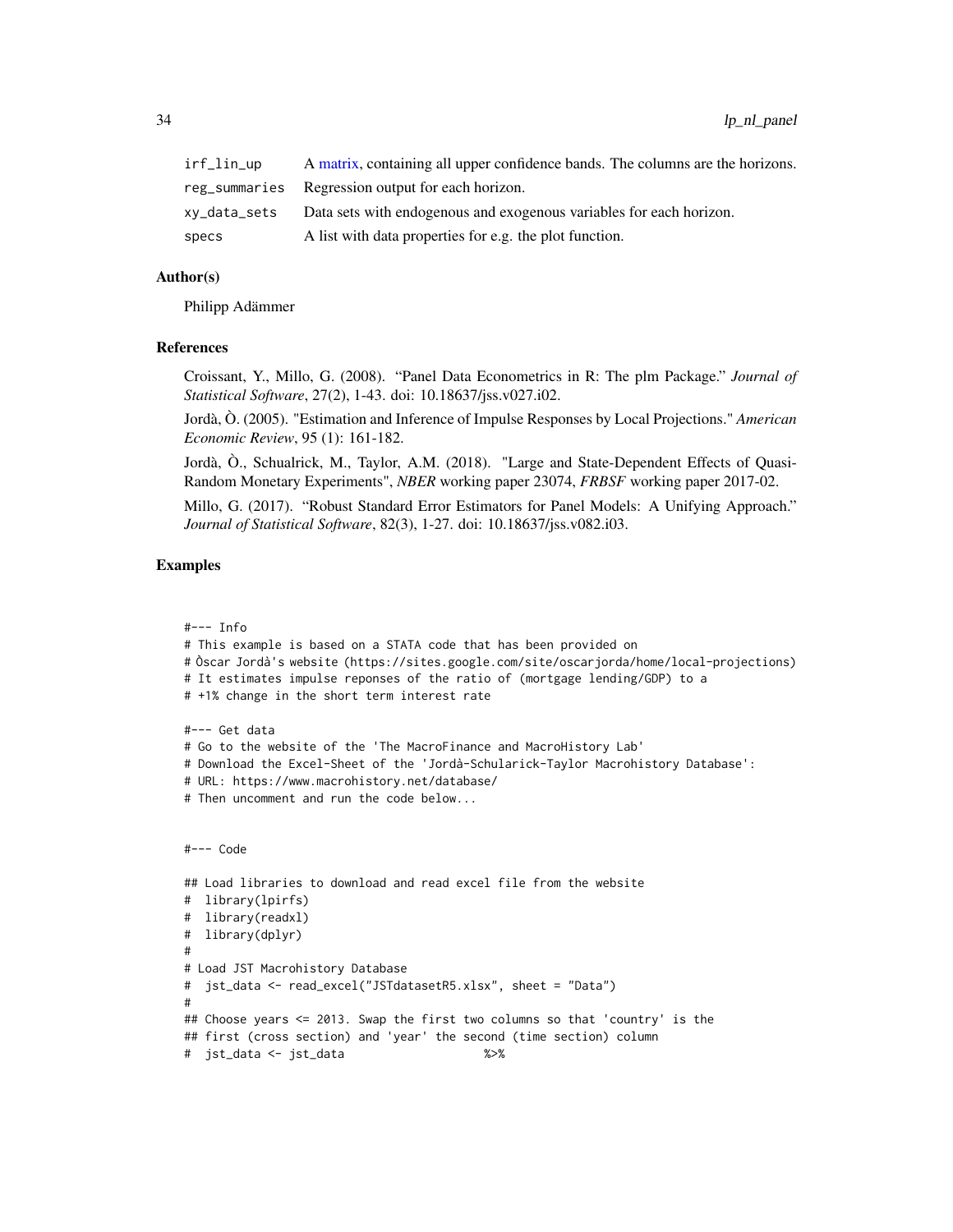lp\_nl\_panel 35

```
# dplyr::filter(year <= 2013) %>%
# dplyr::select(country, year, everything())
#
## Prepare variables. This is based on the 'data.do' file
# data_set <- jst_data %>%
# mutate(stir = stir) %>%
# mutate(mortgdp = 100*(tmort/gdp)) %>%
# mutate(hpreal = hpnom/cpi) %>%
# group_by(country) %>%
# mutate(hpreal = hpreal/hpreal[year==1990][1]) %>%
# mutate(lhpreal = log(hpreal)) %>%
#
# mutate(lhpy = lhpreal - log(rgdppc)) %>%
# mutate(lhpy = lhpy - lhpy[year == 1990][1]) %>%
# mutate(lhpreal = 100*lhpreal) %>%
# mutate(lhpy = 100*lhpy) %>%
# ungroup() %>%
#
# mutate(lrgdp = 100*log(rgdppc)) %>%
# mutate(lcpi = 100*log(cpi)) %>%
# mutate(lriy = 100*log(iy*rgdppc)) %>%
# mutate(cay = 100*(ca/gdp)) %>%
# mutate(tnmort = tloans - tmort) %>%
# mutate(nmortgdp = 100*(tnmort/gdp)) %>%
# dplyr::select(country, year, mortgdp, stir, ltrate, lhpy,
# lrgdp, lcpi, lriy, cay, nmortgdp)
#
#
## Use data_sample from 1870 to 2013 and exclude observations from WWI and WWII
# data_sample <- seq(1870, 2016)[!(seq(1870, 2016) %in%
# c(seq(1914, 1918),
# seq(1939, 1947)))]
#
## Estimate panel model
# results_panel <- lp_nl_panel(data_set = data_set,
# data_sample = data_sample,
# endog_data = "mortgdp",
\# cumul_mult = TRUE,
#
\# shock = "stir",
# diff_shock = TRUE,
# panel_model = "within",
# panel_effect = "individual",
# robust_cov = "vcovSCC",
#
# switching = "lrgdp",
# lag_switching = TRUE,
\# use_hp = TRUE,
\# lambda = 6.25,
\# gamma = 10,
#
# c_exog_data = "cay",
# c_fd_exog_data = colnames(data_set)[c(seq(4,9),11)],
```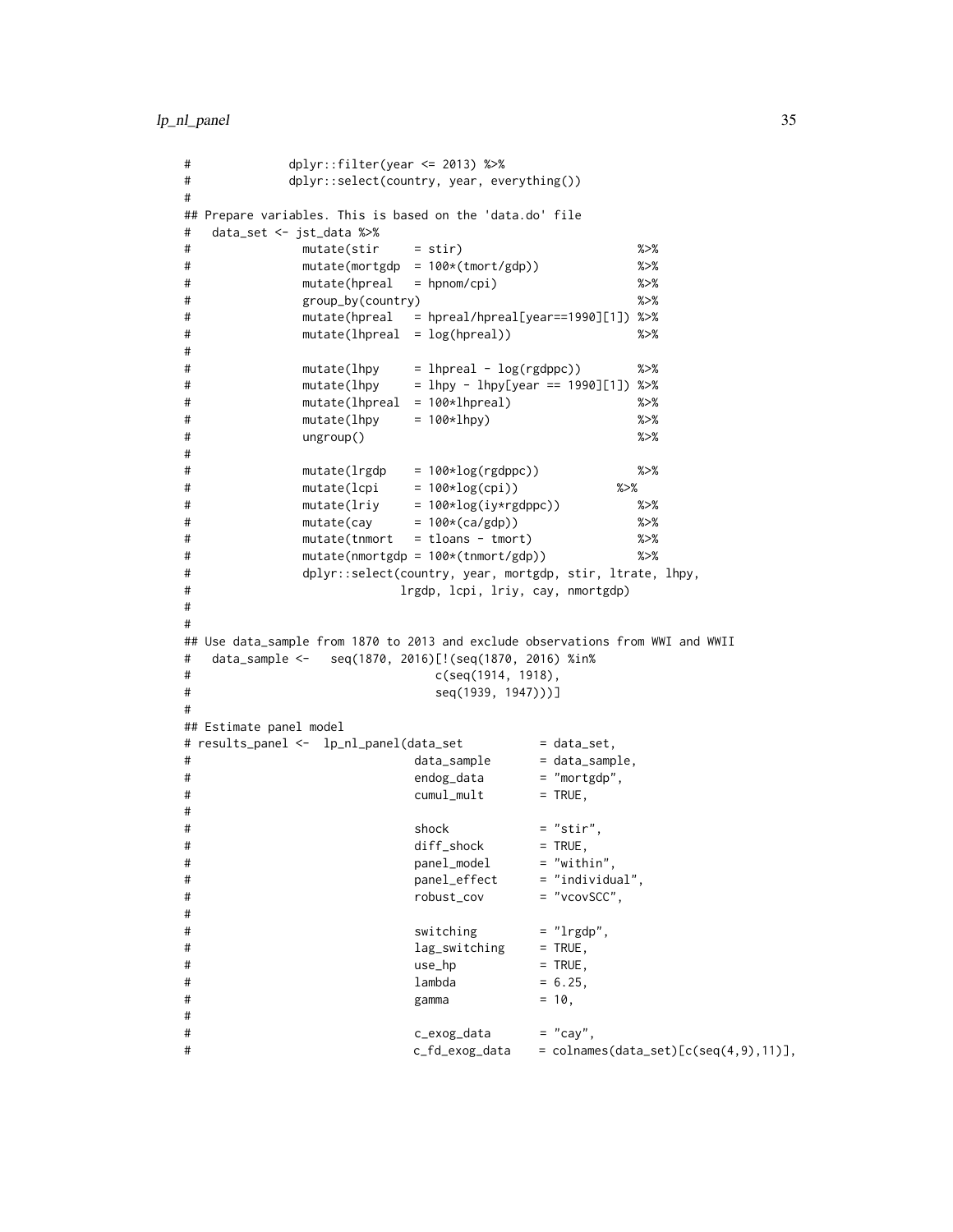```
# l_fd_exog_data = colnames(data_set)[c(seq(3,9),11)],
# lags_fd_exog_data = 2,
#
# confint = 1.67,
\# hor = 5)#
## Plot irfs
# plot(results_panel)
#
#
## Plot values of the transition function for USA between 1950 and 2016
# library(ggplot2)
#
# data_set %>%
# mutate(fz = results_panel$fz$fz) %>%
# select(country, year, fz) %>%
# filter(country == "USA" & year > 1950 & year <= 2016) %>%
# ggplot()+
# geom_line(aes(x = year, y = fz)) +
# scale_x_continuous(breaks = seq(1950, 2016, 5))
#
#
##############################################################################
### Use GMM ###
##############################################################################
#
## Use a much smaller sample to have fewer T than N
# data_sample <- seq(2000, 2012)
#
#
## Estimate panel model with gmm
## This example (please uncomment) gives a warning at each iteration.
## The data set is not well suited for
## GMM as GMM is based on N-asymptotics and the data set only contains 27 countries
#
# results_panel <- lp_nl_panel(data_set = data_set,
# data_sample = data_sample,
# endog_data = "mortgdp",
\# cumul_mult = TRUE,
#
\# shock = "stir",
# diff_shock = TRUE,
#
# use_gmm = TRUE,# gmm_model = "onestep",
# gmm_effect = "twoways",
# gmm_transformation = "ld",
#
# switching = "lrgdp",
# lag_switching = TRUE,
\# use_hp = TRUE,
# lambda = 6.25,
\# gamma = 10,
```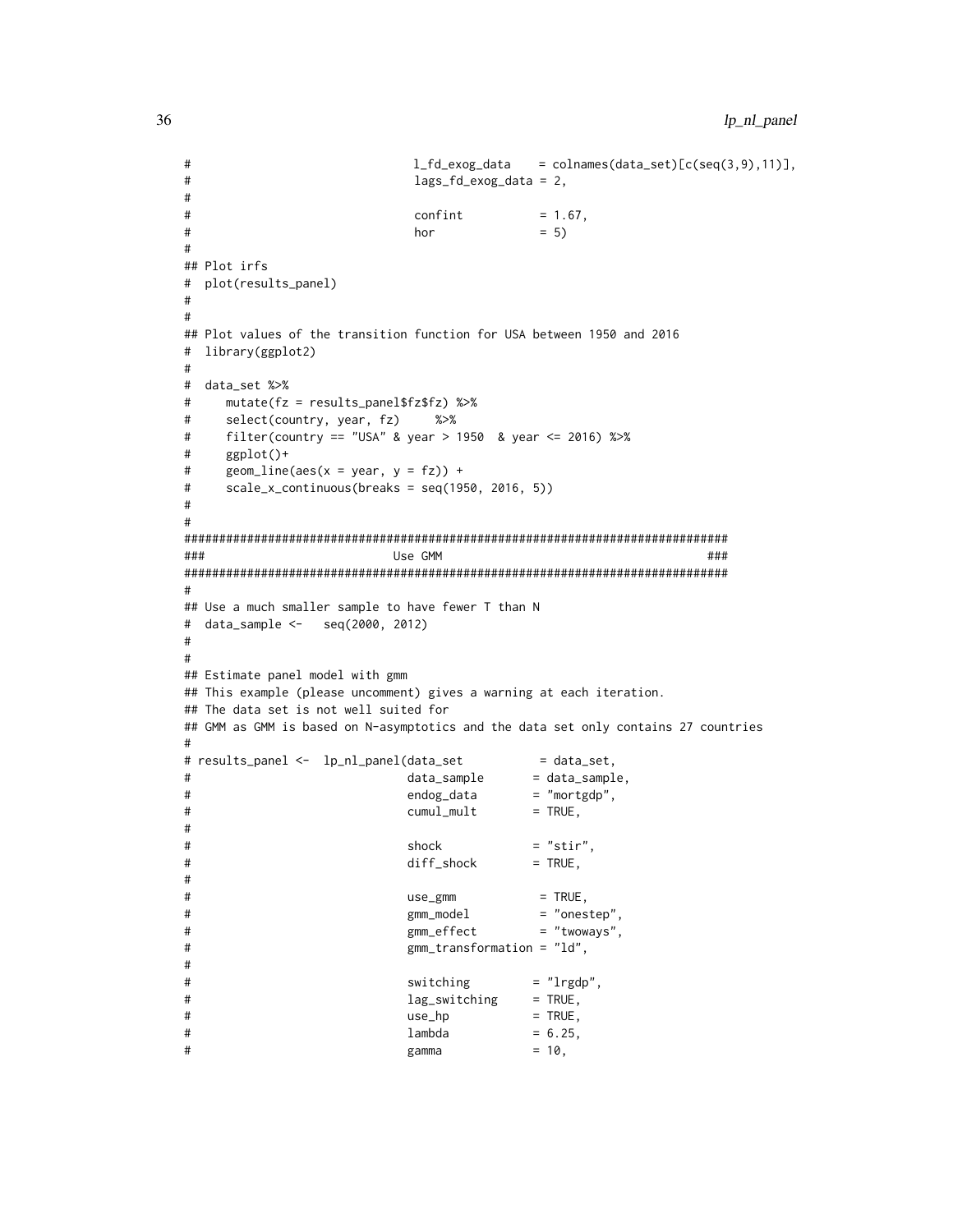### <span id="page-36-0"></span>monetary\_var\_data 37

# # l\_exog\_data = "mortgdp", # lags\_exog\_data = 1, #  $\#$  confint = 1.67,  $\#$  hor  $= 5)$ # ## Create and plot irfs # plot(results\_panel)

monetary\_var\_data *Data to estimate a standard monetary VAR*

### Description

A tibble, containing data to estimate a standard monetary VAR.

### Usage

monetary\_var\_data

### Format

A [tibble](#page-0-0) with 494 monthly observations (rows) and 6 variables (columns):

EM Log of non-agricultural payroll employment.

- P Log of personal consumption expenditures deflator (1996 = 100).
- POCM Annual growth rate of the index of sensitive materials prices issued by the Conference Board.
- FF Federal funds rate.
- NBRX Ratio of nonborrowed reserves plus extended credit to total reserves.

M2 Annual growth rate of M2 stock.

Sample: 1960:01 - 2001:02.

### Source

<https://www.aeaweb.org/articles?id=10.1257/0002828053828518>

### References

Jordà, Ò. (2005) "Estimation and Inference of Impulse Responses by Local Projections." *American Economic Review*, 95 (1): 161-182.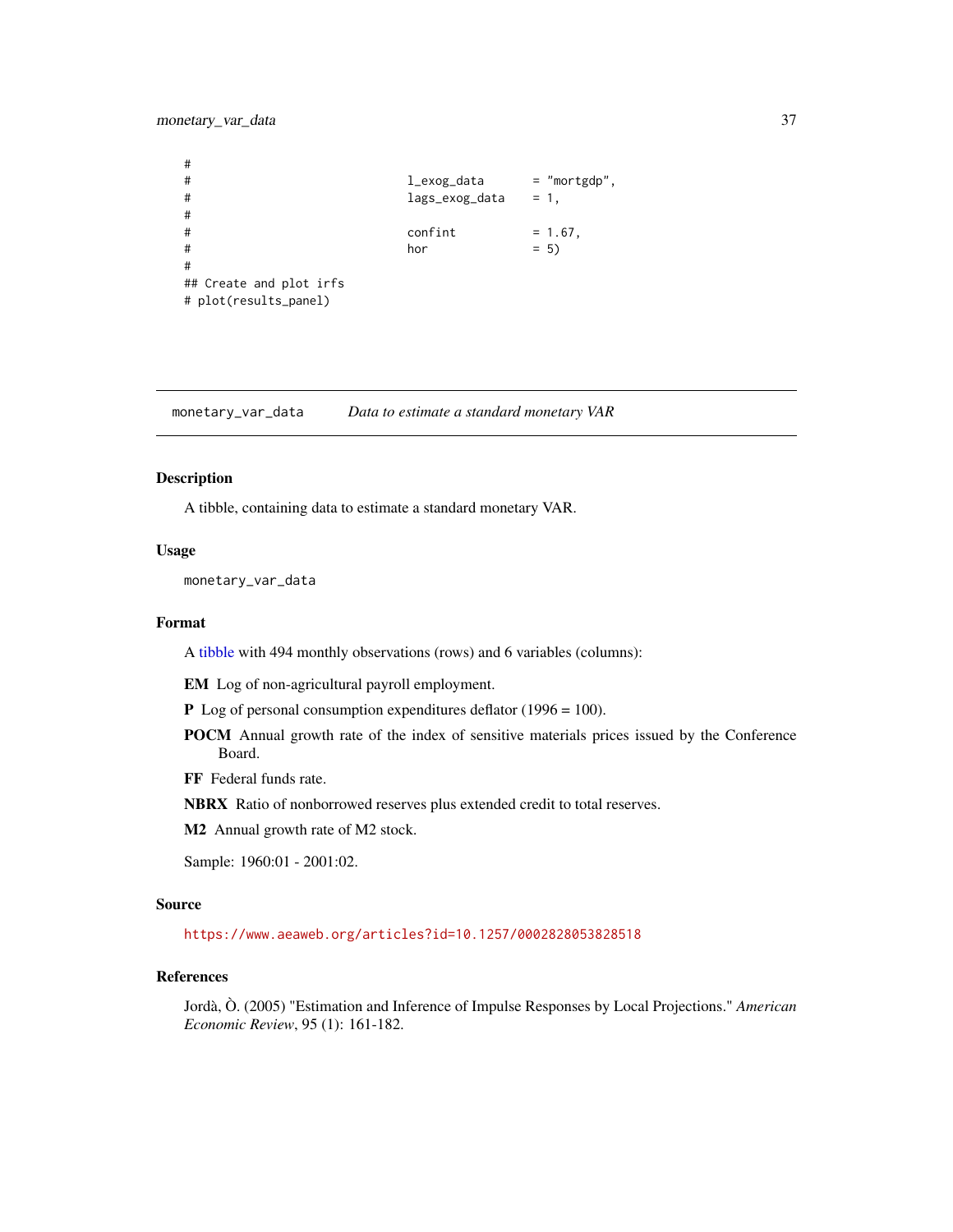```
plot.lpirfs_lin_iv_obj
```
*Base print() function to plot all impulse responses from linear lpirfs object*

### Description

Base print() function to plot all impulse responses from linear lpirfs object

### Usage

```
## S3 method for class 'lpirfs_lin_iv_obj'
plot(x, ...)
```
### Arguments

|         | An object of type 'lpirfs_lin_obj                              |
|---------|----------------------------------------------------------------|
| $\cdot$ | Additional arguments to be consistent with S3 print() function |

| plot.lpirfs_lin_obj | Base print() function to plot all impulse responses from linear lpirfs |  |
|---------------------|------------------------------------------------------------------------|--|
|                     | object                                                                 |  |

### Description

Base print() function to plot all impulse responses from linear lpirfs object

### Usage

```
## S3 method for class 'lpirfs_lin_obj'
plot(x, ...)
```

|          | An object of type 'lpirfs_lin_obj                              |
|----------|----------------------------------------------------------------|
| $\cdots$ | Additional arguments to be consistent with S3 print() function |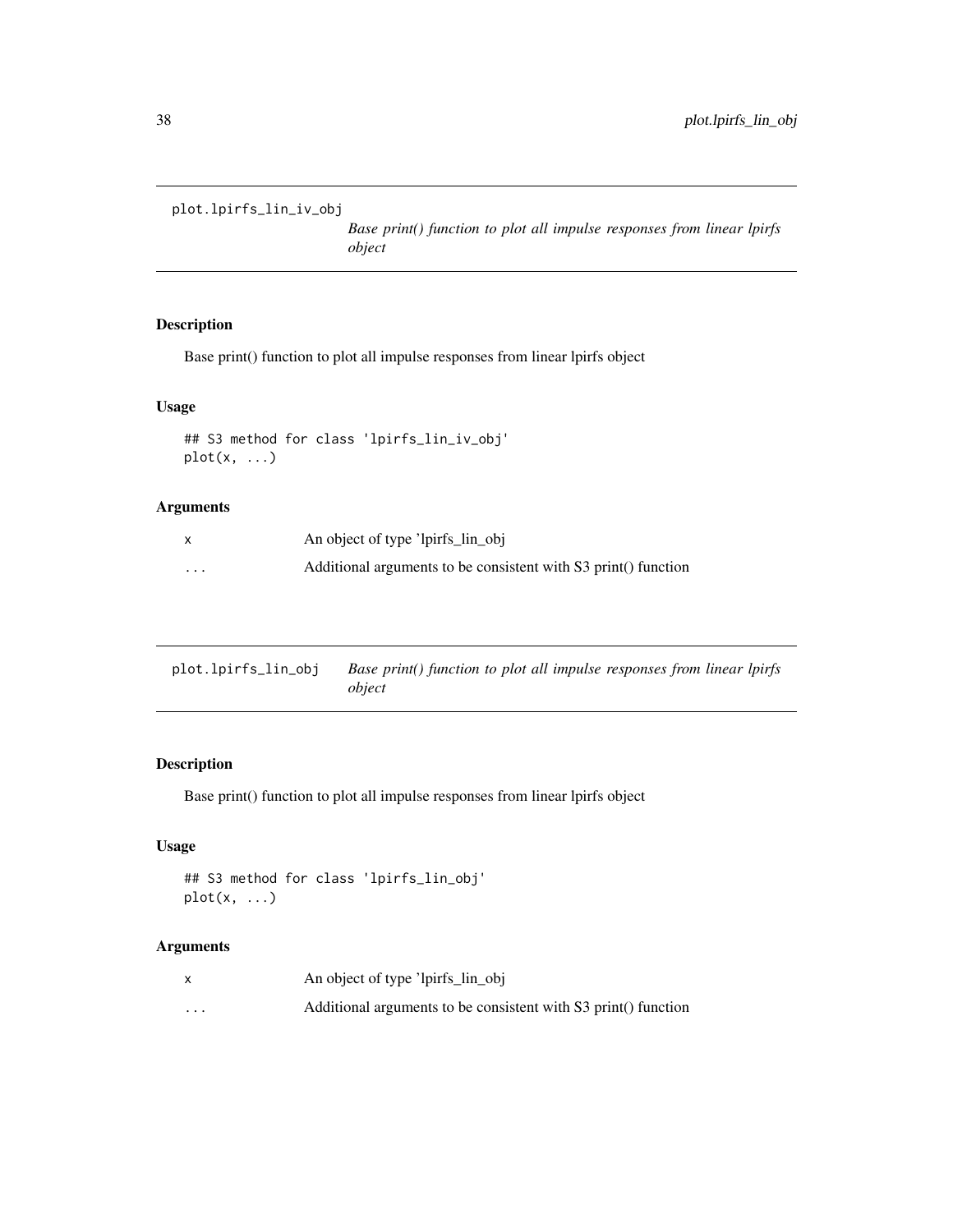```
plot.lpirfs_lin_panel_obj
```
*Base print() function to plot all impulse responses from linear lpirfs object*

### Description

Base print() function to plot all impulse responses from linear lpirfs object

### Usage

```
## S3 method for class 'lpirfs_lin_panel_obj'
plot(x, ...)
```
### Arguments

|          | An object of type 'lpirfs_lin_panel_obj'                       |
|----------|----------------------------------------------------------------|
| $\cdots$ | Additional arguments to be consistent with S3 print() function |

plot.lpirfs\_nl\_iv\_obj *Base print() function to plot all impulse responses from linear lpirfs object*

### Description

Base print() function to plot all impulse responses from linear lpirfs object

### Usage

```
## S3 method for class 'lpirfs_nl_iv_obj'
plot(x, ...)
```

|                      | An object of type 'lpirfs_nl_iv_obj'                           |
|----------------------|----------------------------------------------------------------|
| $\ddot{\phantom{0}}$ | Additional arguments to be consistent with S3 print() function |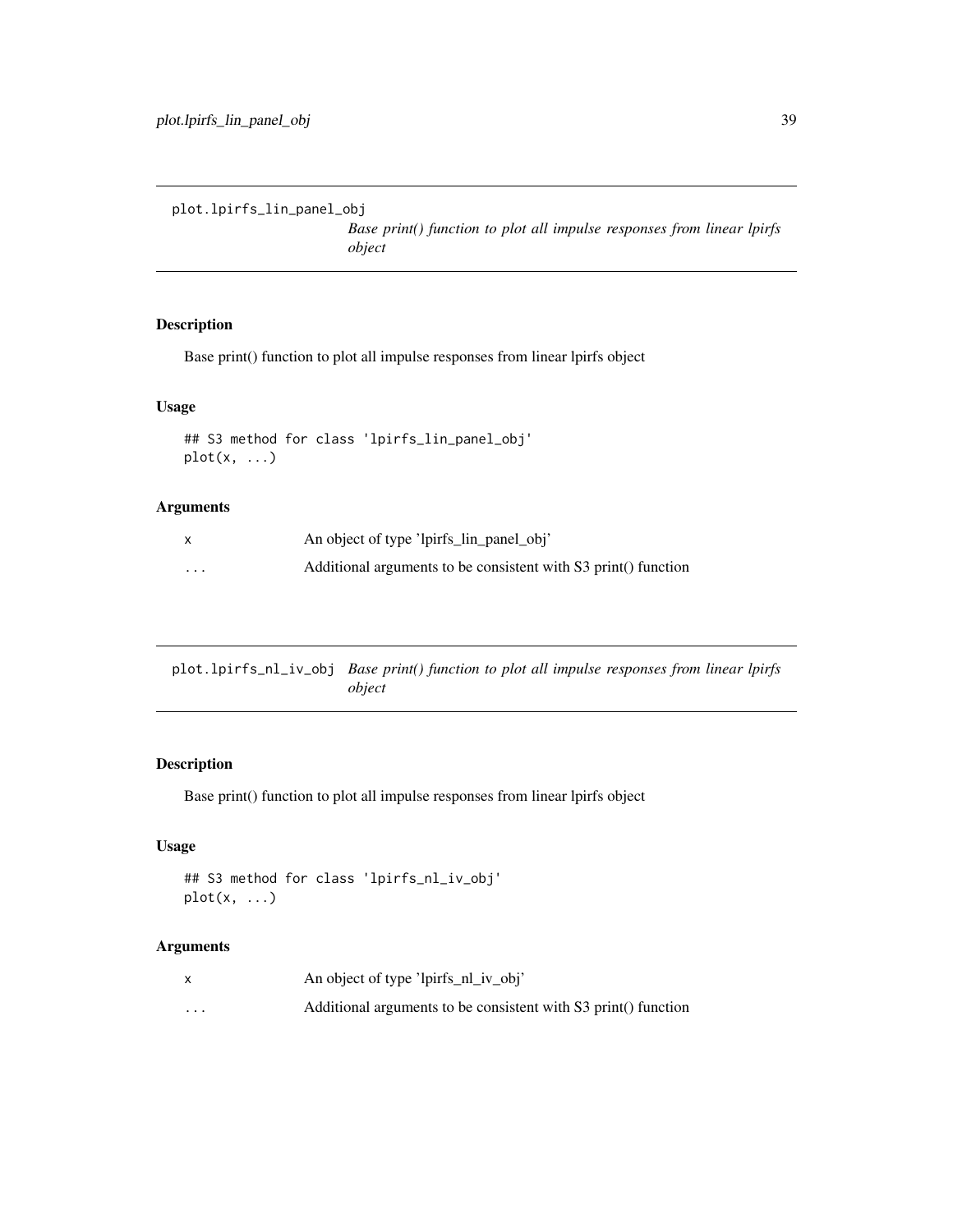<span id="page-39-0"></span>plot.lpirfs\_nl\_obj *Base print() function to plot all impulse responses from nonlinear lpirfs object*

### Description

Base print() function to plot all impulse responses from nonlinear lpirfs object

### Usage

```
## S3 method for class 'lpirfs_nl_obj'
plot(x, \ldots)
```
### Arguments

| X        | An object of type 'lpirfs_nl_obj'                              |
|----------|----------------------------------------------------------------|
| $\cdots$ | Additional arguments to be consistent with S3 print() function |

```
plot.lpirfs_nl_panel_obj
```
*Base print() function to plot all impulse responses from linear lpirfs object*

### Description

Base print() function to plot all impulse responses from linear lpirfs object

### Usage

```
## S3 method for class 'lpirfs_nl_panel_obj'
plot(x, ...)
```

|                      | An object of type 'lpirfs_lin_panel_obj'                       |
|----------------------|----------------------------------------------------------------|
| $\ddot{\phantom{0}}$ | Additional arguments to be consistent with S3 print() function |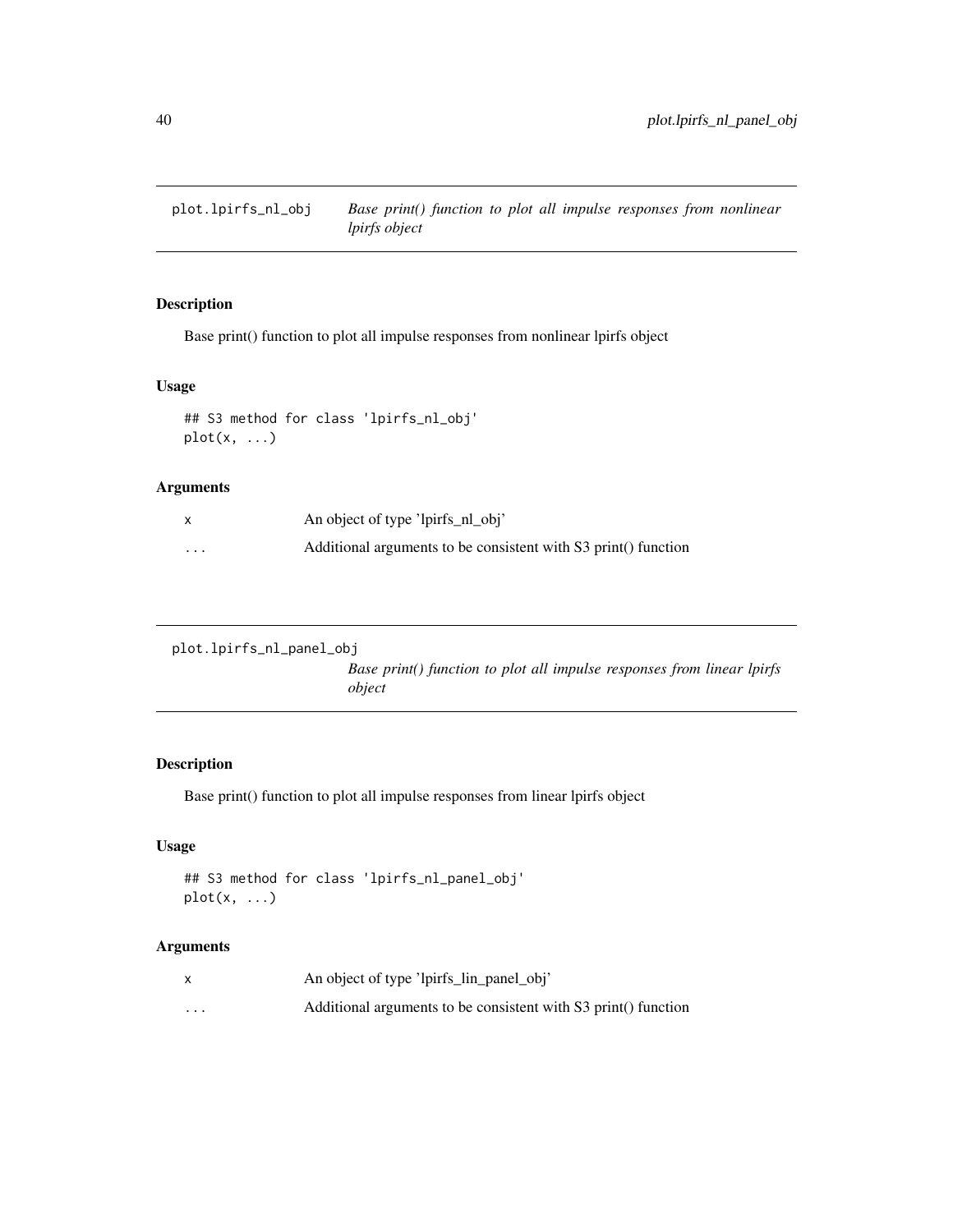<span id="page-40-0"></span>

### Description

Compute and display linear impulse responses, estimated with  $lp_{\text{lin}}(t)$  and  $lp_{\text{lin}}/t(t)$ .

### Usage

```
plot_lin(results_lin)
```
### Arguments

results\_lin A [list](#page-0-0) created with [lp\\_lin\(](#page-5-1)) or [lp\\_lin\\_iv\(](#page-9-1)).

### Value

A list with (gg-)plots for linear impulse responses.

### Author(s)

Philipp Adämmer

### Examples

# See examples for lp\_lin() and lp\_lin\_iv().

plot\_nl *Compute and display plots of nonlinear impulse responses*

### Description

Compute and display (nonlinear) impulse responses, estimated with  $lp_n|_0$  and  $lp_n|_iv()$ .

### Usage

```
plot_nl(results_nl)
```
### Arguments

results\_nl  $\qquad$  A [list](#page-0-0) created with  $lp_n|$  or  $lp_n|$ \_iv().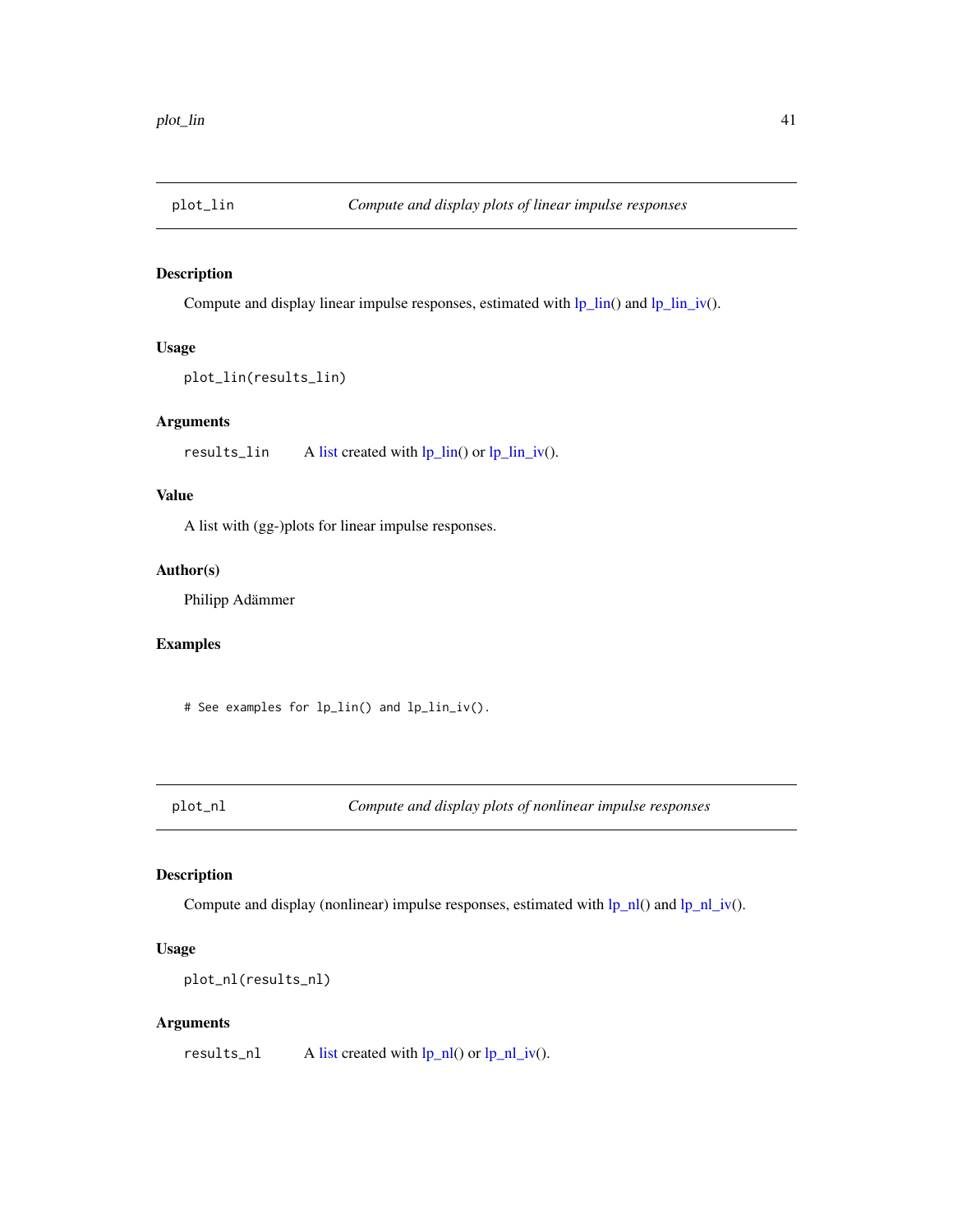A list with (gg-)plots for nonlinear impulse responses.

### Author(s)

Philipp Adämmer

### Examples

- # Load package
- # See examples for lp\_nl() and lp\_nl\_iv().

summary.lpirfs\_lin\_iv\_obj *Summary for nonlinear lpirfs object*

### Description

Summary for nonlinear lpirfs object

### Usage

```
## S3 method for class 'lpirfs_lin_iv_obj'
summary(object, ...)
```
### Arguments

| object | An object of type 'lpirfs_lin_iv_obj'                          |
|--------|----------------------------------------------------------------|
| .      | Additional arguments to be consistent with S3 print() function |

summary.lpirfs\_lin\_obj

*Summary for linear lpirfs object*

### Description

Summary for linear lpirfs object

### Usage

```
## S3 method for class 'lpirfs_lin_obj'
summary(object, ...)
```
<span id="page-41-0"></span>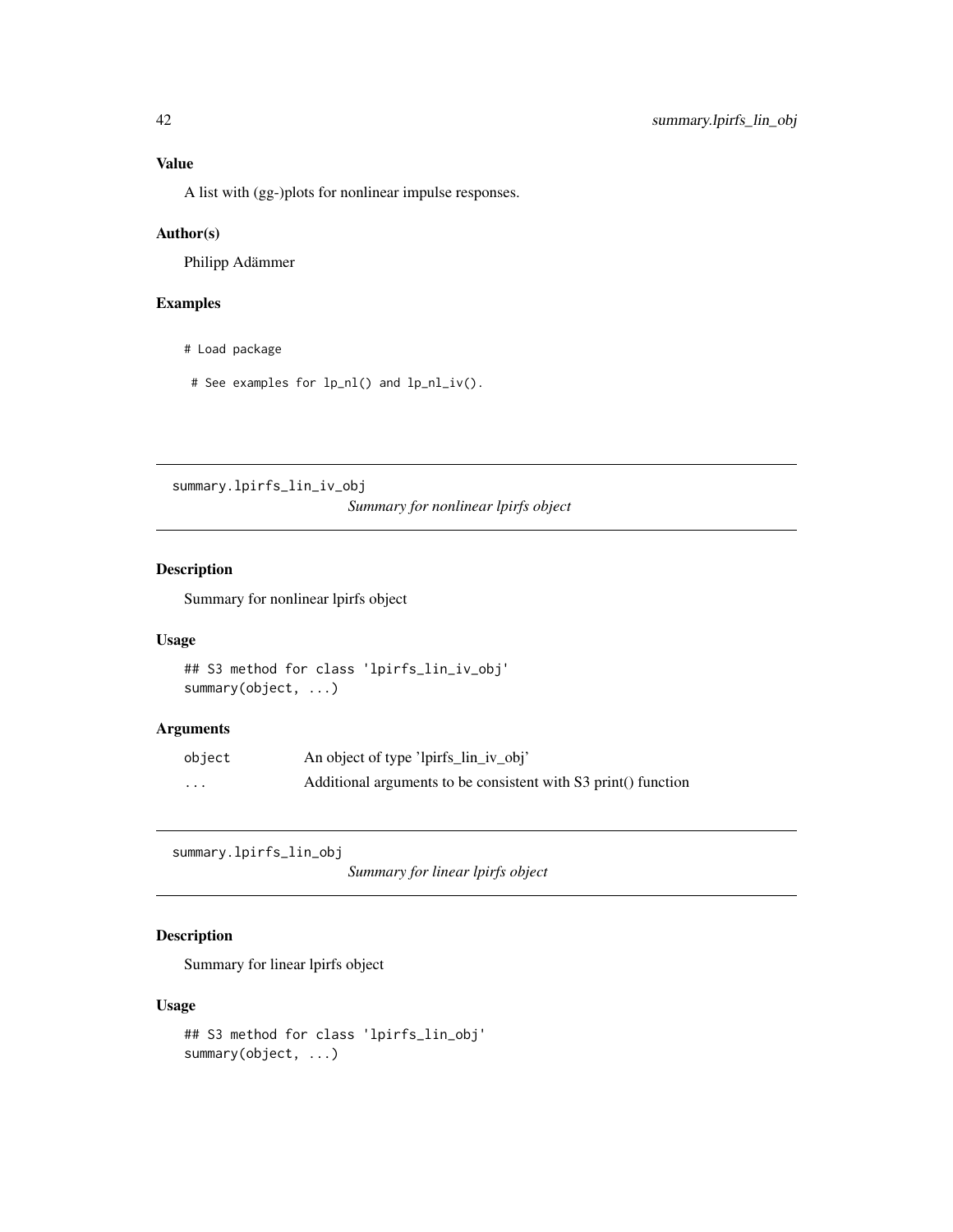### <span id="page-42-0"></span>Arguments

| object   | An object of type 'lpirfs_lin_obj'                             |
|----------|----------------------------------------------------------------|
| $\cdots$ | Additional arguments to be consistent with S3 print() function |

summary.lpirfs\_lin\_panel\_obj

*Summary for nonlinear lpirfs object*

### Description

Summary for nonlinear lpirfs object

### Usage

```
## S3 method for class 'lpirfs_lin_panel_obj'
summary(object, ...)
```
### Arguments

| object   | An object of type 'lpirfs_lin_panel_obj'                       |
|----------|----------------------------------------------------------------|
| $\cdots$ | Additional arguments to be consistent with S3 print() function |

summary.lpirfs\_nl\_iv\_obj

*Summary for nonlinear lpirfs object*

### Description

Summary for nonlinear lpirfs object

### Usage

```
## S3 method for class 'lpirfs_nl_iv_obj'
summary(object, ...)
```

| object   | An object of type 'lpirfs_nl_iv_obj'                           |
|----------|----------------------------------------------------------------|
| $\cdots$ | Additional arguments to be consistent with S3 print() function |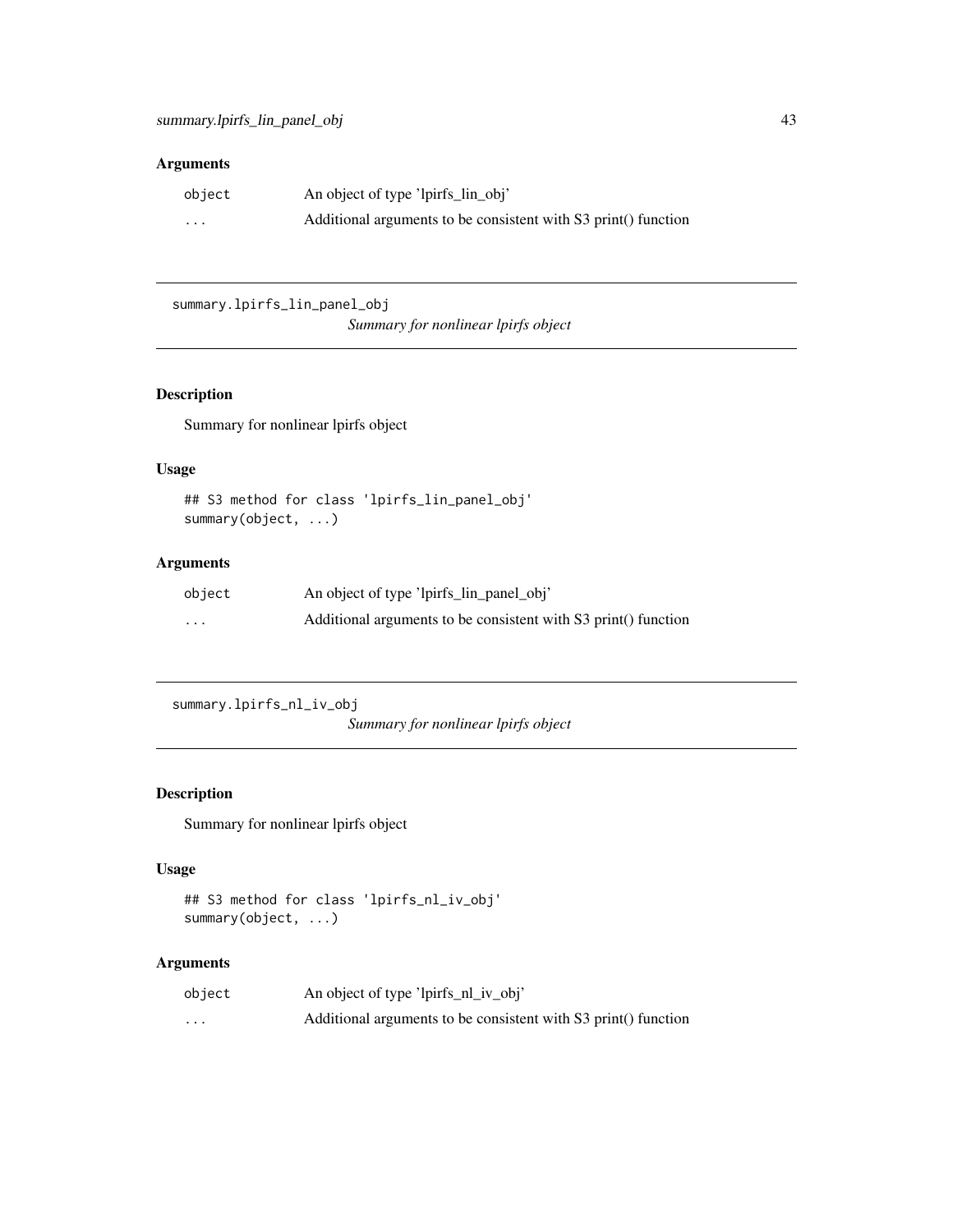<span id="page-43-0"></span>summary.lpirfs\_nl\_obj *Summary for nonlinear lpirfs object*

### Description

Summary for nonlinear lpirfs object

### Usage

```
## S3 method for class 'lpirfs_nl_obj'
summary(object, ...)
```
### Arguments

| object | An object of type 'lpirfs_nl_obj'                              |
|--------|----------------------------------------------------------------|
| .      | Additional arguments to be consistent with S3 print() function |

summary.lpirfs\_nl\_panel\_obj

*Summary for nonlinear lpirfs object*

### Description

Summary for nonlinear lpirfs object

### Usage

```
## S3 method for class 'lpirfs_nl_panel_obj'
summary(object, ...)
```

| object   | An object of type 'lpirfs_lin_panel_obj'                       |
|----------|----------------------------------------------------------------|
| $\cdots$ | Additional arguments to be consistent with S3 print() function |